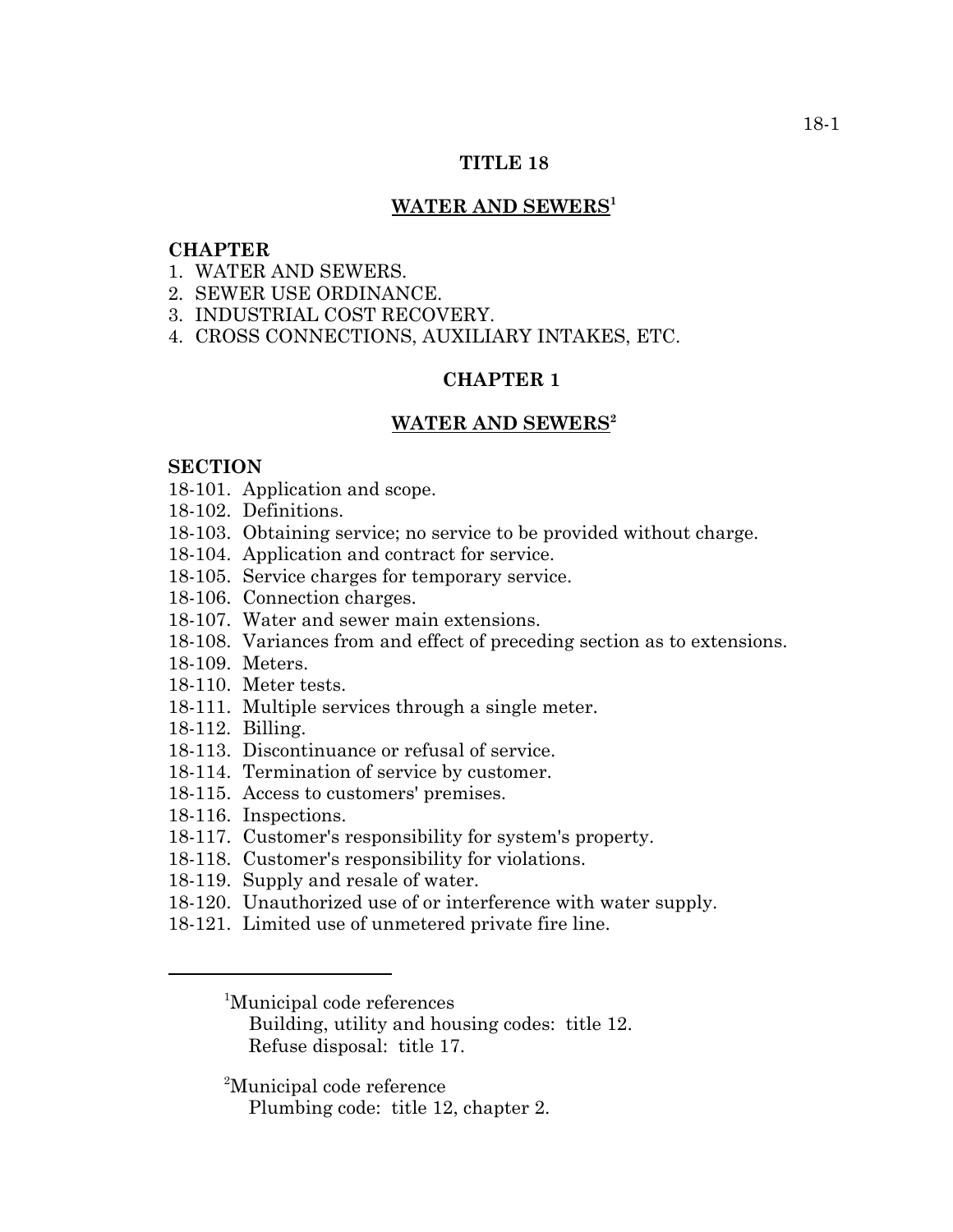- 18-122. Damages to property due to water pressure.
- 18-123. Liability for cutoff failures.
- 18-124. Restricted use of water.
- 18-125. Interruption of service.
- 18-126. Schedule of water and sewer rates.

**18-101. Application and scope**. The provisions of this chapter are a part of all contracts for receiving water and/or sewer service from the town and shall apply whether the service is based upon contract, agreement, signed application, or otherwise. (1983 Code, § 13-101)

**18-102. Definitions**. (1) "Customer" means any person, firm, or corporation who receives water and/or sewer service from the town under either an express or implied contract.

(2) "Household" means any dwelling in which one (1) or more persons resides.

(3) "Service line" shall consist of the pipe line extending from any water or sewer main of the town to private property. Where a meter and meter box are located on private property, the service line shall be construed to include the pipe line extending from the town's water main to and including the meter and meter box.

(4) "Discount date" shall mean the date fifteen (15) days after the date of a bill, except when some other date is provided by contract. The discount date is the last date upon which water and/or sewer bills can be paid at net rates.

(5) "Dwelling" means any single structure, with auxiliary buildings, occupied by one or more persons or households for residential purposes.

(6) "Premise" means any structure or group of structures operated as a single business or enterprise, provided, however, the term "premise" shall not include more than one (1) dwelling. (1983 Code, § 13-102, modified, as amended by Ord. #323, Oct. 2003)

**18-103. Obtaining service; no service to be provided without charge**. A formal application for either original or additional service must be made and be approved by the town before connection or meter installation orders will be issued and work performed. No water or sewer service shall be furnished or rendered any person, firm or corporation without charge. (1983 Code, § 13-103)

**18-104. Application and contract for service**. Each prospective customer desiring water and/or sewer will be required to sign a standard form of contact before service is supplied. If, for any reason, a customer, after signing a contract for service, does not take such service by reason of not occupying the premises or otherwise, he shall reimburse the town for the expense incurred by reason of its endeavor to furnish said service.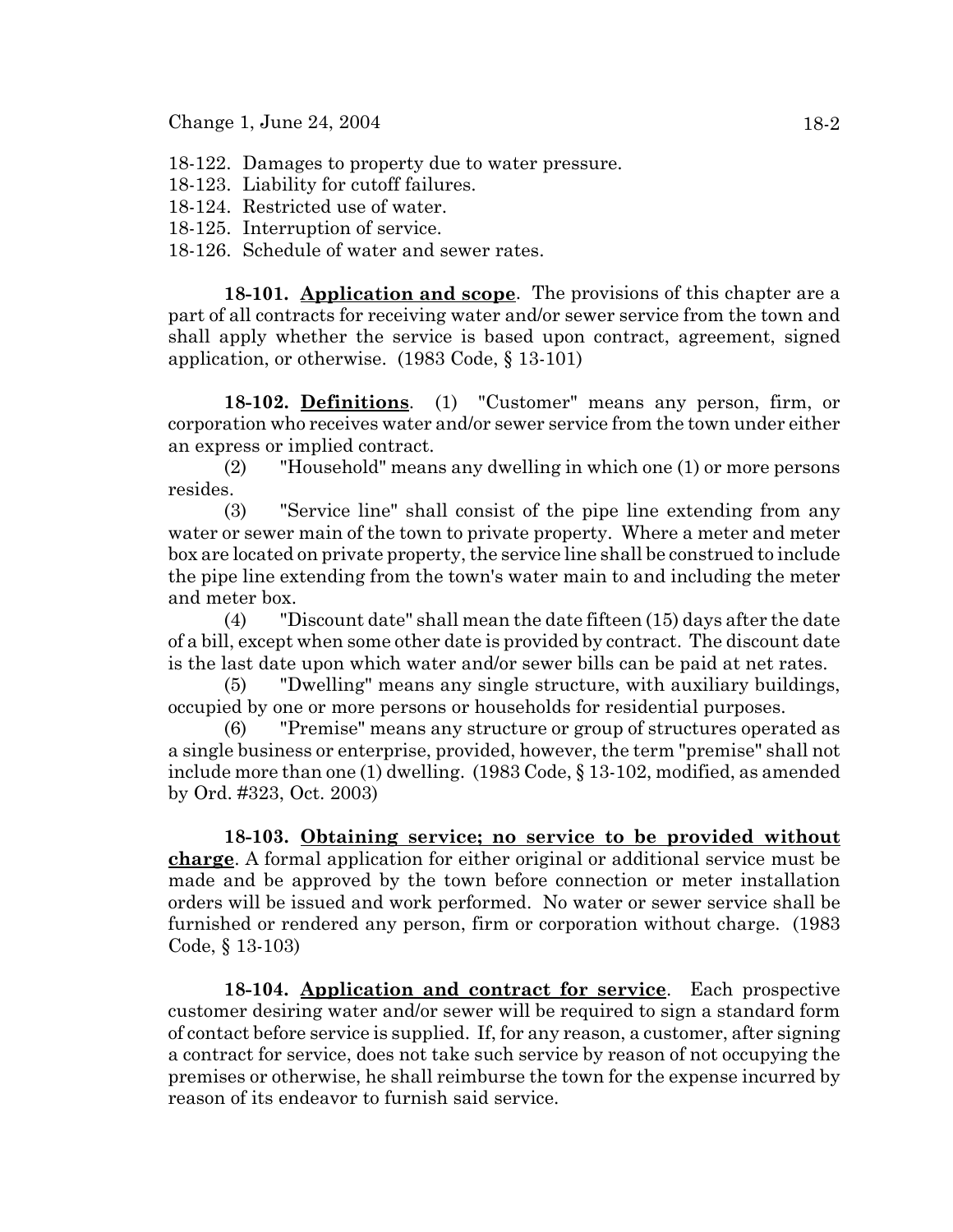The receipt of a prospective customer's application for service, regardless of whether or not accompanied by a deposit or other fees, shall not obligate the town to render the service applied for. If the service applied for cannot be supplied in accordance with the provisions of this chapter and general practice, the liability of the town to the applicant shall be limited to the return of any deposit and fees made by such applicant. The town will promulgate in a separate document entitled "Town of Carthage Policies, Procedures, Rules and Regulations Manual," concerning the restrictions and requirements of water and sewer service to its customers. The town shall require a refundable \$60.00 deposit for each residential service application plus a \$30.00 non-refundable meter set fee; an \$80.00 refundable deposit for each commercial service application plus a \$30.00 non-refundable meter set fee. Any residential customer who applies for service and has a bad debt shall be required to pay their bad debt in full and their deposit shall be \$80.00 with a non-refundable meter set fee of \$30.00. All deposits shall be refunded only after final bills are paid in full. (Ord. #273, Nov. 1996, as amended by Ord. #323, Oct, 2003, and Ord. #326, May 2004)

**18-105. Service charges for temporary service**. Customers requiring temporary service shall pay all costs for connection and disconnection incidental to the supplying and removing of service in addition to the regular charge for water and/or sewer service. (1983 Code, § 13-105)

**18-106. Connection charges**. Service lines will be laid by the town from its mains to the property line at the expense of the applicant for service. The location of such lines will be determined by the town.

The following schedule shall apply to any customer wishing to connect to the water and sewer system:

| Water Tap Schedule:        |                           |
|----------------------------|---------------------------|
| 5/8"                       | \$1,000.00                |
| 1"                         | \$1,250.00                |
| $1\frac{1}{2}$ "           | \$1,500.00                |
| 2"                         | \$1,750.00                |
| $2\frac{1}{2}$ " or Larger | Billed at Cost to Install |
| Sewer Tap Schedule:        |                           |
| All Taps                   | \$1,250.00                |

When a service line is completed, the town shall be responsible for the maintenance and upkeep of such service line from the main to and including the meter and meter box, and such portion of the service line shall belong to the town. The remaining portion of the service line beyond the meter box (or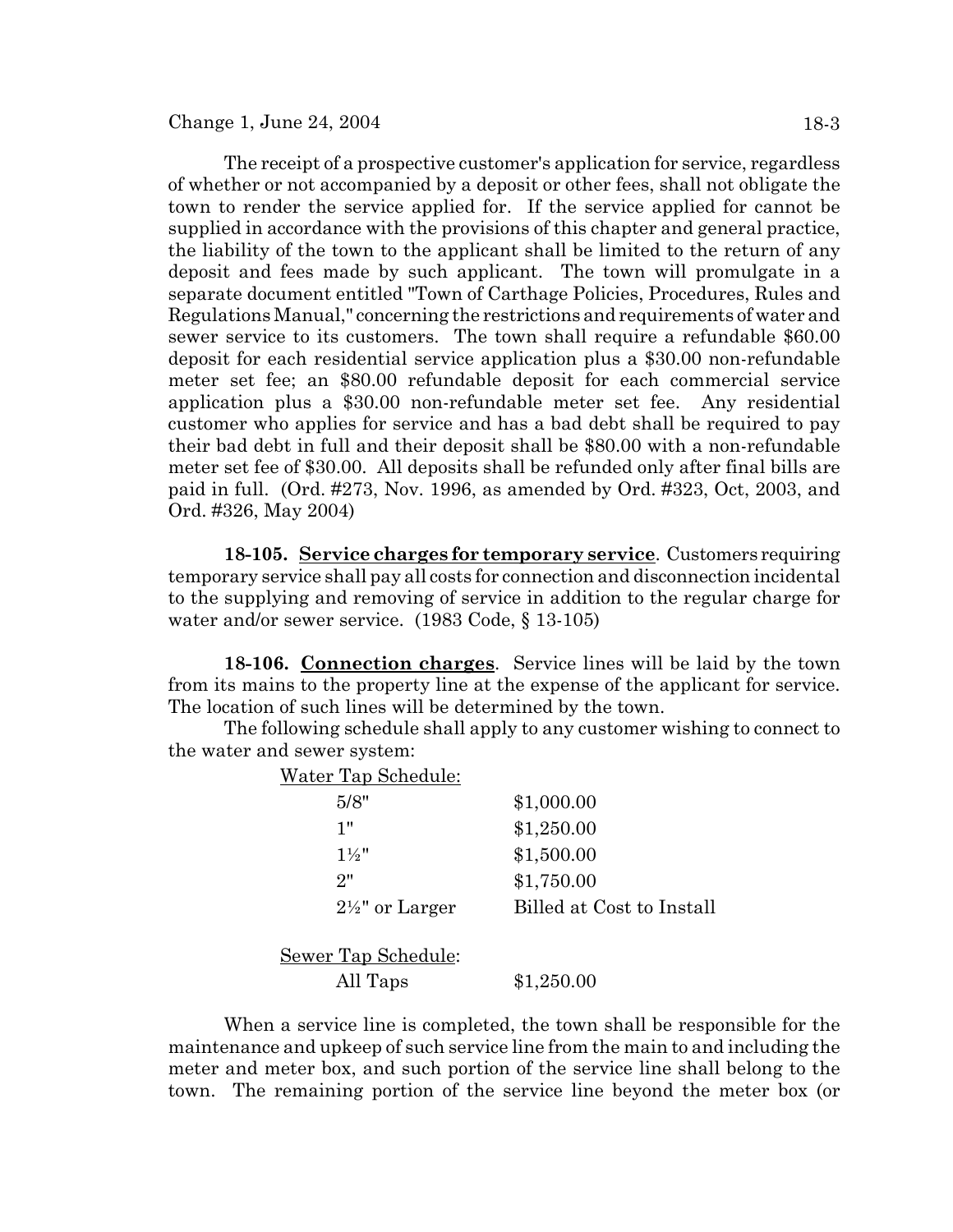property line, in the case of sewers) shall belong to and be the responsibility of the customer. (1983 Code, § 13-106, as amended by Ord. #323, Oct. 2003, and Ord. #326, May 2004)

**18-107. Water and sewer main extensions**. Persons desiring water and/or sewer main extensions must pay all of the cost of making such extensions.

For water main extensions Ductile iron Class 52 American Water Works Association Standard (or other construction approved by the city council), not less than six (6) inches in diameter shall be used to the dead end of any line and to form loops or continuous lines, so that fire hydrants may be placed on such lines at locations no farther than 800 feet from the most distant part of any dwelling structure and no farther than 500 feet from the most distant part of any commercial, industrial, or public building, such measurements to be based on road or street distances.

All such extensions shall be installed either by municipal forces or by other forces working directly under the supervision of the town in accordance with plans and specifications prepared by an engineer registered with the State of Tennessee.

Upon completion of such extensions and their approval by the town, such water and/or sewer mains shall become the property of the town. The persons paying the cost of constructing such mains shall execute any written instruments requested by the town to provide evidence of the town's title to such mains. In consideration of such mains being transferred to it, the town shall incorporate said mains as an integral part of the municipal water and sewer systems and shall furnish water and sewer service therefrom in accordance with these rules and regulations, subject always to such limitations as may exist because of the size and elevation of said mains. (1983 Code, § 13-107, as amended by Ord. #323, Oct. 2003)

**18-108. Variances from and effect of preceding section as to extensions**. Whenever the town council is of the opinion that it is to the best interest of the town and its inhabitants to construct a water and/or sewer main extension without requiring strict compliance with the preceding section, such extension may be constructed upon such terms and conditions as shall be approved by the town council.

The authority to make water and/or sewer main extensions under the preceding section is permissive only and nothing contained therein shall be construed as requiring the town to make such extensions or to furnish service to any person or persons. (1983 Code, § 13-108)

**18-109. Meters**. All meters shall be installed, tested, repaired, and removed only by the town.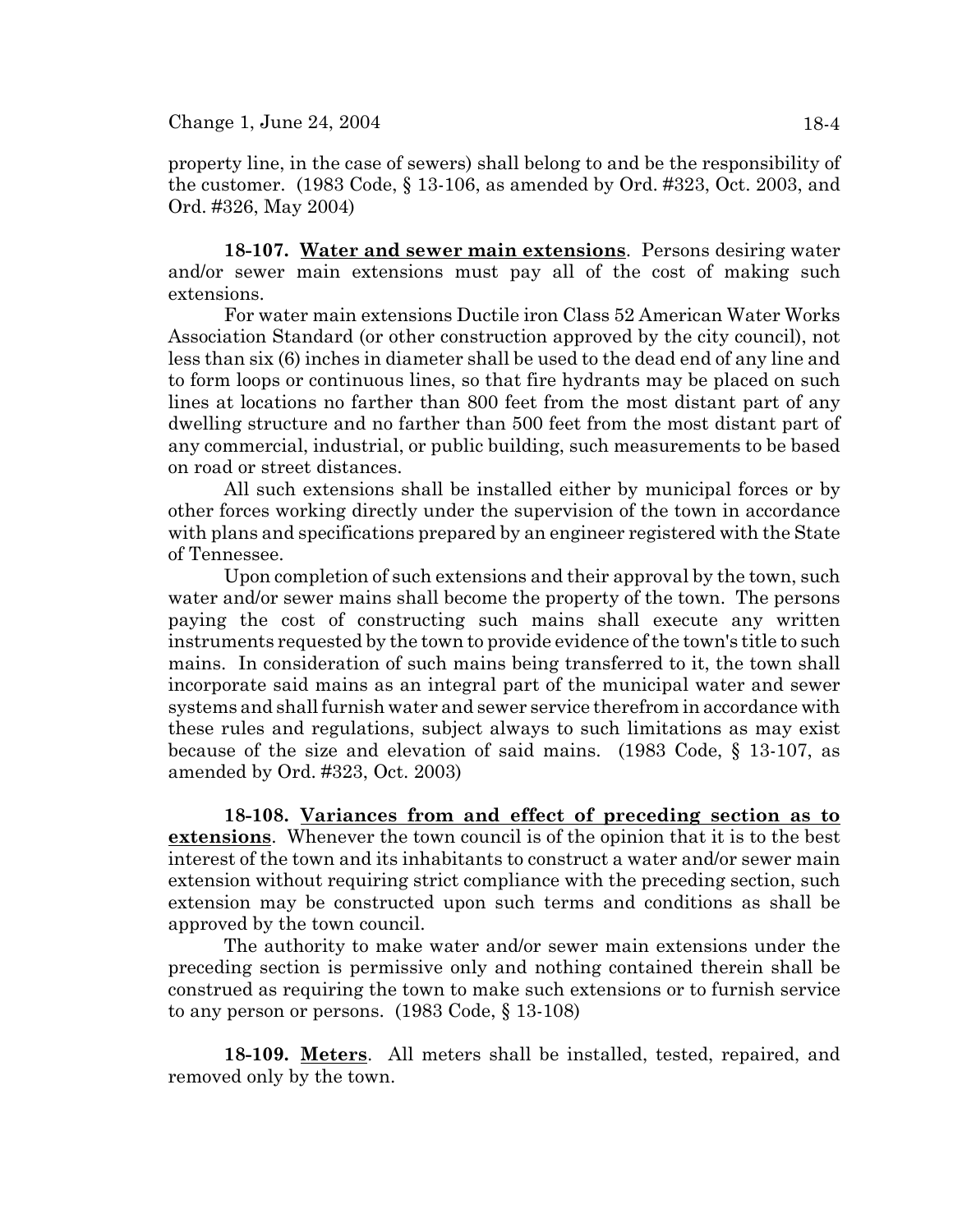$Change 1, June 24, 2004$  18-5

No one shall do anything which will in any way interfere with or prevent the operation of a meter. No one shall tamper with or work on a water meter without the written permission of the town. No one shall install any pipe or other device which will cause water to pass through or around a meter without the passage of such water being registered fully by the meter. (1983 Code, § 13-109)

**18-110. Meter tests**. The town will, at its own expense, make routine tests of meters when it considers such tests desirable.

In testing meters, the water passing through a meter will be weighed or measured at various rates of discharge and under varying pressures. To be considered accurate, the meter registration shall check with the weighed or measured amounts of water within the percentage shown in the following table:

| Meter Size                     | Percentage |
|--------------------------------|------------|
| $5/8$ ", $3/4$ ", $1$ ", $2$ " | $2\%$      |
| 3"                             | 3%         |
| 4"                             | $4\%$      |
| 6"                             | 5%         |

The town will also make tests or inspections of its meters at the request of the customer. However, if a test requested by a customer shows a meter to be accurate within the limits stated above, the customer shall pay a meter testing charge in the amount stated in the following table:

| Meter Size              | <u>Test Charge</u> |  |
|-------------------------|--------------------|--|
| $5/8$ ", $3/4$ ", $1$ " | \$40.00            |  |
| $1 - 1/2$ ", $2$ "      | 45.00              |  |
| 3"                      | 270.00             |  |
| 4"                      | 270.00             |  |
| 6" and over             | 270.00             |  |
|                         |                    |  |

If such test shows a meter not to be accurate within such limits, the cost of such meter test shall be borne by the town. (1983 Code, § 13-110, modified)

**18-111. Multiple services through a single meter**. No customer shall supply water or sewer service to more than one dwelling or premise from a single service line and meter without first obtaining the written permission of the town.

Where the town allows more than one dwelling or premise to be served through a single service line and meter, the amount of water used by all the dwellings and premises served through a single service line and meter shall be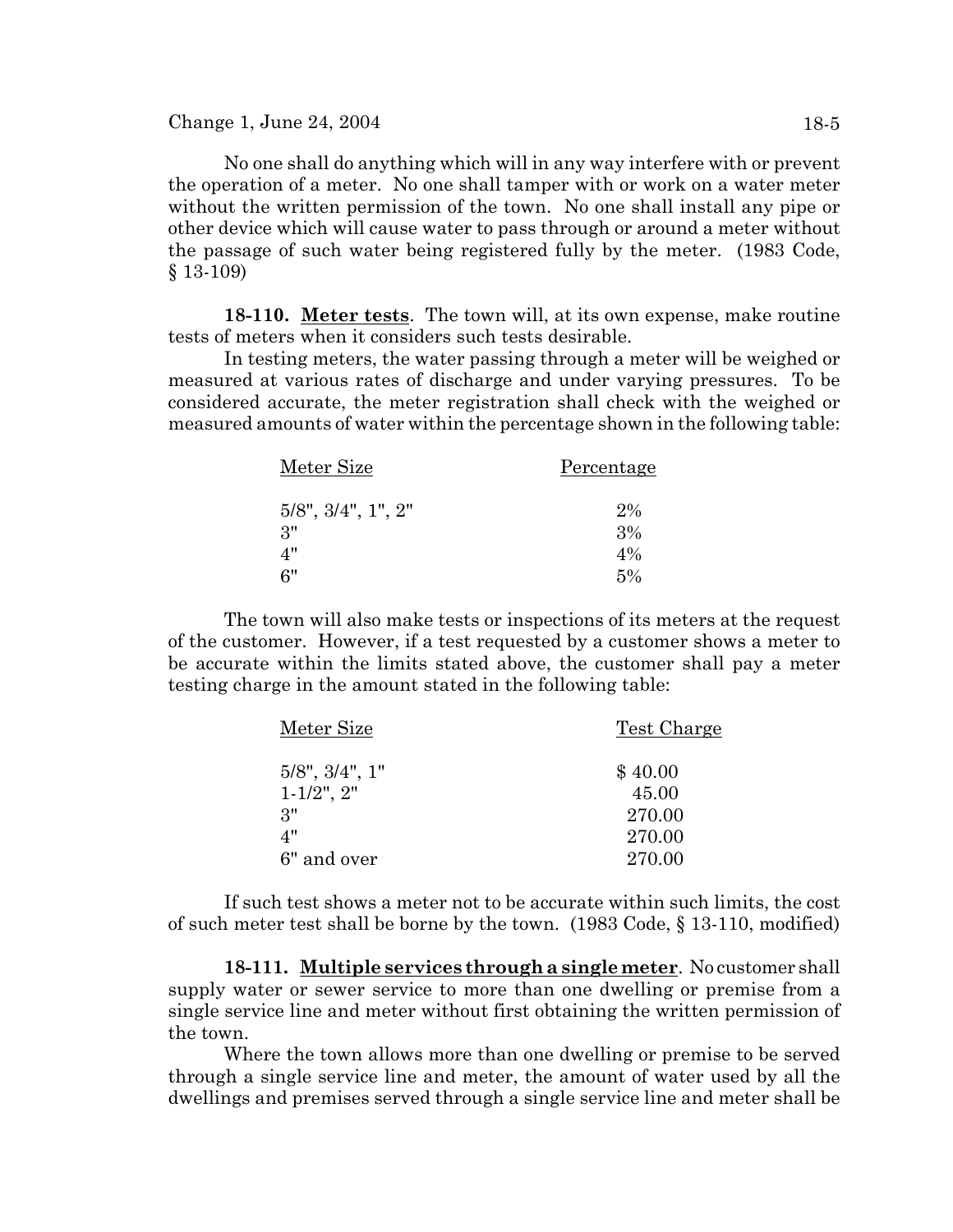allocated to each separate dwelling or premise served. The water and/or sewer charges for each such dwelling or premise thus served shall be computed just as if each such dwelling or premise had received through a separately metered service the amount of water so allocated to it, such computation to be made at the town's applicable water rates schedule, including the provisions as to minimum bills. The separate charges for each dwelling or premise served through a single service line and meter shall then be added together, and the sum thereof shall be billed to the customer in whose name the service is supplied. (1983 Code, § 13-111)

18-112. Billing.<sup>1</sup> Bills for residential water and sewer service will be rendered monthly. Bills for commercial and industrial service may be rendered weekly, semimonthly, or monthly, at the option of the town. Water and sewer charges shall be collected as a unit; no town employee shall accept payment of water service charges from any customer without receiving at the same time payment of all sewer service charges owed by such customer. Water service may be discontinued for non-payment of the combined water and sewer service bill.

Water and sewer bills must be paid on or before the 15th day of the month in which the bills are rendered. Bills paid after this date shall have added thereto an additional charge of twenty percent (20%). Failure to receive a bill will not release a customer from payment obligation, nor extend the discount date. In the event a customers service is disconnected for non-payment, such service shall not be reconnected until all past due bills are paid in full together with a reconnection fee of \$30.00. Nothing contained herein shall preclude the Town of Carthage from exercising its legal rights of collection of the customer's worthless check through either the civil or criminal court of competent jurisdiction.

Any customer paying for service with a check or bank draft that is returned "insufficient funds" shall be required to make restitution for the amount in full plus a \$25.00 service charge with cash, money order or certified check.

If a meter fails to register properly, or if a meter is removed to be tested or repaired, or if water is received other than through a meter, the town reserves the right to render an estimated bill based on the average of the last three (3) monthly bills. (1983 Code, § 13-112, modified, as amended by Ord. #323, Oct. 2003, and Ord. #326, May 2004)

**18-113. Discontinuance or refusal of service**. The town shall have the right to discontinue water and/or sewer service or to refuse to connect service for a violation of, or a failure to comply with, any of the following:

<sup>&</sup>lt;sup>1</sup>Municipal code reference:

Refuse; collection fee: § 17-111.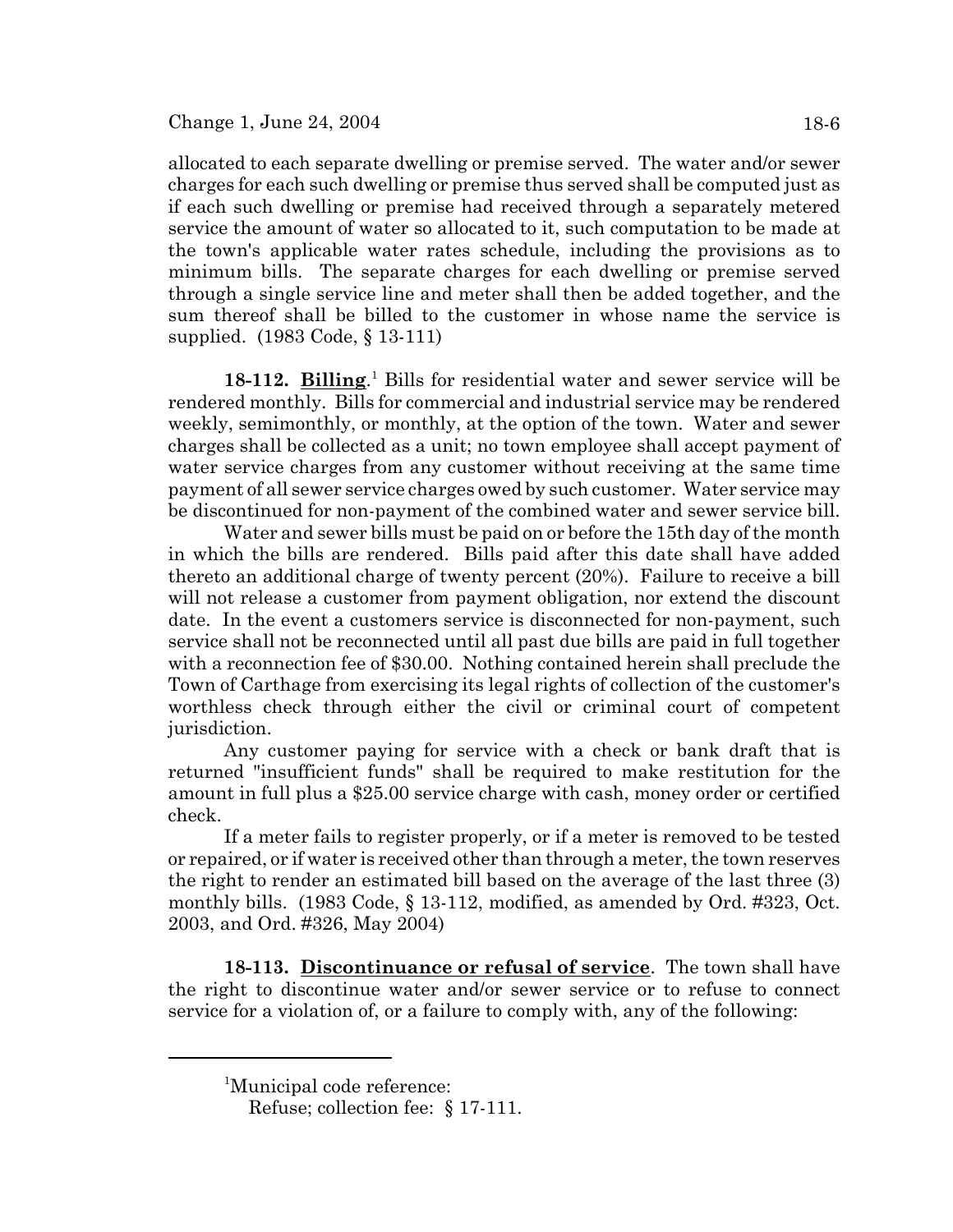- (1) This ordinance.
- (2) City rules and regulation book.
- (3) The customer's contract for service.

Such right to discontinue service shall apply to all service received through a single connection or service, even though more than one (1) customer or tenant is furnished service therefrom, and even though the delinquency or violation is limited to only one such customer or tenant.

Discontinuance of service by the town for any cause stated in these rules and regulations shall not release the customer from liability for service already received or from liability for payments that thereafter become due under other provisions of the customer's contract. (1983 Code, § 13-113, modified, as amended by Ord. #323, Oct. 2003)

**18-114. Termination of service by customer**. Customers who have fulfilled their contract terms and wish to discontinue service must give at least three (3) days written notice to that effect unless the contract specifies otherwise. Notice to discontinue service prior to the expiration of a contract term will not relieve the customer from any minimum or guaranteed payment under such contract or applicable rate schedule.

 When service is being furnished to an occupant of premises under a contract not in the occupant's name, the town reserves the right to impose the following conditions on the right of the customer to discontinue service under such a contract:

(1) Written notice of the customer's desire for such service to be discontinued may be required; and the town shall have the right to continue such service for a period of not to exceed ten (10) days after receipt of such written notice, during which time the customer shall be responsible for all charges for such service. If the town should continue service after such ten (10) day period subsequent to the receipt of the customer's written notice to discontinue service, the customer shall not be responsible for charges for any service furnished after the expiration of such ten (10) day period.

(2) During such ten (10) day period, or thereafter, the occupant of premises to which service has been ordered discontinued by a customer other than such occupant, may be allowed by the town to enter into a contract for service in the occupant's own name upon the occupant's complying with these rules and regulations with respect to a new application for service. (1983 Code, § 13-114)

**18-115. Access to customers' premises**. The town's identified representatives and employees shall be granted access to all customers' premises at all reasonable times for the purpose of reading meters, for testing, inspecting, repairing, removing, and replacing all equipment belonging to the town, and for inspecting customers' plumbing and premises generally in order to secure compliance with these rules and regulations. (1983 Code, § 13-115)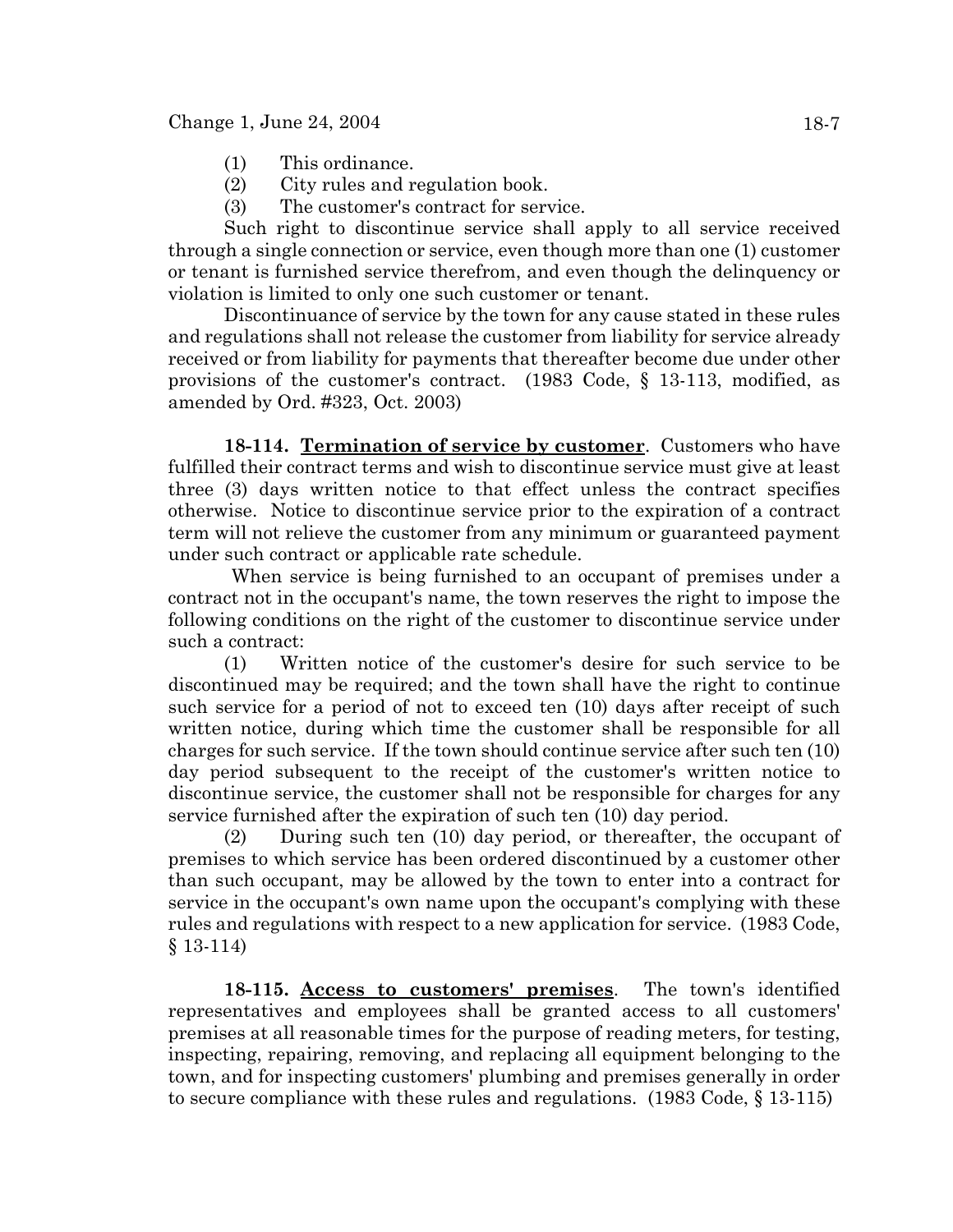**18-116. Inspections**. The town shall have the right, but shall not be obligated, to inspect any installation or plumbing system before water and/or sewer service is furnished or at any later time. The town reserves the right to refuse service or to discontinue service to any premises not meeting standards fixed by town ordinances regulating building and plumbing, or not in accordance with any special contract, these rules and regulations, or other requirements of the town.

Any failure to inspect or reject a customer's installation or plumbing system shall not render the town liable or responsible for any loss or damage which might have been avoided had such inspection or rejection been made. (1983 Code, § 13-116)

**18-117. Customer's responsibility for system's property**. Except as herein elsewhere expressly provided, all meters, service connections, and other equipment furnished by or for the town shall be and remain the property of the town. Each customer shall provide space for and exercise proper care to protect the property of the town on his premises. In the event of loss or damage to such property arising from the neglect of a customer to care for it properly, the cost of necessary repairs or replacements shall be paid by the customer. (1983 Code, § 13-117)

**18-118. Customer's responsibility for violations**. Where the town furnishes water and/or sewer service to a customer, such customer shall be responsible for all violations of these rules and regulations which occur on the premises so served. Personal participation by the customer in any such violations shall not be necessary to impose such personal responsibility on him. (1983 Code, § 13-118)

**18-119. Supply and resale of water**. All water shall be supplied within the town exclusively by the town, and no customer shall, directly or indirectly, sell, sublet, assign, or otherwise dispose of the water or any part thereof except with written permission from the town. (1983 Code, § 13-119)

**18-120. Unauthorized use of or interference with water supply**. It shall be unlawful for any person to tamper with or change any water meter or make any unauthorized connection to the water or sewage system, or turn on or off any of the town's stop cocks, valves, hydrants, spigots or fire plugs without permission or authority from the town. (1983 Code, § 13-120)

**18-121. Limited use of unmetered private fire line**. Where a private fire line is not metered, no water shall be used from such line or from any fire hydrant thereon, except to fight fire or except when being inspected in the presence of an authorized agent of the town.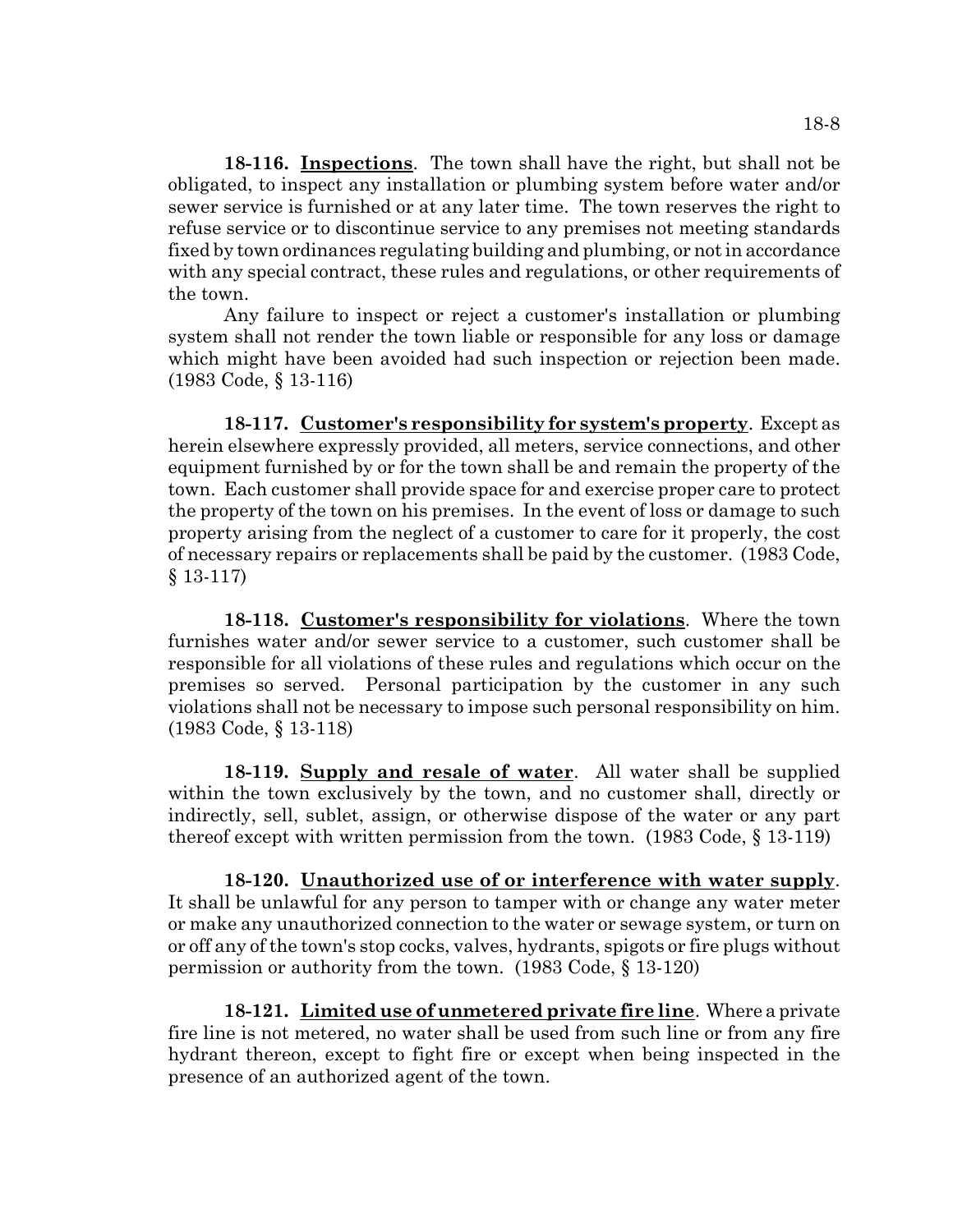Change 4, June 27, 2013 18-9

All private fire hydrants shall be sealed by the town, and shall be inspected at regular intervals to see that they are in proper condition and that no water is being used therefrom in violation of these rules and regulations. When the seal is broken on account of fire, or for any other reason, the customer taking such service shall immediately give the town a written notice of such occurrence. (1983 Code, § 13-121)

**18-122. Damages to property due to water pressure**. The town shall not be liable to any customer for damages caused to his plumbing or property by high pressure, low pressure, or fluctuations in pressure in the town's water mains. (1983 Code, § 13-122)

**18-123. Liability for cutoff failures**. The town's liability shall be limited to the forfeiture of the right to charge a customer for water that is not used but is received from a service line under any of the following circumstances:

(1) After receipt of at least ten (10) days' written notice to cut off a water service, the town has failed to cut off such service.

(2) The town has attempted to cut off a service but such service has not been completely cut off.

(3) The town has completely cut off a service but subsequently the cutoff develops a leak or is turned on again so that water enters the customer's pipes from the town's main.

Except to the extent stated above, the town shall not be liable for any loss or damage resulting from cutoff failures. If a customer wishes to avoid possible damage for cutoff failures, the customer shall rely exclusively on privately owned cutoffs and not on the town's cutoff. Also, the customer (and not the town) shall be responsible for seeing that his plumbing is properly drained and is kept properly drained, after his water service has been cut off. (1983 Code, § 13-123)

**18-124. Restricted use of water**. In times of emergencies or in times of water shortage, the town reserves the right to restrict the purposes for which water may be used by a customer and the amount of water which a customer may use. (1983 Code, § 13-124)

**18-125. Interruption of service**. The town will endeavor to furnish continuous water and sewer service, but does not guarantee to the customer any fixed pressure or continuous service. The town shall not be liable for any damages for any interruption of service whatsoever.

In connection with the operation, maintenance, repair, and extension of the town water and sewer systems, the water supply may be shut off without notice when necessary or desirable, and each customer must be prepared for such emergencies. The town shall not be liable for any damages from such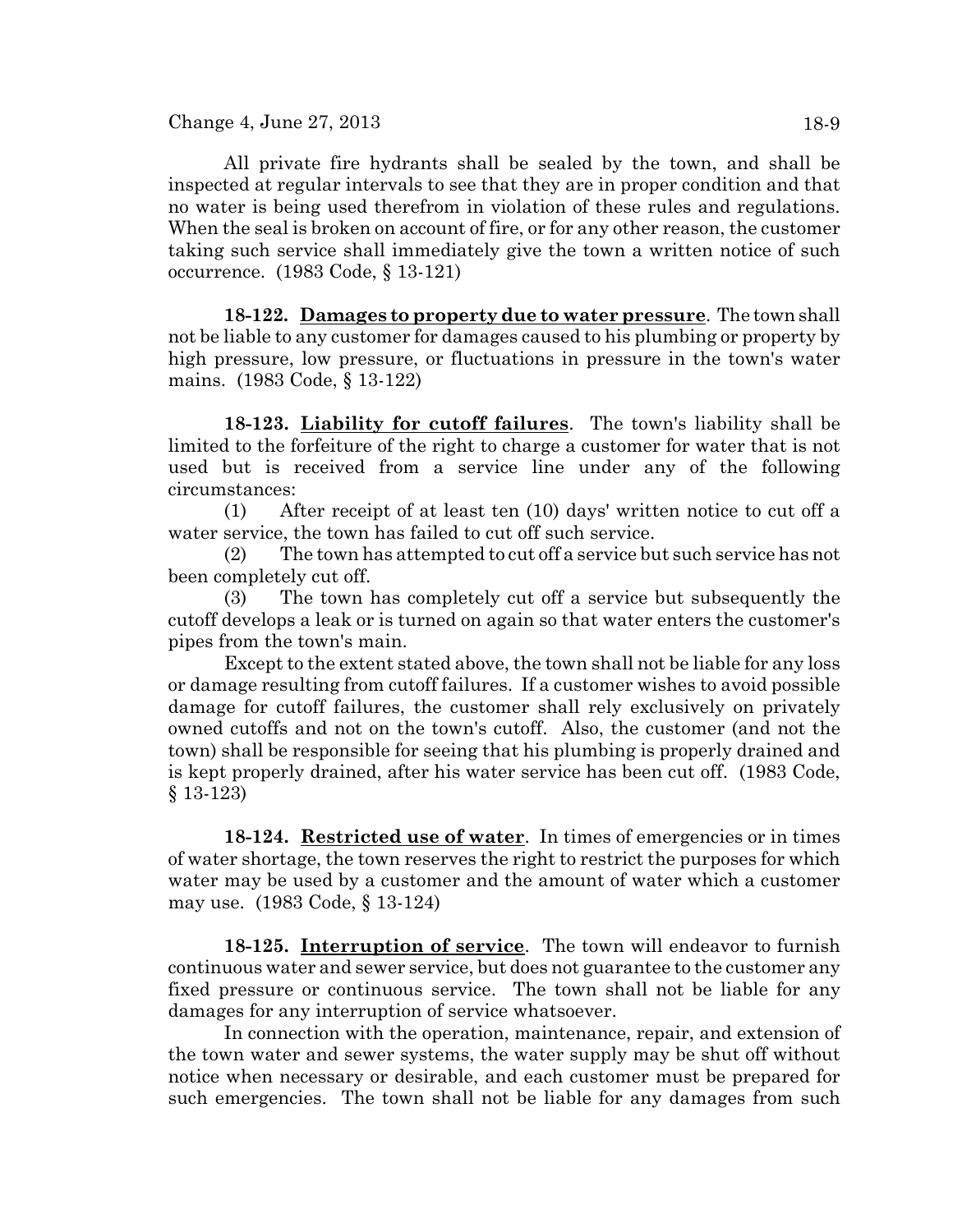Change 4, June 27, 2013 18-10

interruption of service or for damages from the resumption of service without notice after any such interruption. (1983 Code, § 13-125)

**18-126. Schedule of water and sewer rates**. (1) The established water rates for customers served by the Town of Carthage Municipal Water System within the city limits are as follows:

| Gallons per month  | Water rate inside city limits |
|--------------------|-------------------------------|
| <b>First 1,000</b> | $$14.55$ (minimum)            |
| All over 1,000     | \$4.19 per thousand gallons   |

(2) All established water rates for customers served by the Town of Carthage Municipal Water System outside the city limits are as follows:

| Gallons per month  | Water rate outside city limits |
|--------------------|--------------------------------|
| <b>First 1,000</b> | $$21.99$ (minimum)             |
| All over 1,000     | \$4.55 per thousand gallons    |

(3) The established water rates for the Highway 25 Utility District and the Cordell Hull Utility District served by the Town of Carthage Municipal Water System shall be the same as those rates for the customers who reside inside the city limits plus a ten percent (10%) surcharge.

| Gallons per month  | Water rate for utility districts |
|--------------------|----------------------------------|
| <b>First 1,000</b> | $$16.01$ (minimum)               |
| All over 1,000     | \$4.62 per thousand gallons      |

(4) The established sewer rates for customers served by the Town of Carthage Municipal Sewer System inside the city limits are as follows:

| Gallons per month  | Sewer rate inside city limits |
|--------------------|-------------------------------|
| <b>First 1,000</b> | $$14.55$ (minimum)            |
| All over 1,000     | \$4.19 per thousand gallons   |

(5) The established penalties, fees and water and sewer tap rates for customers inside and outside the city limits are as follows:

| <b>Water Deposits</b>         |          |
|-------------------------------|----------|
| Homeowners                    | \$60.00  |
| Renters                       | \$120.00 |
| Meter Set Fee                 | \$35.00  |
| <b>Bad Debt Deposit</b>       | \$92.00  |
| Reconnect Fee                 | \$35.00  |
| Returned Check/Bank Draft Fee | \$30.00  |
|                               |          |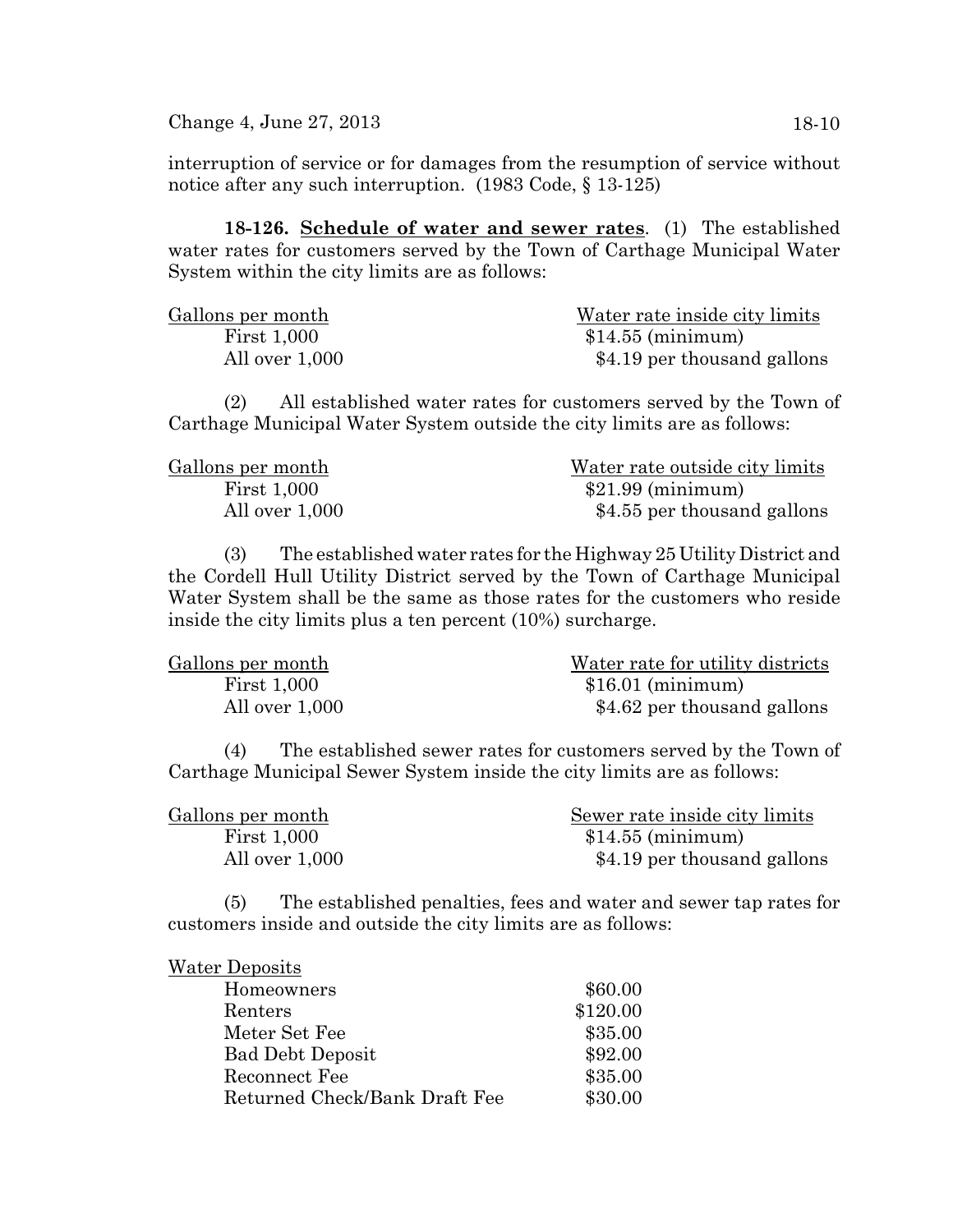| All 2" or Larger Meters (Monthly |                              |
|----------------------------------|------------------------------|
| Maintenance Fee)                 | \$50.00                      |
| Water Tap Fee Schedule           |                              |
| 5/8"                             | \$1,250.00                   |
| 1"                               | \$1,438.00                   |
| 11/2"                            | \$1,725.00                   |
| 2"                               | \$2,012.00                   |
| $21/2$ " or Larger               | Billed at installation costs |
|                                  |                              |

Sewer Rate Schedule

All Taps  $$1,438.00$ 

(1983 Code, § 13-126, as amended by Ord. #251, Nov. 1992, and Ord. #305, Oct. 2000, replaced by Ord. #323, Oct. 2003, amended by Ord. #349, June 2005, Ord. #375, June 2011, Ord. #388, July 2012, and Ord. #394 June 2013)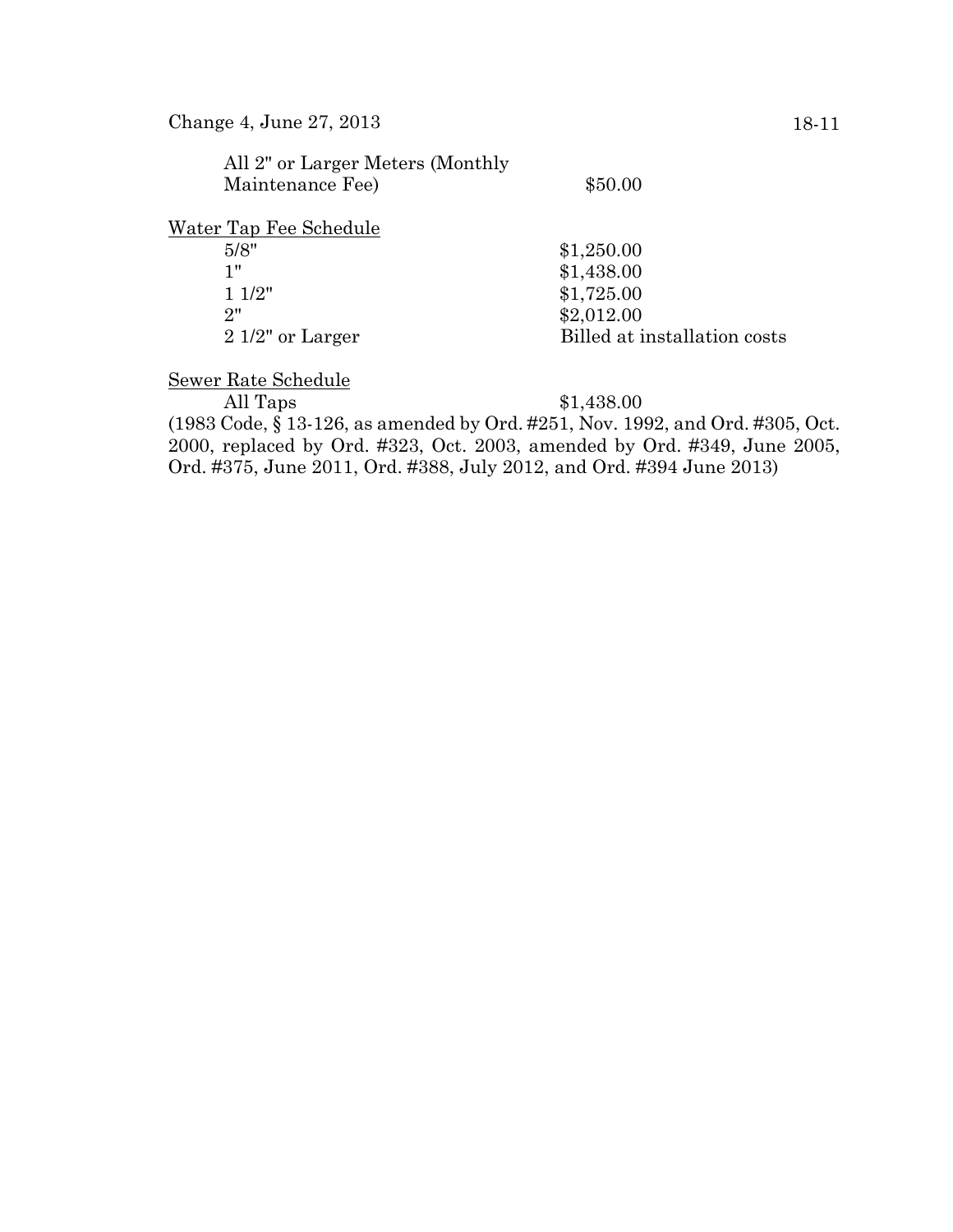# **CHAPTER 2**

#### **SEWER USE ORDINANCE**

### **SECTION**

- 18-201. Purpose and policy.
- 18-202. Definitions.
- 18-203. Use of public sewers.
- 18-204. Building sewers, connections, and permits.
- 18-205. Private domestic wastewater disposal.
- 18-206. Prohibitions and limitations.
- 18-207. Control of prohibited pollutants.
- 18-208. Wastewater discharge permits.
- 18-209. Inspections, monitoring, and entry.
- 18-210. Enforcement.
- 18-211. Wastewater volume determination.
- 18-212. Wastewater, charges and fees.
- 18-213. Administration.
- 18-214. Miscellaneous provisions.

**18-201. Purpose and policy**. The purpose of this ordinance is to set uniform requirements for users of the town's wastewater collection system and treatment works to enable the town to comply with the provisions of the Clean Water Act and other applicable federal and state laws and regulations, and to provide for the public health and welfare by regulating the quality of wastewater discharged into the town's wastewater collection system and treatment works. This ordinance establishes conditions for connection to the sanitary sewer system. Certain acts which may be detrimental to the sewer system are prohibited. This ordinance provides a means for determining wastewater volumes, constituents and characteristics, the setting of charges and fees, and the issuance of permits to specific users. This ordinance also establishes effluent limitations and other discharge criteria and provides that certain users shall pretreat waste to prevent the introduction of pollutants into the publicly owned treatment works (POTW) which will interfere with the operation of the POTW, may cause environmental damage, interfere with the use or disposal of sewage sludge; and to prevent the introduction of pollutants into the POTW which will pass through the treatment works into the receiving waters or the atmosphere, or otherwise be incompatible with the treatment works; and to improve the opportunities to recycle and reclaim the wastewater and/or sludge resulting from such treatment. This ordinance provides measures for the enforcement of its provisions and abatement of violations thereof.

This ordinance shall apply to the Town of Carthage and to persons outside the town limits who are, by contract or agreement with the Town of Carthage, users of the Carthage POTW. Except as otherwise provided herein,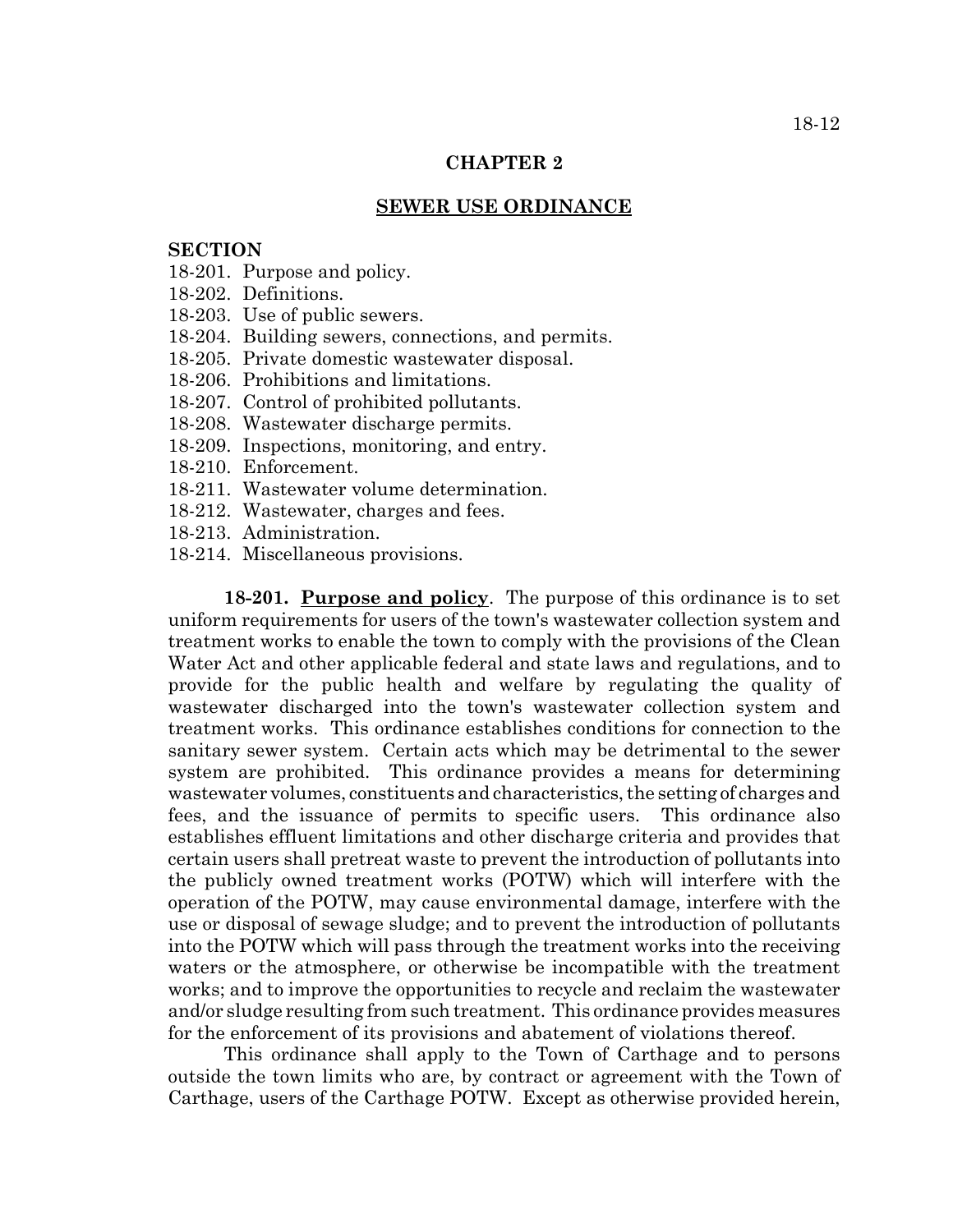the superintendent of the Carthage POTW shall administer, implement, and enforce the provisions of this ordinance. (Ord. #246 (91-006), Sept. 1991)

**18-202. Definitions**. (1) For the purposes of this ordinance, the following phrases and words shall have the meaning defined below:

(a) "Act" or "the act ." The Federal Water Pollution Control Act, also known as the Clean Water Act as amended, 33 U.S.C. 1251, et. seq.

(b) "Approval authority." The State of Tennessee Department of Environment and Conservation.

(c) "Approved pretreatment program." A program administered by a POTW that meets the criteria established in Chapter 40 of the Code of Federal Regulations (40 CFR) of 403.8 and 403.9, and which has been approved by the regional administrator or state director in accordance with 40 CFR 403.11.

(d) "Building sewer." A sewer conveying wastewater from the premises of a user to a community sanitary sewer.

(e) "Bypass." The intentional diversion of wastestreams from any portion of a treatment facility.

(f) "Categorical standards." National pretreatment standards established by the EPA for specific industrial user Standard Industrial Classification (SIC) code categories.

(g) "Combined sewer." A sewer which has been designed to carry both sanitary sewage and storm water runoff.

(h) "Composite sample." Sample consisting of several sample portions collected during a specified period (usually 24 hours) and combined to form a representative sample. Composite samples can be collected on flow proportional or timed basis, depending on the nature of the discharge.

(i) "Conventional pollutant." Biochemical oxygen demand (BOD), total suspended solids (TSS), pH, fecal coliform, and oil and grease.

(j) "Direct discharge." The discharge of treated or untreated wastewater directly to the waters of the State of Tennessee.

(k) "Discharge monitoring report." A report submitted by an industrial user to the superintendent containing information regarding the nature and concentration of pollutants and flow characteristics of a discharge by the user to the POTW.

(l) "Environmental Protection Agency or EPA." An agency of the United States or its duly authorized representative.

(m) "Grab sample." A single sample of wastewater taken at neither set time or flow.

(n) "Holding tank waste." Any waste from holding tanks, such as vessels, chemical toilets, campers, trailers, septic tanks, and vacuum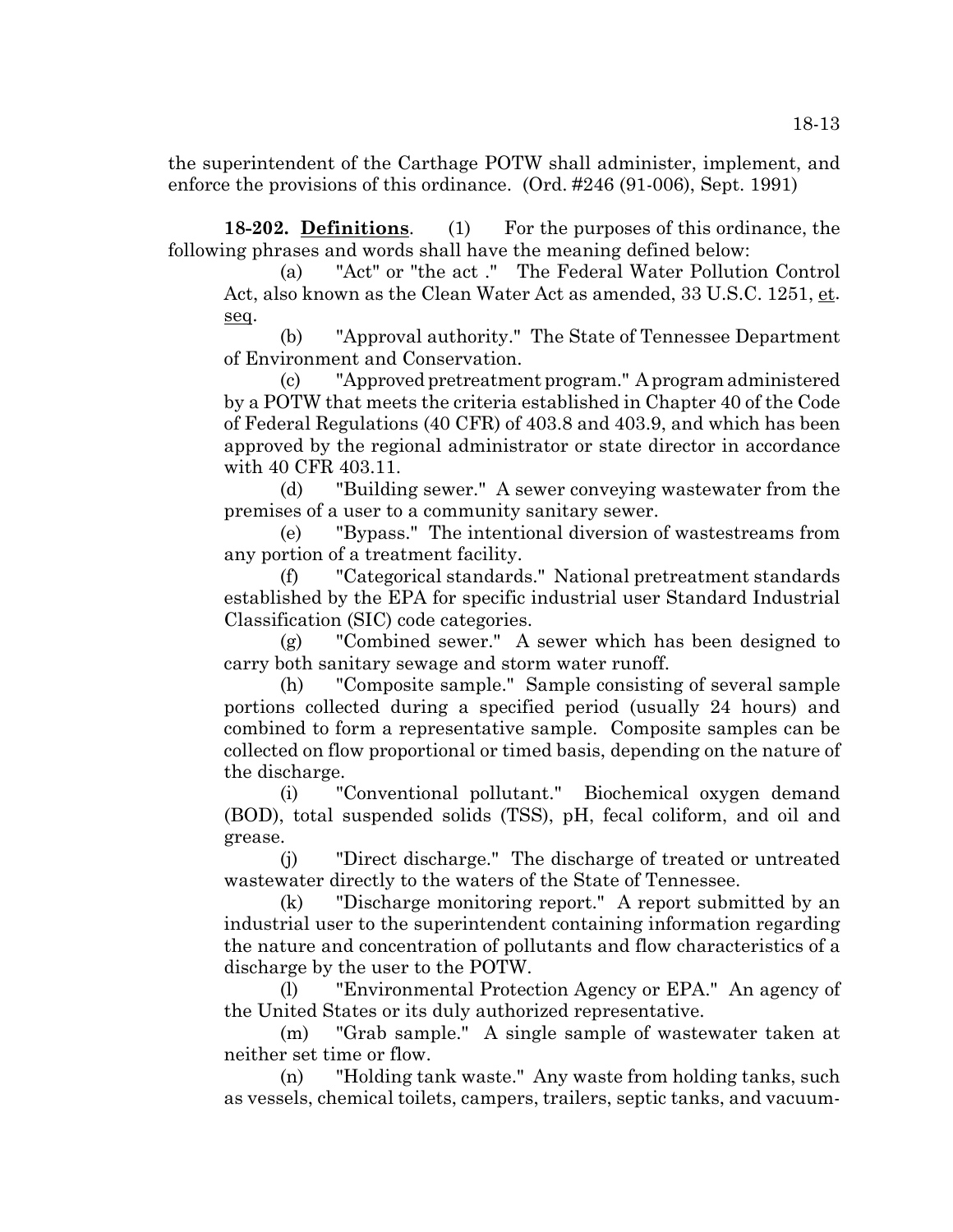pump tank trucks. This specifically includes wastewater from industrial users can made to the POTW by any means other than by a standard sewer tie-on.

(o) "Indirect discharge." The discharge or the introduction of pollutants from any source regulated under Section 307(b) or (c) of the Act into the POTW for treatment before direct discharge to state waters.

(p) "Industrial user." A source of indirect discharge which does not constitute a "discharge of pollutants" under regulations issued pursuant to Section 402 of the Act. For the purposes of this ordinance, an industrial user is a source of nondomestic wastes from industrial processes.

(q) "Infiltration." Water other than wastewater that enters a sewer system of the ground through such means as defective pipes, pipe joints, connections, or manholes.

(r) "Inflow." Water other than wastewater that enters a sewer system from sources such as roof leaders, to the celler drains, yard drains, area trains, fountain drains, drains from springs and swamp areas, manhole covers, cross connections between storm and sanitary sewers, catch basins, storm water, surface runoff, street wash water, and drainage.

(s) "Interference." A discharge which, alone or in conjunction with the discharge or discharges from other sources, inhibits or disrupts the POTW, it's treatment processes or operations, or its sludge processes, use or disposal, and is therefore a cause of a violation of any requirement of the POTW's National Pollutant Discharge Elimination System (NPDES) permit, or of the prevention of sewage sludge or disposal in compliance with the following statutory provisions and regulations or permits issued thereunder (or more stringent state or local regulations) Section 405 of the CWA, the Solid Waste Disposal Act (SWDA), including Title II, more commonly referred to as the Resource Conservation and Recovery Act (RCRA), and including state regulations contained in any state sludge management plan pursuant to Subtitle D of the SWDA, the Clean Air Act, the Toxic Substances Control Act, and the Marine Protection, Research, and Sanctuaries Act.

(t) "Mass discharge rate." The weight of material discharged to the community sewer during a given time interval, normally given in pounds per day.

(u) "Medical wastes." Isolation wastes, infectious agents, human blood and blood byproducts, pathological wastes, sharps, body parts, formites, etiological agents, contaminated bedding, surgical wastes, potentially contaminated laboratory wastes and dialysis wastes.

(v) "National pretreatment standard." Any regulations containing pollutant discharge limits promulgated by EPA in accordance with Sections 307(b) and (c) of the Act which applies to industrial users.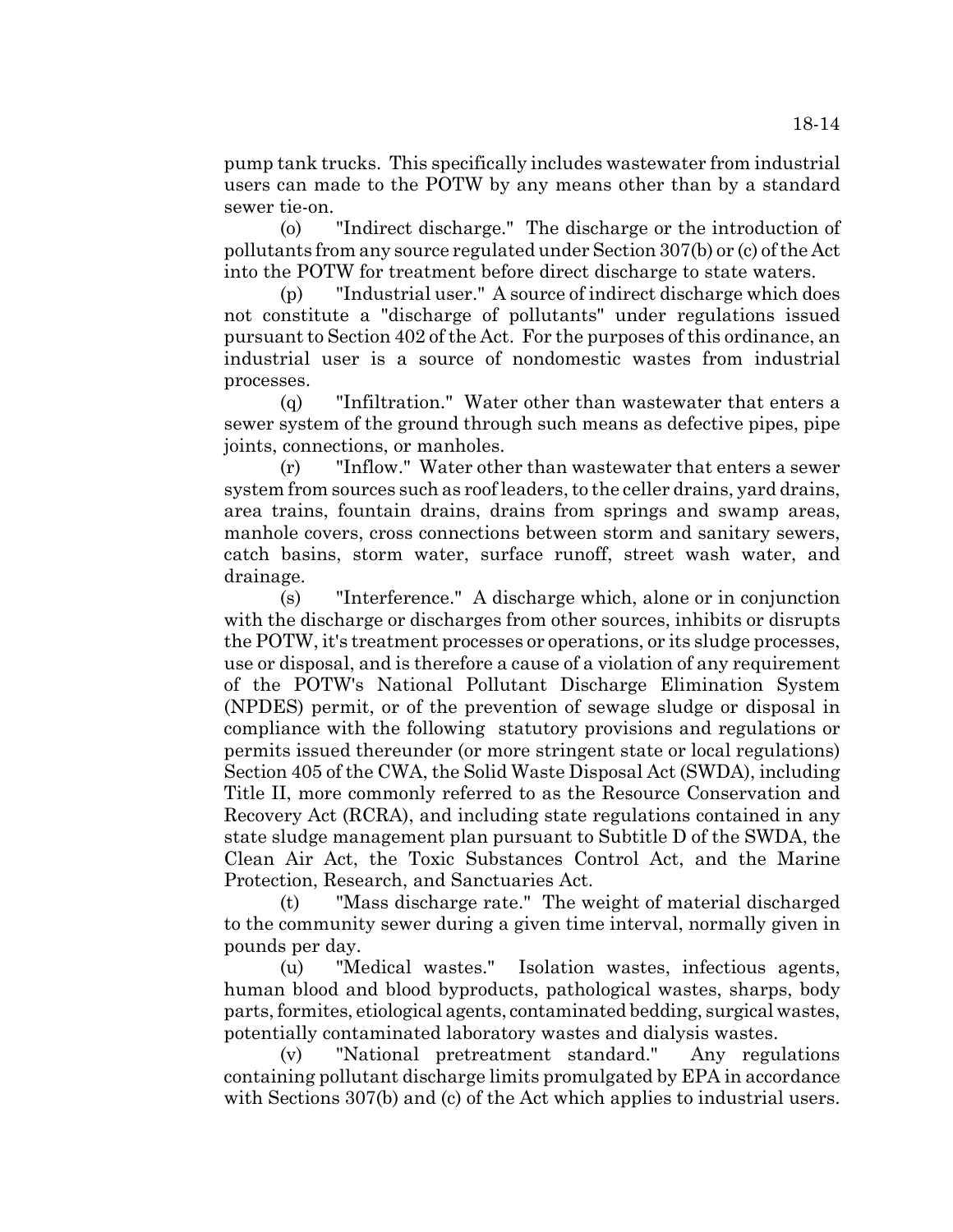These terms also include prohibited discharges promulgated in 40 CFR 403.5 and local limits adopted as part of the town's pretreatment program.

(w) "New source." Any building, structure, facility, or installation from which there is or may be a discharge of pollutants, the construction of which commenced after the publication of proposed pretreatment standards under Section 307(b) of the Act which will be applicable to such source if such standards are thereafter promulgated in accordance with that section.

(x) "National Pollutant Discharge Elimination System (NPDES)." The program for issuing, conditioning, and denying permits for the discharge of pollutants from point sources into navigable waters, the contiguous zone, and the oceans pursuant to Section 402 of the Act.

(y) "Normal wastewater." Effluent which contains constituents and characteristics similar to effluent from a domestic premises, and specifically for the purpose of this ordinance, does not contain these constituents in excess of the following concentrations:

| BOD <sub>5</sub> | $300 \text{ mg/l}$ |
|------------------|--------------------|
| $\rm COD$        | $600$ mg/l         |
| <b>TKN</b>       | $60$ mg/l          |
| $NH_{3}-N$       | $30 \text{ mg}/l$  |
| <b>TSS</b>       | $300 \text{ mg/l}$ |
| Oil & grease     | $100$ mg/l         |

(z) "Pass through." A discharge which exits the POTW into waters of the United States in quantities or concentrations which, alone or in conjunction with other discharges, is a cause of a violation of any requirement of the POTW's NPDES permit.

(aa) "Person." Any individual, partnership, co-partnership, firm, company, corporation, association, joint stock company, trust, estate, government entity or any other legal entity, or their legal representatives, agents, or assigns.

(bb) "Pollution." The man made or man induced alteration of the chemical, physical, biological, and radiological integrity of water.

(cc) "Pretreatment." The reduction of the amount of pollutants, the elimination of pollutants, or the alteration of the nature of pollutant properties in wastewater prior to or in lieu of discharging or otherwise introducing such pollutants into a POTW. The reduction or alteration may be obtained by physical, chemical, or biological processes; process change or by other means, except as prohibited by 40 CFR 403.6(d). Appropriate pretreatment technology includes control equipment, such as equalization tanks or facilities, for protection against surges or slug loadings that might interfere with or otherwise be incompatible with the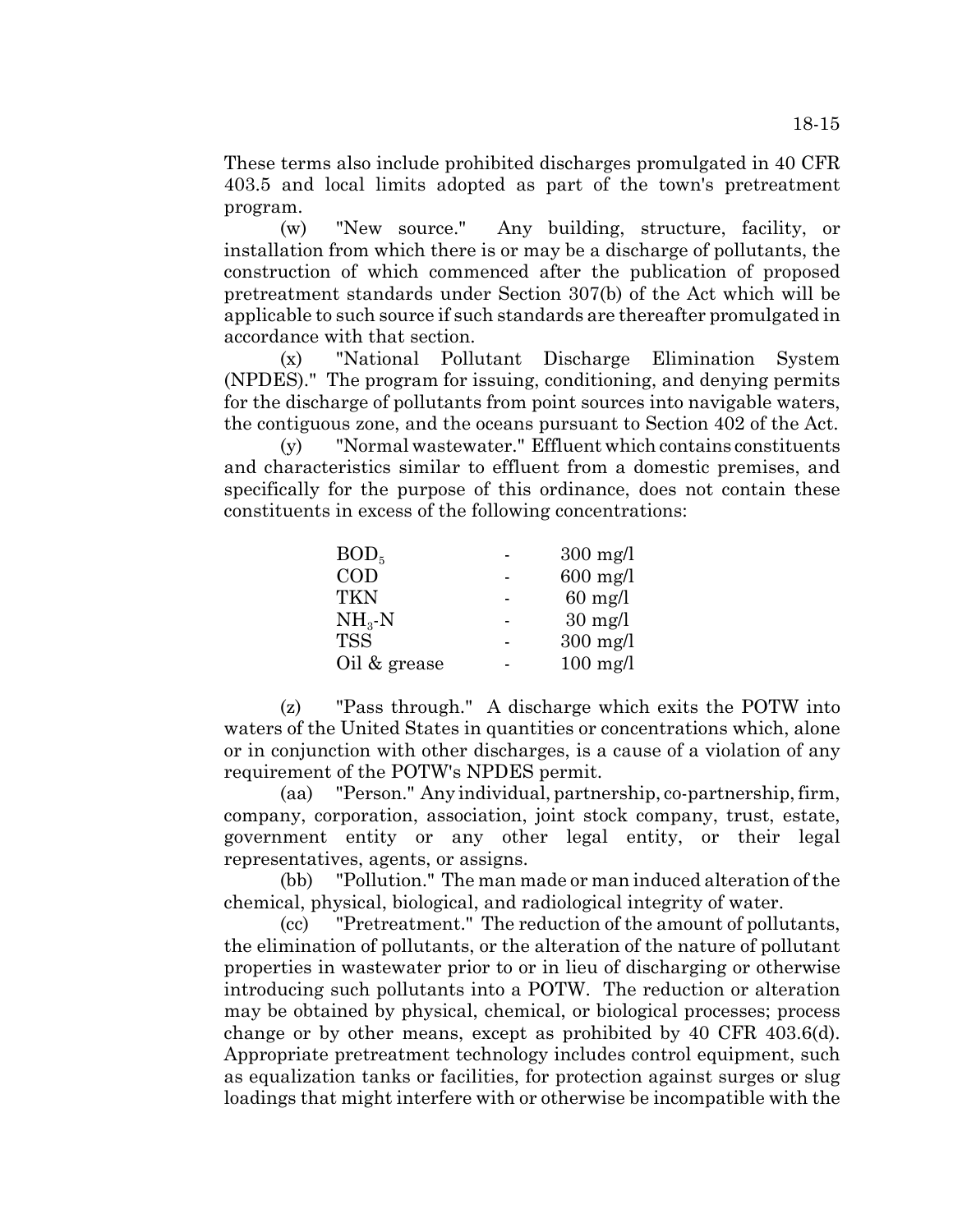POTW. Where wastewater from a regulated process is mixed with unregulated wastewater or with wastewater from another regulated process, the effluent from the equalization facility must meet an adjusted pretreatment limit calculated in accordance with 40 CFR 403.6(e).

(dd) "Pretreatment requirements." Any substantive or procedural requirement related to pretreatment other than a national pretreatment standard imposed on an industrial user.

(ee) "Publicly owned treatment works." A treatment works as defined by Section 212 of the Act, which is owned in this instance by the town. This definition includes any sewers that convey wastewater to such a treatment works and any devices and systems used in the storage, treatment, recycling, and reclamation of municipal sewage or liquid industrial waste, but does not include pipes, sewers, or other conveyances not connected to a facility providing treatment.

(ff) "Shall" is mandatory; "may" is permissive.

(gg) "Significant industrial user." (i) All dischargers subject to categorical pretreatment standards under 40 CFR 403.6 and 40 CFR Chapter 1, Subchapter N.

(ii) All non-categorical dischargers that contribute a process wastestream which makes up 5 percent or more of the average dry weather capacity of the wastewater treatment plant (WWTP), or more than an average of 25,000 gallons per day of process wastewater to the WWTP.

(iii) All non-categorical dischargers that, in the opinion of the superintendent, have a reasonable potential to adversely affect the POTW's operations. This shall include but shall not be limited to all centralized waste treatment discharges, all tank and drum cleaning facilities, and all paint manufacturing facilities.

(iv) All non-categorical discharges that contain more than 100 pounds per day of combined  $BOD<sub>5</sub>$  and TSS load above that level found in normal wastewater, or that contain more than 1,000 pounds in a month of combined  $BOD<sub>5</sub>$  and TSS load above that level found in normal wastewater.

(hh) "Slug." Any discharge of water, sewage, or industrial waste which in concentration of any given constituent or in quantity of flow exceeds for any given period of duration longer than 15 minutes more than five times the average 24 hour concentrations of flows during normal operation or any discharge of whatever duration that causes the sewer to overflow or back up in an objectionable way or any discharge of whatever duration that interferes with the proper operation of the wastewater treatment facilities or pumping stations.

(ii) "Standard industrial classification." A classification pursuant to the Standard Industrial Classification Manual issued by the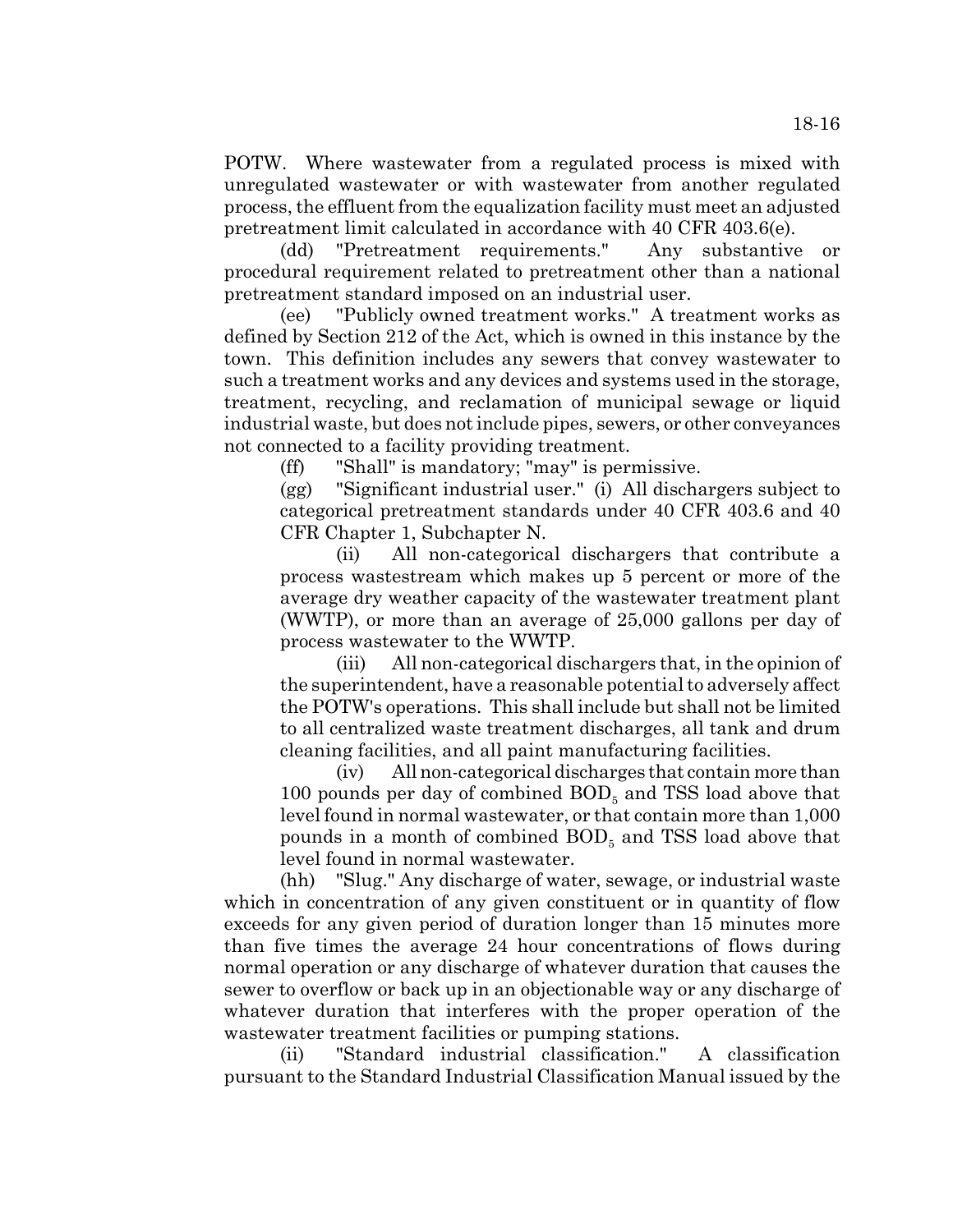Executive Office of the President, Office of Management and Budget, 1972.

(jj) "Submission." (i) A request by a POTW for approval of a Pretreatment Program to the EPA or approval authority.

 (ii) A request by the POTW to the EPA or approval authority to revise the discharge limits in categorical pretreatment standards to reflect POTW pollutant removals.

(iii) A request to the EPA by an NPDES state for approval of its pretreatment program.

(kk) "Superintendent." The person designated by the town to supervise the operation of the POTW and who is charged with certain duties and responsibilities by this ordinance, or his duly authorized representative.

(ll) "Town." The Town of Carthage, Tennessee.

(mm) "Toxic pollutants." Any pollutant or combination of pollutants listed as toxic in 40 CFR part 401 as promulgated by the administrator of the EPA under the provisions of the Act.

(nn) "User." Any person, firm, corporation, or government entity that discharges, causes, or permits the discharge of wastewater into a community sewer system.

(oo) "Wastewater." The liquid and water borne industrial or domestic wastes from dwellings, commercial buildings, industrial facilities, and institutions, whether treated or untreated, which is contributed into or permitted to enter the POTW.

(pp) "Wastewater constituents and characteristics." The individual chemical, physical, bacteriological, and radiological parameters, including toxicity, volume, and flow rate and such other parameters that serve to classify, define, or measure the contents, quality, quantity, and strength of wastewater.

(qq) "Wastewater discharge permit." Permit issued to an industrial user pursuant to § 18-208 of this ordinance.

(rr) "Waters of the State of Tennessee." Any water, surface or underground, within the boundaries of the state.

(2) The following abbreviations shall have the following meanings:

- (a) BAT Best available technology
- (b) BPT Best practical technology
- (c)  $BOD_5$  Biochemical oxygen demand (5-day)<br>
(d)  $CFR$  Code of Federal Regulations
- (d) CFR Code of Federal Regulations
- (e) COD Chemical oxygen demand
- (f) CWA Clean Water Act
- (g) EPA Environmental Protection Agency
- (h) GMP Good management practices
- (i) MBAS Methylene blue activated substances
- (j) mg/l milligrams per liter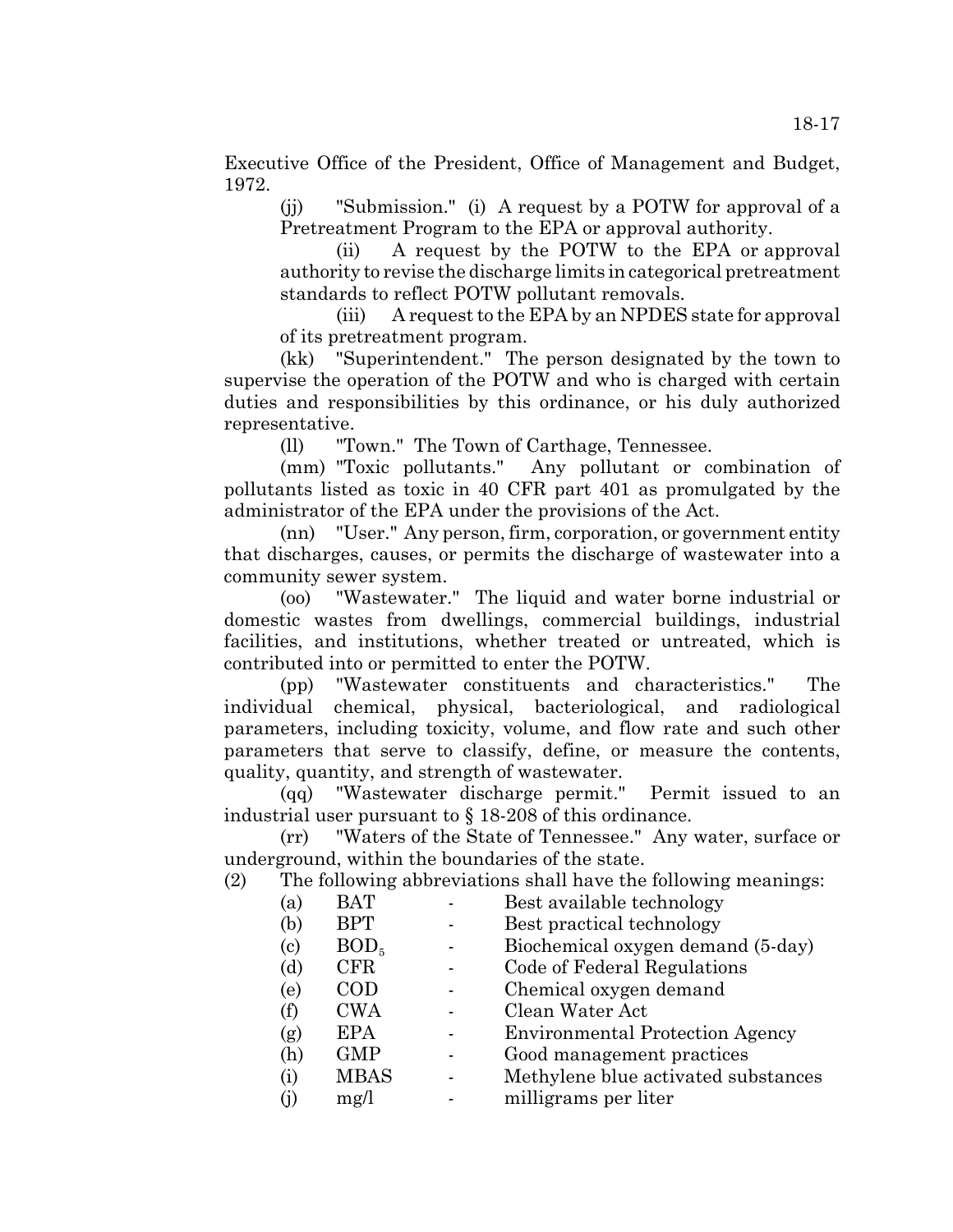|     | <b>NPDES</b>                                 |          | National Pollutant Discharge           |  |
|-----|----------------------------------------------|----------|----------------------------------------|--|
|     |                                              |          | Elimination System                     |  |
| (1) | <b>POTW</b>                                  |          | Publicly owned treatment works         |  |
| (m) | <b>RCRA</b>                                  |          | Resource Conservation and Recovery Act |  |
| (n) | <b>SIC</b>                                   |          | Standard Industrial Classification     |  |
| (o) | <b>SWDA</b>                                  |          | Solid Waste Disposal Act               |  |
| (p) | TDEC                                         |          | Tennessee Department of Environment    |  |
|     |                                              |          | and Conservation                       |  |
| (q) | TSS                                          |          | Total suspended solids                 |  |
| (r) | USC                                          |          | United States Code                     |  |
| (s) | WWTP                                         |          | Wastewater treatment plant             |  |
|     | $HQAG$ (01 00 $\alpha$ )<br>$C_{\alpha n}$ + | 1 QQ 1 \ |                                        |  |

(Ord. #246 (91-006), Sept. 1991)

**18-203. Use of public sewers**. (1) Connection with sanitary sewer required. (a) Sewer connection required. Every building having plumbing fixtures installed and intended for human habitation, occupancy, or use on premises abutting a street, alley, or easement in which segment there is a sanitary sewer which is within 500 feet of the building drain of the parcel shall be considered as being served by the town's sanitary sewer system.

All new buildings hereafter constructed on property which is served by the POTW shall not be occupied until the connection has been made. The owner or occupant of each lot or parcel of land which is now served or which may hereafter be served by the POTW shall cease to use any other method for the disposal of sewage except as provided for direct discharge by the TDEC or by discharge to a properly functioning and approved septic tank. Septic tanks shall not be used where sewers are available. The superintendent shall make any decision as to the availability of sewers. Not withstanding the above exceptions, all premises served by the POTW are subject to sewer use charges as described in § 18-212 of this ordinance.

(b) Unconnected sewer service lines prohibited. Except for discharge to a properly functioning septic tank system or discharges permitted by an NPDES permit issued by the TDEC, the discharge of sewage into places other than the POTW is prohibited.

(c) Insufficient capacity, connection moratorium. In those parts of the sewer system where no additional capacity exists and a sewer moratorium has been established pursuant to orders of the TDEC, no new or additional sewer connections shall be permitted. Permits issued prior to the date of the moratorium may be completed. No new plumbing permits shall be issued for new buildings in a moratorium area after the effective date of the moratorium. A moratorium shall continue to be in effect until capacity restriction has been corrected.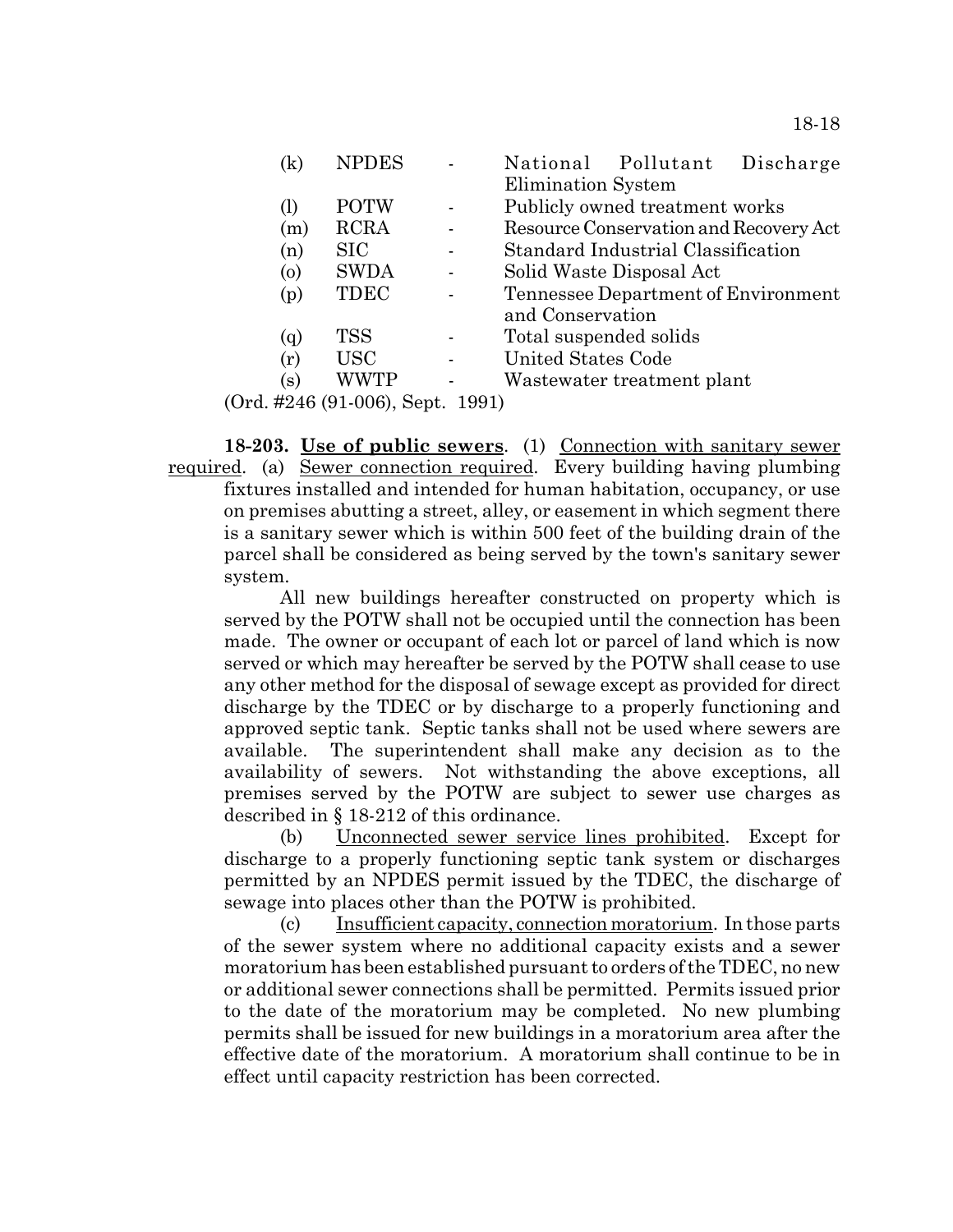(2) Adequate and minimum fixtures. (a) Minimum number of fixtures. A dwelling shall have at least one commode, one bathtub or shower, one lavatory, one kitchen-type sink, and an adequate source of hot water for each family unit to meet minimum basic requirements for health, sanitation, and personal hygiene. All other buildings, structures, or premises intended for human occupancy or use shall be provided with adequate sanitary facilities as may be required by any other law or regulation, but not less than one commode and one hand washing lavatory.

(b) Adequate water for disposal of waste. It shall be unlawful for any person in possession of premises into which a pipe or other connection with the sanitary sewers and drains have been laid to permit the same to remain without adequate fixtures attached to allow sufficient quantity of water to be so applied as to properly carry off all waste matter and keep the same unobstructed.

(3) Right to enter and inspect connection. The superintendent, building inspector, or their representative shall have free and unobstructed access to any part of the premises where house drains or other drains connected with or draining into the sanitary sewer are laid for the purpose of examining the construction, condition, and method of use of the same, upon cause of reasonable suspicion that there may be inadequate facilities, the facilities present may not be properly functioning, there is an improper discharge, or upon a periodic systematic inspection of a particular drainage basin or other large segment of the system through those facilities at any time of the day between the hours of 7:00 A.M. and 6:00 P.M. or at any other time in the event of an emergency. If such entry is refused, the sewer service may be disconnected upon reasonable notice an opportunity for a hearing. The service may be suspended immediately in the event of an emergency if there is reasonable cause to suspect that the discharge will endanger the public health or the environment, shall have the potential to disrupt the treatment process, or shall damage the POTW's lines or facilities, and a hearing shall thereafter be afforded the user as soon as possible.

(4) Demolished buildings. When a building is demolished, it shall be the responsibility of the owner to have the sewer service line plugged securely so that extraneous water will not enter the sewer. The owner of the premises or his representative shall notify the superintendent of such a plug and allow same to be inspected prior to covering any work. If such a line is to be reused, it must first undergo inspection by the superintendent and be in conformity with the existing standards.

(5) Temporary discharges. No person shall discharge any substance directly into a manhole or other opening in a sanitary sewer other than through an approved building sewer unless they have been issued a temporary permit by the superintendent. A temporary permit may be issued at the discretion of the superintendent to provide for discharges from portable facilities for festivals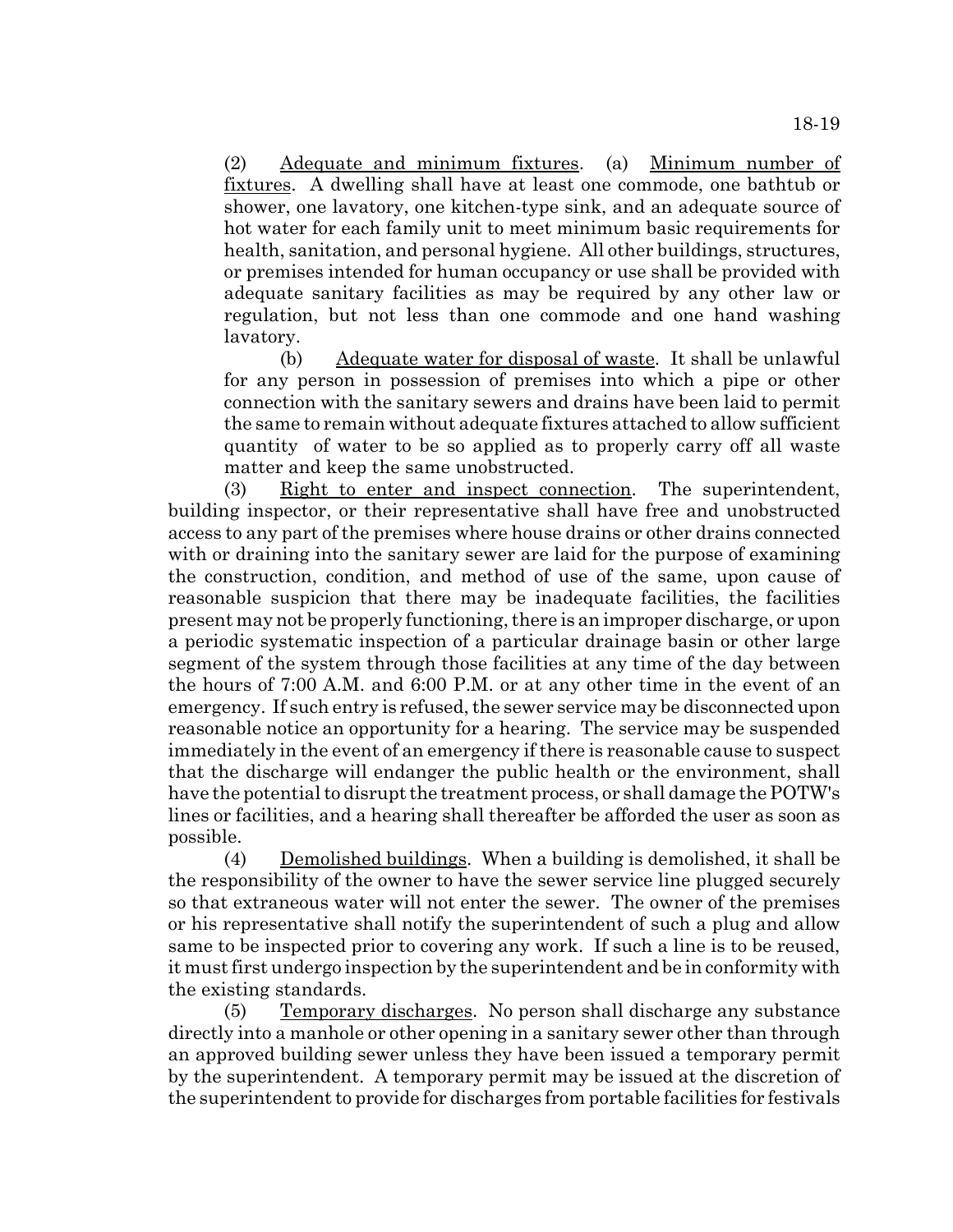or public shows or for other reasonable purposes. The superintendent shall incorporate in such a temporary permit such conditions as he deems reasonably necessary to ensure compliance with provisions of this ordinance. The user shall be required to pay reasonable charges and fees for the permit and service in an amount not less than the charges and fees for normal discharges. Any discharge other than through an approved building sewer or in accordance with a permit issued by the superintendent shall be unlawful.

(6) Vehicle wash racks. All gasoline stations, garages, self-service vehicle washers, and other public wash racks where vehicles are washed shall install catch basins in conformity with the plumbing code in accordance with a permit obtained from the building official. In the event any existing premises does not have a catch basin and the sewer line servicing the facility stops up due to grit or slime in the sewer lines, then the owner or operator of such premises shall be required to modify these facilities to construct a catch basin as a condition of continuing use of the system. If such users are industrial users as defined in § 18-208 of this ordinance, a permit as specified therein will be required.

(7) Grease, grit, oil, and lint traps. Restaurants, laundries, wash racks, service stations, private multi-user systems, engine or machinery repair shops, and other facilities that produce grease, grit, oil, lint, or other materials which accumulate and cause or threaten to cause stoppages or impair the efficiency of the POTW sewers or threaten the safety of its employees, shall install and maintain a grease trap, grit trap, lint trap, oil interceptor, or other appropriate device of standard design and construction to prevent excess discharges of such materials. The design and construction of any such device shall be subject to prior approval of the superintendent and constructed in accordance with applicable building codes.

(8) Multi-use private sewer systems. Excluding those industrial waste facilities with a permit issued pursuant to § 18-208, the owner or operator of a private sewer system such as, but not limited to, multi-tenant buildings, building complexes, and shopping centers shall be responsible for the quality of wastewater discharged at the point of connection to the POTW's sanitary sewer system and shall be responsible for any violations of the provisions of this chapter, including liability for the damage or injury caused to the POTW as a result of any discharge through the private system. (Ord. #246 (91-006), Sept. 1991)

# **18-204. Building sewers, connections, and permits**.

(1) Installation, maintenance, repair of sewer service lines.

(a) Definition. A standard sanitary sewer system line is a minimum 4 inch pipe extending from the sewer main or trunk location in a street, alley, or easement to the property served by the main trunk.

(b) Installation of sewer service lines. Four inch building sewers shall be laid on a grade greater than 1/8" per foot (at least 1%).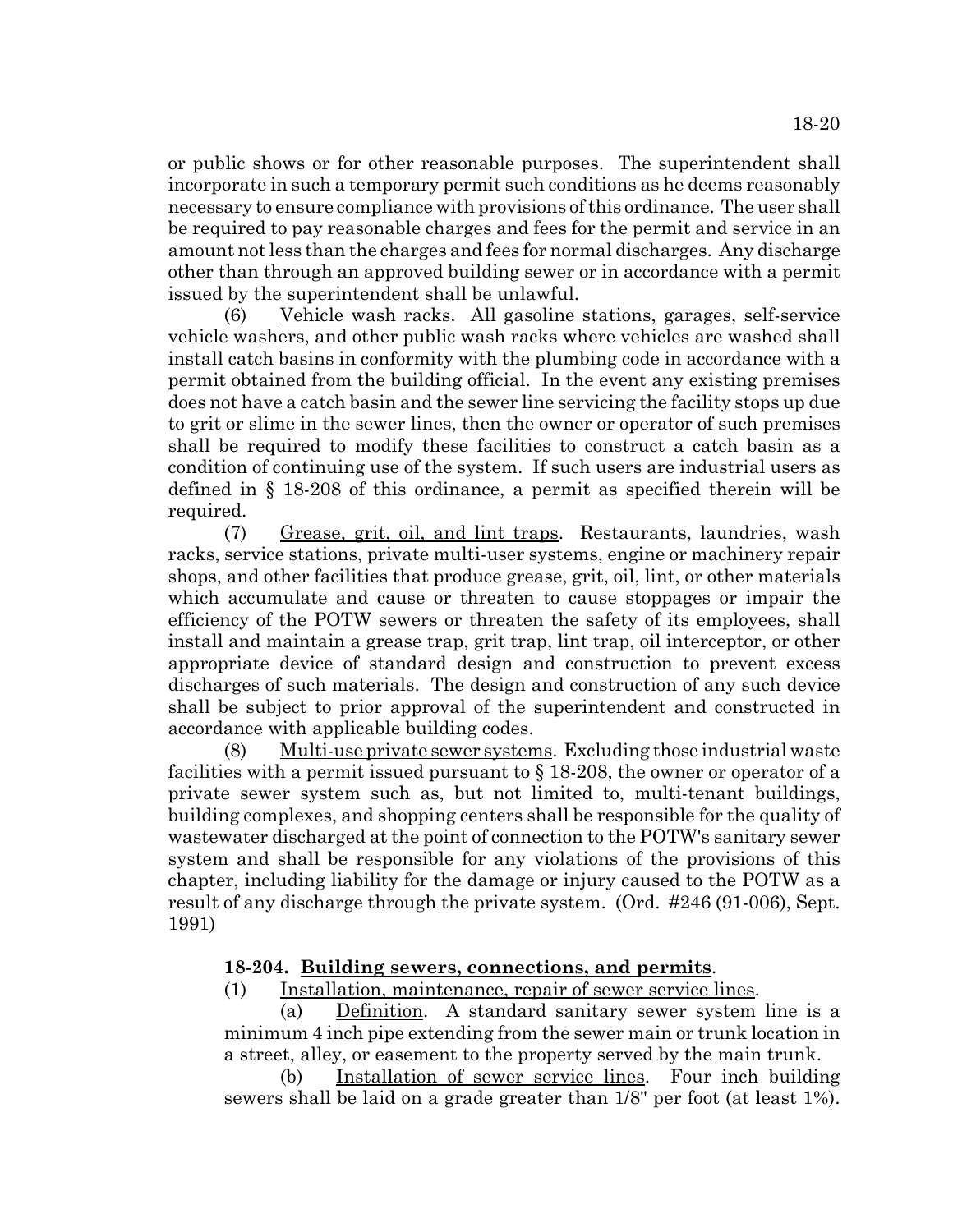Larger building sewers shall be laid on a grade that will produce a velocity when flowing full of at least 2 feet per second. The slope and alignment of all building sewers shall be neat and regular.

Building sewers shall be constructed only of one of the following materials:

(i) Cast iron soil pipe using rubber compression joints of approved type;

(ii) Polyvinyl chloride pipe with rubber compression joints;

(iii) ABS composite sewer pipe with solvent welded or rubber compression joints of approved type; or

(iv) Similar materials of equal or superior quality following superintendent approval. Under no circumstances will cement mortar joints be acceptable. Each connection to the sewer system must be made at a wye, or service line stubbed out, or in the absence of any other provision, by means of a saddle of a type approved by the town, attached to the sewer. No connection may be made by breaking into an existing sewer and inserting the service line.

The building sewer may be brought into the building below the basement floor when gravity flow from the building to the sewer is at a grade of 1 percent or more. In case where basement or floor levels are lower than the ground levels at the point of connection to the sewer, adequate precautions through the installation of check valves or other backflow prevention devices to protect against flooding shall be provided by the owner. In all buildings in which any building drain is too low to permit gravity flow to the sewer, wastes carried by such building drain shall be lifted by an approved means and discharged into the POTW sewer.

(c) Cleanouts. A cleanout shall be located 5 feet outside of the building, one as it taps on to the utility laterally and one at each change of direction of the building sewer greater than 45 degrees. Additional cleanouts shall be placed not more than 75 feet apart in horizontal building sewers of 4 inch diameter and not more than 100 feet apart for larger pipes. Cleanouts shall extend to or above the finished grade level directly above the place where the cleanout is installed. A "Y" (wye) and 1/8 bend shall be used for the cleanout base. Cleanouts shall not be smaller than four inches on a four inch pipe.

(d) Fees. All costs and expenses incident to the installation, connection, and inspection of the building sewer shall be borne by the owner. The owner shall indemnify the town from any loss or damage that may directly or indirectly be occasioned by the installation of the building sewer. The town reserves the right to impose a sewer service line charge for every sanitary sewer service line installed where a lateral sewer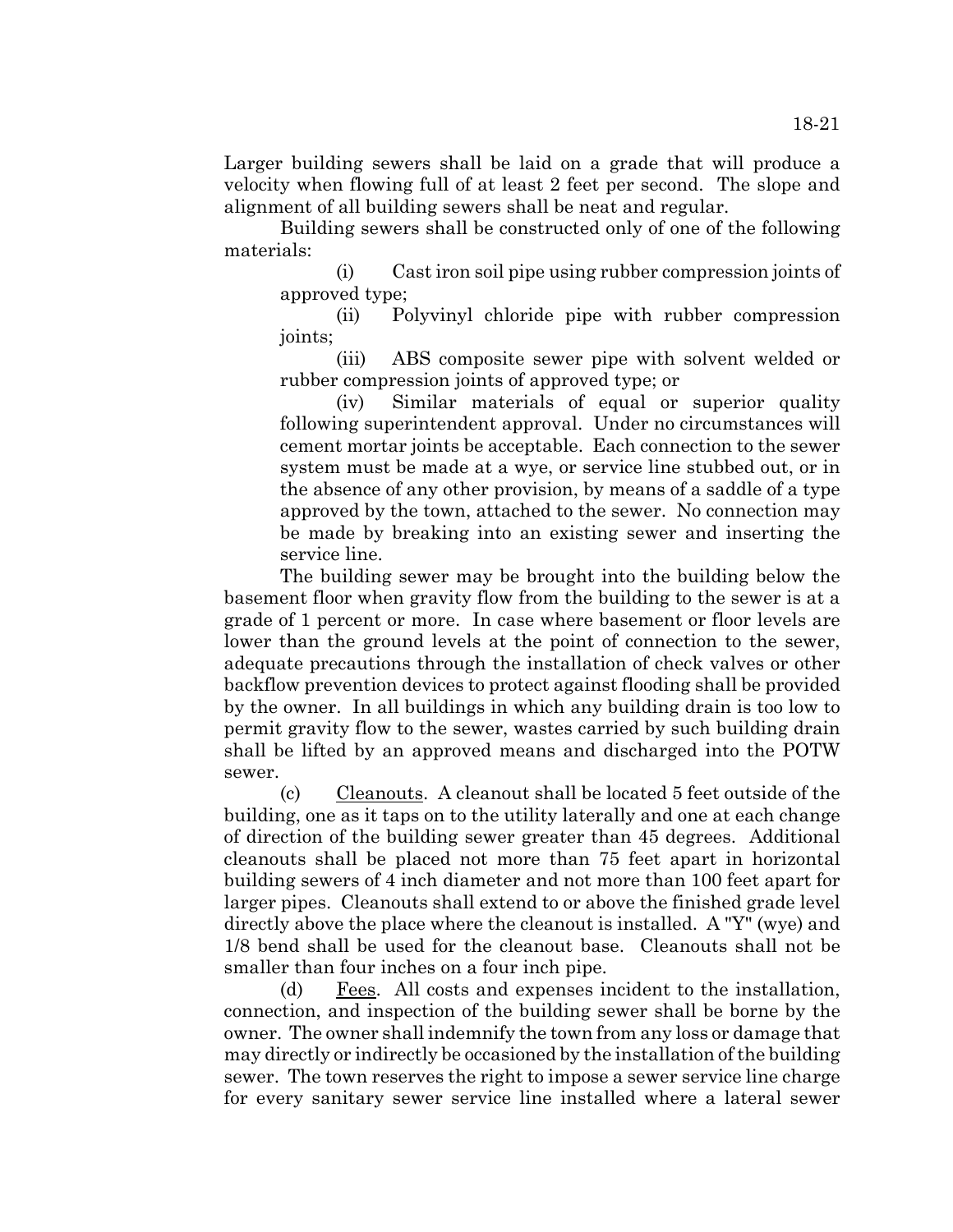connection has been provided for use by the applicant. The rate of charge will be established by the superintendent.

(e) Title and maintenance. When a property owner ties into a sanitary service line and pays the appropriate sewer service line fees, the town, by appropriate instrument, shall convey and release to the property owner, all its right, title, and interest in the sanitary sewer service line so installed by the town. Thereafter, all repairs and maintenance of the sanitary sewer service line shall be the responsibility of the property owner or user of the sewer; provided, for all sanitary sewer service lines hereafter installed by developers in subdivisions and not by the utility, for which no sewer service line charge is charged to the property owner, all repairs, and maintenance of such sanitary sewer service lines shall be the responsibility of either the property owner, user of the sewer, or the developer, as the owner, user, and developer shall agree by separate contract between themselves.

(f) Location of sewer stub-out. The plumbing contractor is responsible for locating the sewer stub-out. POTW personnel will provide whatever information is available for this purpose. If no "Y" or tee exists within 3 feet of either side of the location shown on the sewer plats, then a tap will be provided by the POTW when the sewer main is exposed. If a manhole needed for locating a service line has been lost, then the POTW shall be responsible for locating the manhole.

(g) Taps on utility sewers. All taps made directly into the town's sewer lines shall be made by sewer maintenance personnel. The plumbing contractor shall excavate to the town's sewer and expose the pipe in preparation for the tap. Only one service line shall be allowed to be installed in a trench. New taps shall be made using a "Y" -type connection.

(h) Manhole requirements. A new manhole will be required whenever a sewer service line larger than 6 inches is needed to tie into the town's sewer. The plumbing contractor shall excavate to the sewer and sufficiently expose the pipe for installation of the manhole. Sewer maintenance personnel shall install the manhole. The cost of the manhole, including labor and materials, shall be charged to the owner after construction is completed.

(i) Maintenance of service lines. All repairs and maintenance of the sewer service line to include correction of excessive inflow or infiltration shall be the responsibility of the property owner or user of the sewer. The town shall be responsible for the maintenance of collector lines only up to the point where the owner's service line connects to the town's lines.

(j) Methods of installation. The methods to be used in excavating, placing of pipe, jointing, testing, backfilling the trench, or other activities in the construction or repair of a building sewer which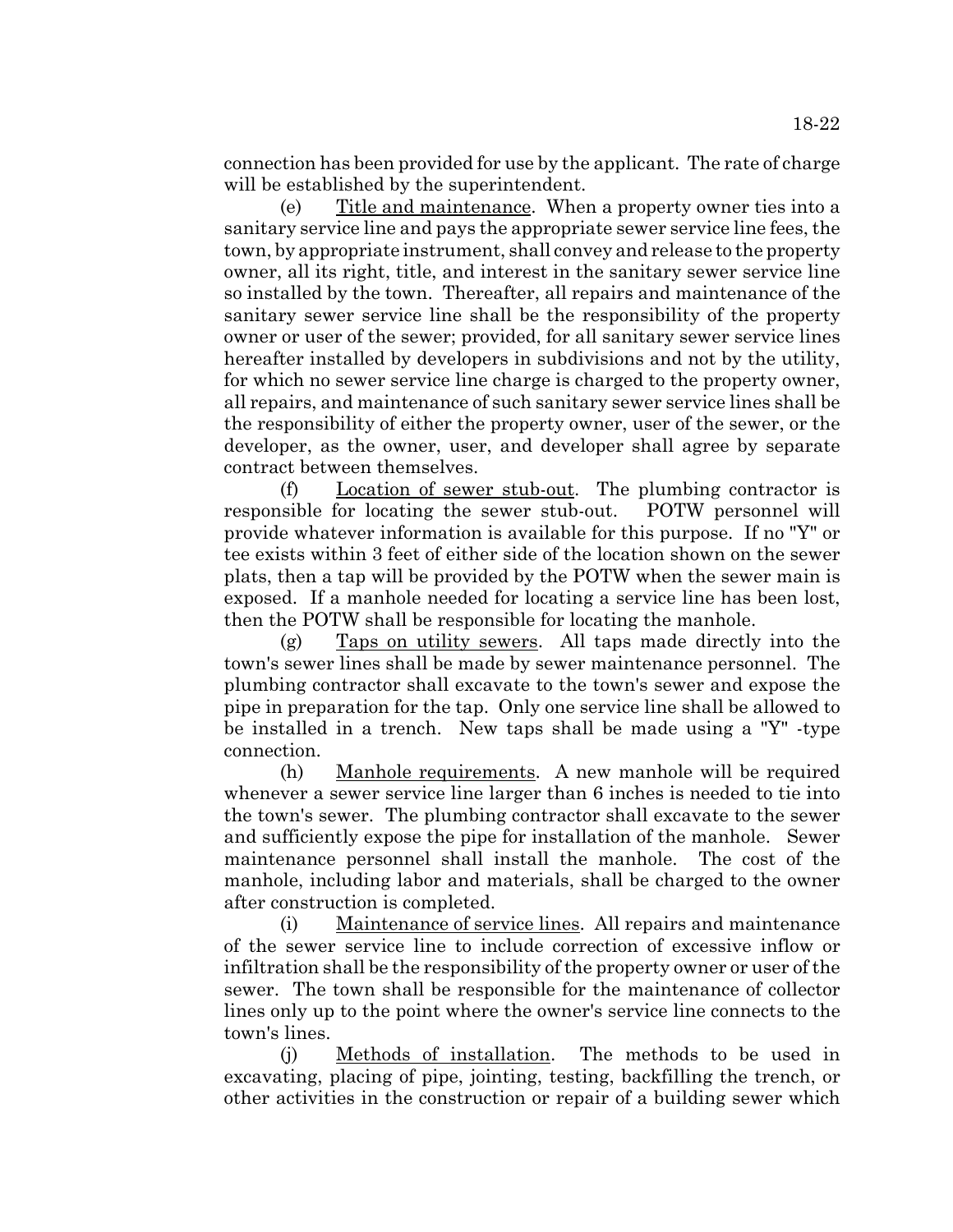have not been described in this section shall conform to the requirements of the building or plumbing code or other applicable rules and regulations of the town or to the procedures set forth in appropriate specifications of the ASTM and Water Pollution Control Federation manuals. Any deviation from the prescribed procedures must be approved by the superintendent.

(k) Public safety. All excavations for building sewer installation shall be adequately guarded with barricades and lights so as to protect the public from potential hazard. Streets, sidewalks, parkways, and other public property disturbed in the course of the work shall be restored in a manner acceptable to the town.

(l) Prohibitions. No person shall make connection of roof downspouts, exterior foundation drains, area drains, basement drains, or other sources of surface run-off or groundwater to a building sewer or drain which in turn is connected either directly or indirectly to the sanitary sewer.

(2) Service line to enter sewer at junction; exceptions. No service lines shall enter the sanitary sewer at any point except where a junction has been made unless special permission has been given by the superintendent. In any case where such permission has been given, the work shall be done under the inspection of the superintendent or his representative and at the risk and expense of the party making the connection.

(3) Application for discharge of domestic wastewater. All users or prospective users which generate domestic wastewater shall make application to the superintendent for written authorization to discharge to the sanitary sewer. Applications shall be required from all new dischargers as well as for existing dischargers desiring additional service. Connection to the sanitary sewer shall not be made until the application is received and approved by the superintendent, the building sewer is installed in accordance with § 18-204 of this ordinance and an inspection has been performed by the superintendent or his representative.

Conditions made without an approved application may be served by order of the superintendent. Such unapproved connection may be allowed to remain active if inspected and accepted; however, the owner shall be required to pay an alternative fee in lieu of the permit application fee in an amount double the current fee.

The receipt by the town of a prospective customer's application for service shall in no way obligate the town to render the service. If the service applied for cannot be supplied in accordance with this ordinance and the town's rules and regulations, the connection charge will be refunded in full, and there shall be no liability of the town to the applicant for such service, except that conditional waivers may be granted for additional services by the superintendent for interim periods if compliance may be assured within a reasonable period of time.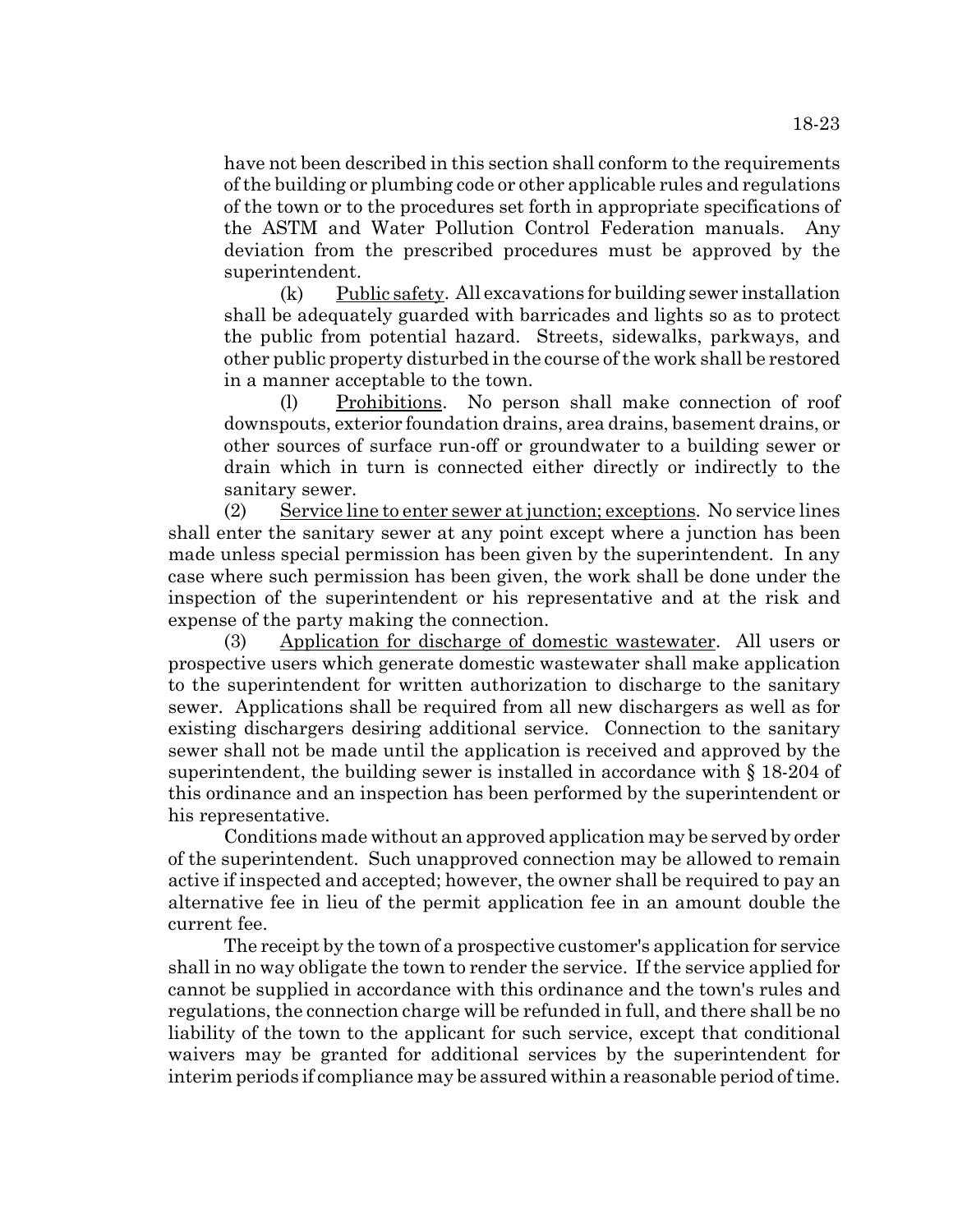(4) Acceptance of work. All sewer construction involving interceptor lines, pump stations, metering stations, and appurtenances which shall become part of the town's sewer system shall not be constructed until the plans are approved and the construction inspected and approved by the superintendent. Any construction work where sewers are opened, uncovered, or undercut must also have the prior approval of the superintendent. (Ord. #246 (91-006), Sept. 1991)

**18-205. Private domestic wastewater disposal**. (1) Availability. Where a public sanitary sewer is not available under the provisions of § 18-203(1) of this ordinance, the building sewer shall be connected to a private wastewater disposal system complying with the requirements of this section.

Where a public sewer shall become available, the building sewer shall be connected to said sewer within sixty days after official notification by the superintendent or his representative to do so.

(2) Requirements. (a) A private domestic wastewater disposal system may not be constructed within the service area unless and until a certificate is obtained from the superintendent stating that a public sewer is not accessible to the property and no such sewer is proposed for construction in the immediate future. No certificate shall be issued for any private domestic wastewater disposal system employing sub-surface oil absorption facilities where the area of the lot is less than that specified by the Town of Carthage and the Smith County Health Department.

(b) Before commencement of construction of a private sewage disposal system, the owner shall first obtain written permission from the town and the Smith County Health Department. The owner shall supply any plans, specifications, and other information as are deemed necessary by the town and the Smith County Health Department.

(c) A private sewage disposal system shall not be placed in operation until the installation is completed to the satisfaction of the town and Smith County Health Department. They shall be allowed to inspect the work at any stage of construction and, in any event, the owner shall notify the town and Smith County Health Department when the work is ready for final inspection, and before any underground portions are covered. The inspection shall be made within a reasonable period of time after the receipt of notice by the town and Smith County Health Department.

(d) The type, capacity, location, and layout of a private sewage disposal system shall comply with all the recommendations of the TDEC, the Smith County Health Department, and the Town of Carthage. No septic tank or cesspool shall be permitted to discharge to any natural outlet.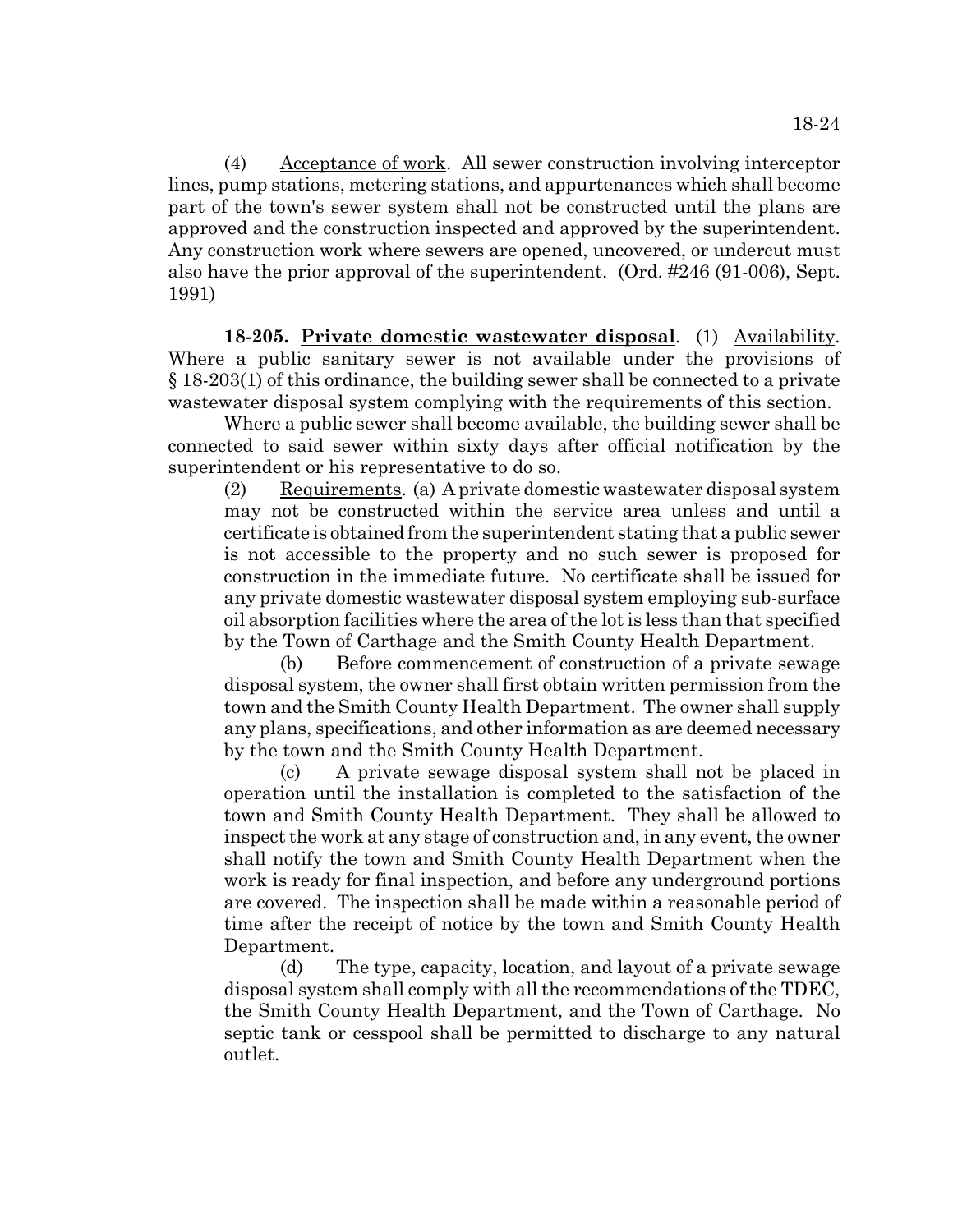(e) The owner shall operate and maintain the private sewage disposal facilities in a sanitary manner at all times, at no expense to the town.

(f) No statement contained in this article shall be construed to interfere with any additional requirements that may be imposed by the town and/or the Smith County Health Department. (Ord. #246 (91-006), Sept. 1991)

**18-206. Prohibitions and limitations**. (1) Purpose and policy. This section establishes limitations and prohibitions on the quantity and quality of wastewater which may be legally discharged to the POTW. Pretreatment of some wastewater discharges will be required to achieve the goals established by this section and the Clean Water Act. The specific limitations set forth in this section are subject to change as necessary to enable the town to provide efficient wastewater treatment, to protect the public health and environment, and to enable the town to meet requirements contained in its NPDES permit. The superintendent shall review said limitations from time to time to ensure that they are sufficient to protect the health and safety of POTW personnel and the operation of the treatment works to enable the facility to comply with its NPDES permit, provide for a cost effective means of operating the treatment works, and protect the public health and environment. The superintendent shall recommend changes or modifications as necessary.

(2) Prohibited pollutants. No person shall introduce into the POTW any pollutant(s) which cause pass-through or interference. Additionally, the following specific prohibitions apply:

(a) Pollutants which create a fire or explosion hazard in the POTW, including but not limited to, pollutants with a closed-cup flashpoint of less than 140 degrees Fahrenheit (60 degrees Centigrade), as determined by a Pensky-Martens closed-cup tester, using the test method specified in the American Society for Testing and Materials (ASTM) D-93-79 or D-93-80k, or a Setaflash closed-cup tester, using the test method specified in ASTM D-3278-78, or pollutants which cause an exceedance of 10 percent of the lower explosive limit (LEL) at any point within the POTW.

(b) Pollutants which cause corrosive structural damage to the POTW, but in no case discharges with a pH less than 6.0 or greater than 10.0.

(c) Solid or viscous pollutants in amounts which cause obstruction to the flow of the sewers, or other interference with the operation of or which may cause damage to the POTW, including waxy or other materials which tend to clog and/or coat a sewer line or other related appurtenances.

(d) Any pollutant, including oxygen demanding pollutants (BOD, etc.), released in a discharge of such volume or strength (slug) so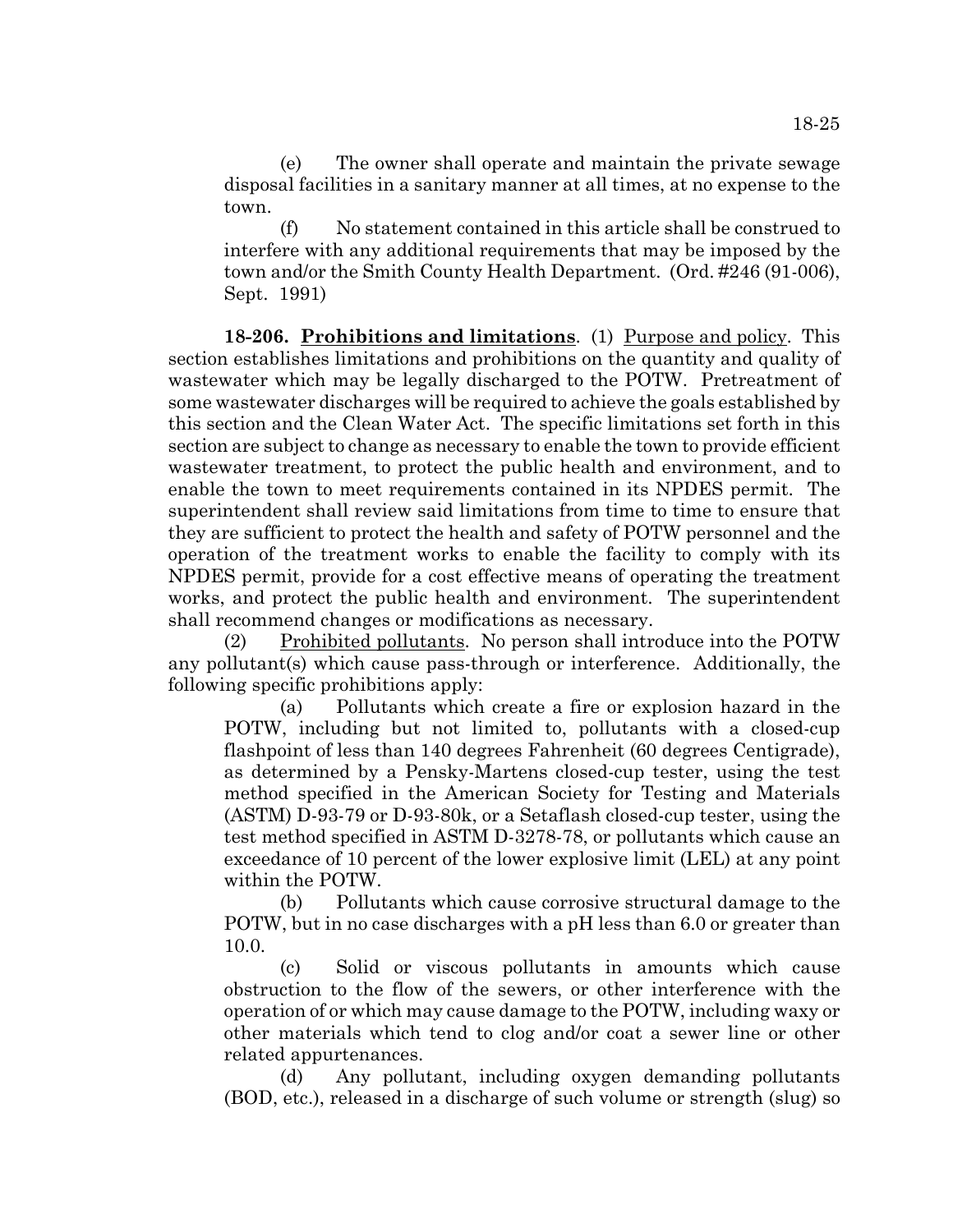as to cause interference in the POTW or individual unit operations or cause adverse effects on its workers or the environment.

(e) Heat in amounts which will inhibit biological activity in the POTW resulting in interference, but in no case heat in such quantities that the temperature at the treatment works influent exceeds 104 degrees Fahrenheit (40 degrees Centigrade).

Unless a higher discharge temperature is specified in the user's wastewater discharge permit, no user shall discharge into a sewer line or other appurtenance of the POTW wastewater with a temperature exceeding 150 degrees Fahrenheit (65.5 degrees Centigrade).

(f) Pollutants which result in the presence of toxic gases, vapors, or fumes within the POTW in a quantity that may cause acute worker health and safety problems.

(g) Any trucked or hauled pollutants, except at discharge points specified by the POTW.

(h) Petroleum oil, non-biodegradable cutting oil, or products of mineral oil origin in amounts that cause interference or pass-through.

(i) Any pollutant which causes a discoloration of the WWTP effluent resulting in a degradation of receiving water quality and/or an NPDES permit violation.

(3) Affirmative defenses. A user shall have an affirmative defense in any action brought against it alleging a violation of the general prohibitions established in § 18-206(2) of this ordinance where the user can demonstrate one of the following:

(a) It did not know or have reason to know that its discharge, alone or in conjunction with a discharge or discharges from other sources, would cause pass-through or interference.

(b) A local limit designed to prevent pass-through and/or interference, as the case may be, was developed pursuant to  $\S 18-206(10)$ and (11) of this ordinance for each pollutant in the user's discharge that caused pass-through or interference and the user was in compliance with each such local limit directly prior to and during the pass-through or interference.

(c) If a local limit designed to prevent pass-through and/or interference, as the case may be, has not been developed for the pollutant(s) that caused the pass-through or interference and the user's discharge directly prior to and during the pass-through or interference did not change substantially in nature of constituents from the user's prior discharge activity when the POTW was regularly in compliance with its NPDES permit requirements and, in the case of interference, applicable requirements for sewage sludge use or disposal.

(4) Wastewater constituent evaluation. The wastewater of every industrial user shall be evaluated using the following criteria: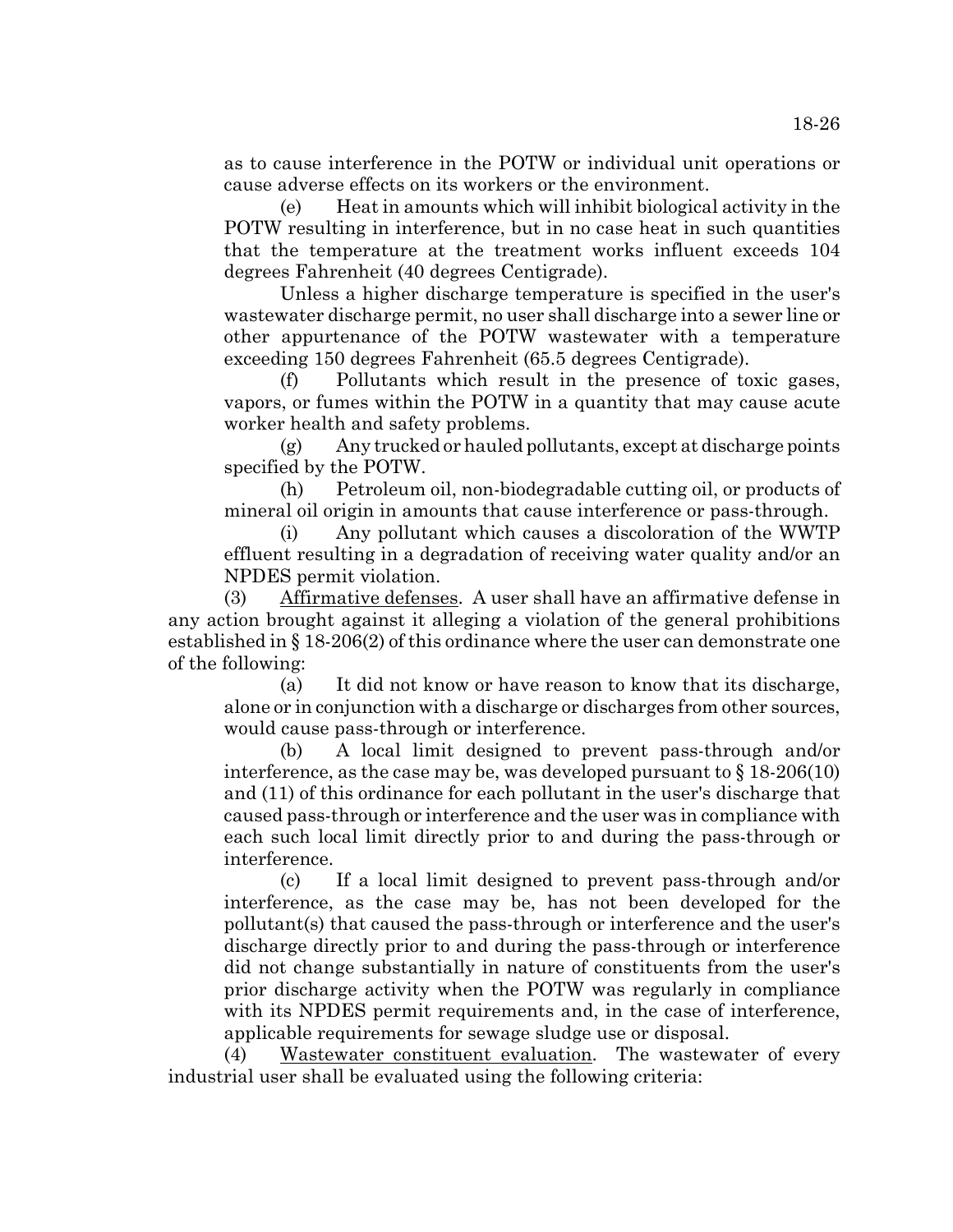(a) Wastewater containing any element or compound which is known to be an environmental hazard and which is not adequately removed by the treatment works.

(b) Wastewater causing a pass-through discoloration, foam, floating oil and grease, or any other condition in the quality of the treatment works effluent such that receiving water quality requirements established by law cannot be met.

(c) Wastewater causing conditions at or near the town's treatment works which violate any statue, rule, or regulation of any public agency of Tennessee or the United States.

(d) Wastewater containing any element or compound known to act as a lacrimator, known to cause nausea, or known to cause odors constituting a public nuisance.

(e) Wastewater causing interference with the effluent or any other product of the treatment process, residues, sludges, or scums causing them to be unsuitable for reclamation, reuse, causing interference with the reclamation process, or causing them to be unsuitable for disposal.

(f) Wastewater discharged at a point in the collection system that is upstream of any overflow, bypass, or combined sewer overflow and which may thereby cause special environmental problems or specific discharge limitations.

(g) Wastewater having constituents and concentrations in excess of those listed in  $\S$  18-206(10) or cause an exceedance of the limits in § 18-206(11).

(h) The capacity of existing sewer lines to carry the anticipated wastewater flow, particularly with respect to any problems, overflows, or overloads caused by heavy rain infiltration.

(i) The toxicity of each wastewater shall be evaluated by an appropriate biomonitoring technique to determine if a specific discharge may significantly affect the overall toxic level of the POTW influent.

The superintendent shall establish reasonable limitations, prohibitions, or monitoring requirements in addition to the limits established pursuant to § 18-206(5) and (10) of this ordinance in the wastewater discharge permit of any industrial user that discharges wastewater violating any of the above criteria or that has processes that generate wastewater that could violate any of the above criteria prior to pretreatment as shall be reasonably necessary to achieve the purpose and policy of this section.

(5) National pretreatment standards. Certain industrial users are now or hereafter shall become subject to National Pretreatment Standards promulgated by the EPA specifying quantities or concentrations of pollutants or pollutant properties which may be discharged into the POTW. All industrial users subject to such a standard shall comply with all requirements and with any additional or more stringent limitations contained in this ordinance.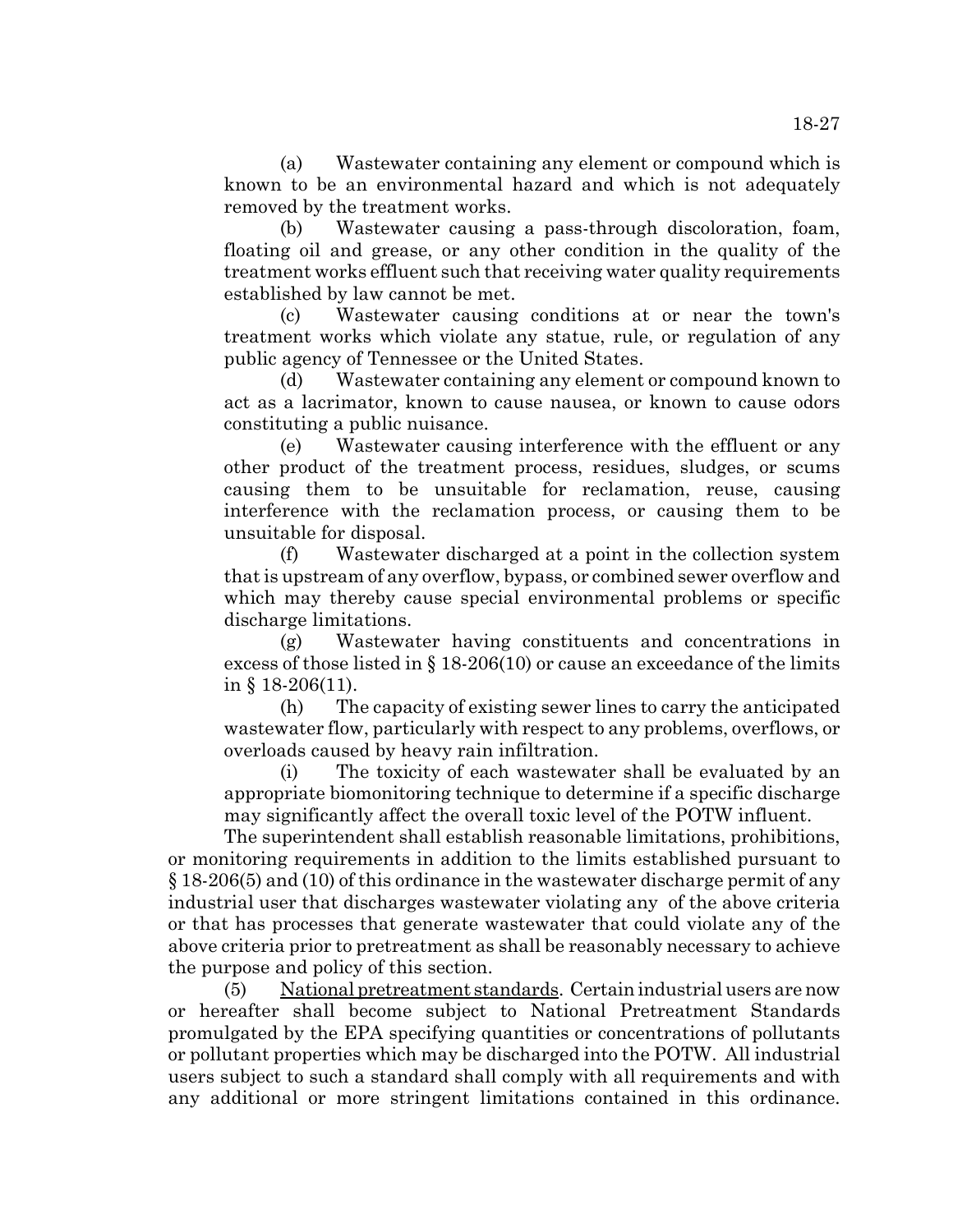Compliance with current or newly promulgated National Pretreatment Standards for existing sources shall be within 3 years following promulgation of the standards unless a shorter compliance time is specified. Compliance for new sources shall be required upon promulgation of the standard. New sources shall have in operating condition and shall start up all pollution control equipment required to meet applicable pretreatment standards before commencing discharge. New sources must meet applicable pretreatment standard within 90 days of commencement of discharge.

(6) Dilution. Except where expressly authorized by an applicable National Pretreatment Standard, no industrial user shall increase the use of process water or in any way attempt to dilute a discharge as a partial or complete substitution for adequate treatment to achieve compliance with such standard.

(7) Limitations on radioactive waste. No person shall discharge or permit to be discharged any radioactive waste in a community sewer, except as follows:

(a) When the person is authorized to use radioactive materials by the TDEC or the Nuclear Regulatory Commission (NRC).

(b) When the waste is discharged in strict conformity with applicable laws and regulations of the agencies having jurisdiction.

(c) When a copy of permits received from said regulatory agencies has been filed with the superintendent.

(8) Septic tank hauling, pumping, and discharge. No person owning vacuum or cesspool pump trucks or other liquid waste transport trucks shall discharge sewage directly or indirectly into the POTW, unless that person first receives from the superintendent a septic tank discharge permit for each vehicle used in this manner. All applicants for a septic tank discharge permit shall complete the forms required by the superintendent, pay appropriate fees, and agree in writing to abide by the provisions of this ordinance and any special conditions or regulations established by the superintendent.

(a) The owners of such vehicles shall affix and display the permit number in 4 inch block figures on the side of each vehicle used for such purposes.

(b) The permit shall be valid for a period of 1 year from date of issuance, provided that the permit shall be subject to suspension or revocation by the superintendent for violation of any of the provisions of the ordinance or other applicable laws or regulations. A revocation or suspension of the permit shall be for a period not to exceed 5 years. Such revocation for suspension shall bind the permittee, any member of the immediate family of the permittee, or any person who has purchased the business or a substantial amount of the assets of the permittee. Users found operating in violation of a permit issued under this section and whose permit is therefore revoked by the superintendent, shall be notified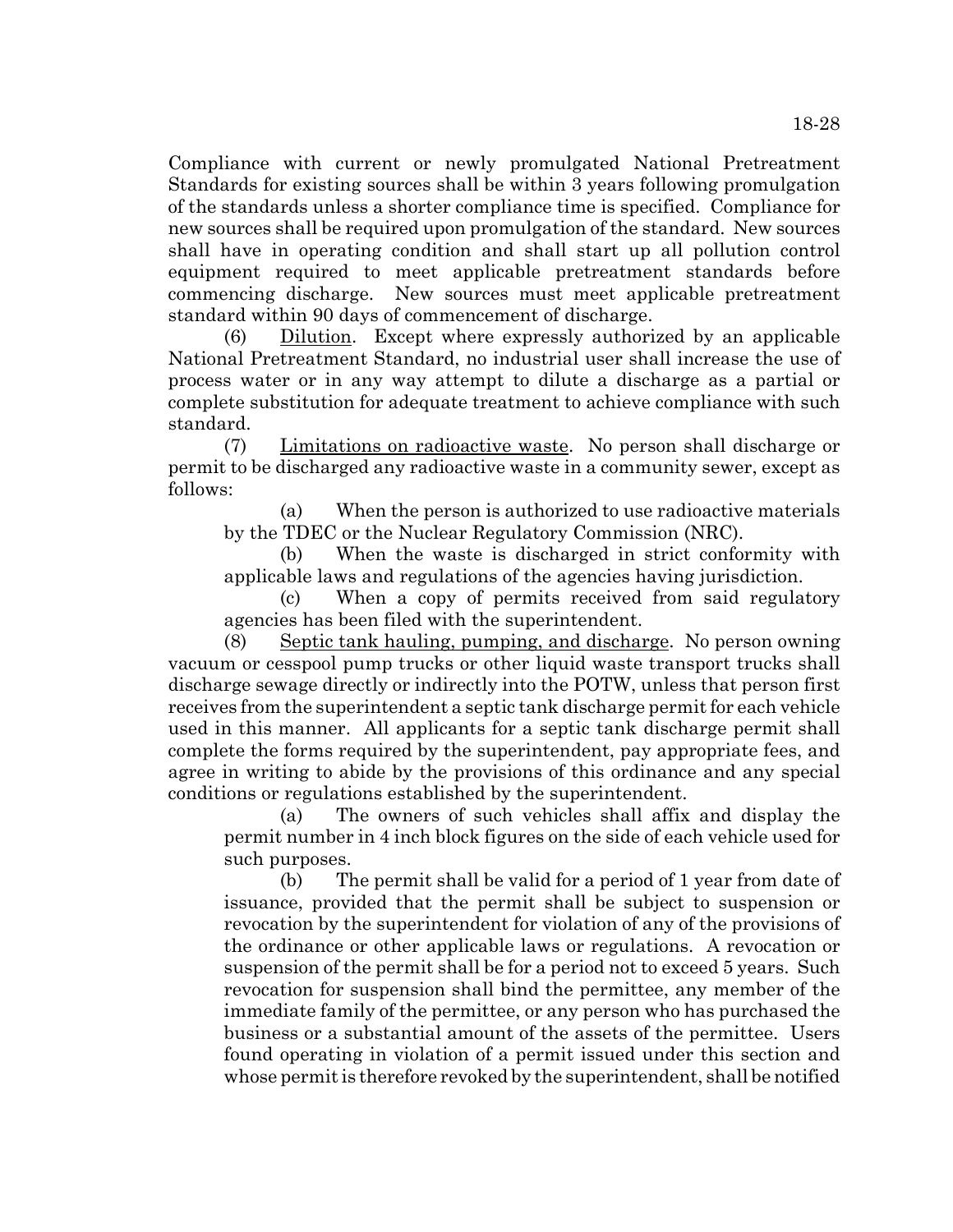of the violation by certified mail or by notice personally delivered to the user.

(c) Septic tank discharge permits are not automatically renewed. Application for renewal must be made to the superintendent.

Such permits shall be limited to the discharge of domestic sewage waste containing no industrial waste. All other hauled wastes shall be governed by  $\S$  18-206(9). Any user transporting, collecting, or discharging non-domestic industrial process wastewaters or a mixture of such wastewaters with domestic wastewaters shall obtain a holding tank discharge permit in accordance with § 18-206(9).

(e) The superintendent shall designate the locations and times where such trucks may be discharged and may refuse to accept any truckload of waste at his absolute discretion where it appears that the waste could interfere with the effective operation of the treatment works or any sewer line or appurtenance, or where it appears that a truckload of waste contains industrial process waste or a mixture of domestic sewage and industrial process waste.)

(f) The superintendent shall have authority to investigate the source of any hauled waste and to require testing the waste at the expense of the discharger prior to discharge.

(9) Other holding tank wastes. No user shall discharge any other holding tank wastes, including hauled industrial waste, into the POTW unless he has been issued a holding tank discharge permit by the superintendent. Unless otherwise allowed under the terms and conditions of the permit, a separate permit must be secured for each separate discharge. All applicants for a holding tank discharge permit shall complete forms required by the superintendent, pay appropriate fees, and agree in writing to abide by the provisions of this ordinance and any special conditions or regulations established by the superintendent. All such dischargers and transporters must show that they have complied with federal manifests and other regulations of the RCRA. The permit shall state the specific location of the discharge, the time of day the discharge is to occur, the volume of discharge, the source and character of the waste, and shall limit the wastewater constituents of the discharge. The user shall pay any applicable charges or fees and shall comply with the condition of the permit.

(10) Restrictions on wastewater strength. No person or user shall discharge wastewater which exceeds the following set of standards (Table A - User Discharge Restrictions) unless an exception is permitted as provided for in this ordinance or the user's wastewater discharge permit provides a special permit condition temporarily allowing a higher concentration level in conjunction with a requirement that the user construct a pretreatment facility or institute changes in operation and maintenance procedures to reduce the concentration of pollutants to levels not exceeding the standards set forth in the table within a predetermined time frame (compliance schedule).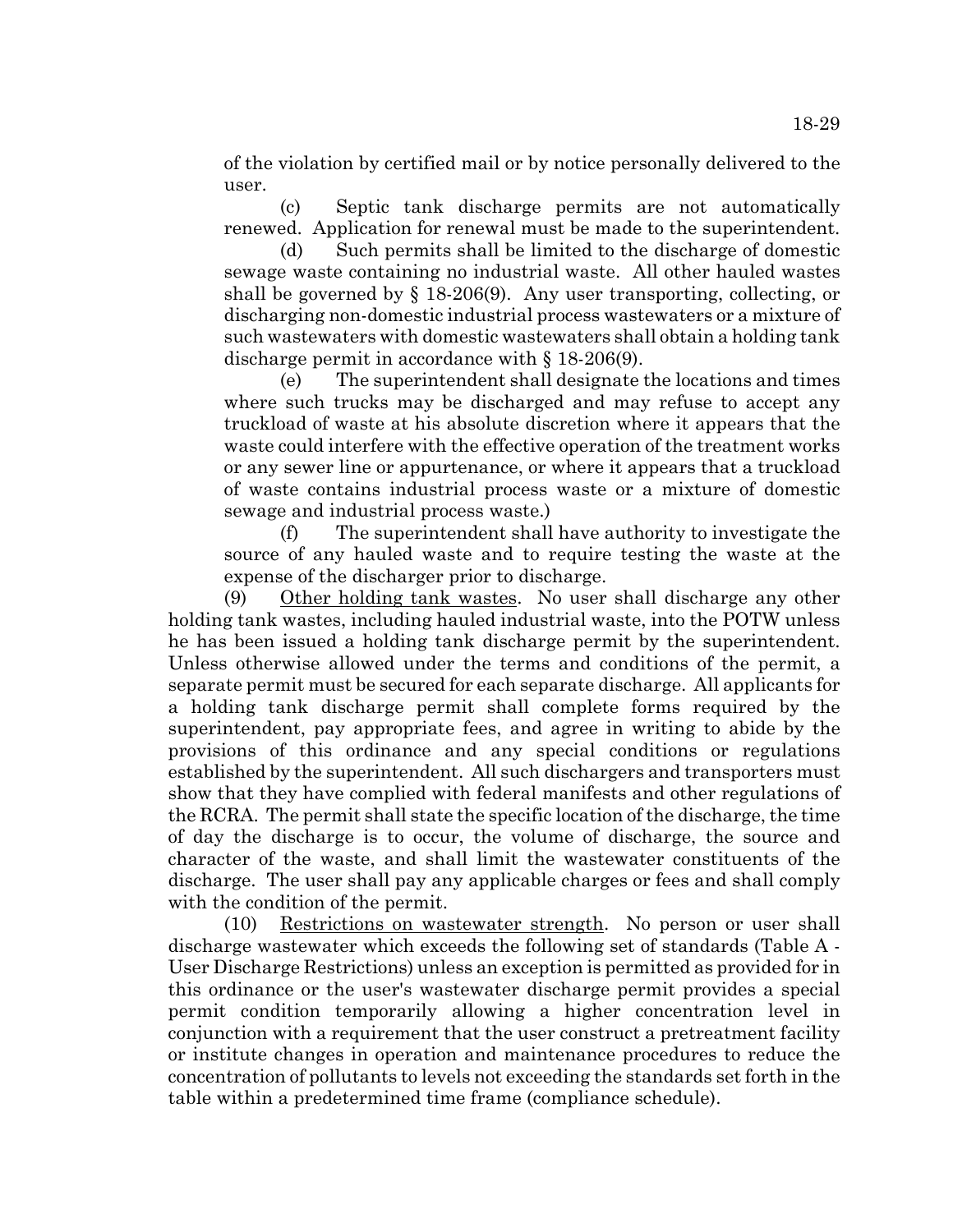| Parameter                    | <b>Daily Average</b><br>Concentration (mg/l) | <b>Maximum Instantaneous</b><br>Concentration (mg/l) |  |
|------------------------------|----------------------------------------------|------------------------------------------------------|--|
| Antimony                     | 0.5                                          | 0.75                                                 |  |
| Arsenic                      | 0.05                                         | 0.1                                                  |  |
| Cadmium                      | 0.009                                        | 0.014                                                |  |
| Chromium (total)             | 0.20                                         | 0.30                                                 |  |
| Copper                       | 0.320<br>0.48                                |                                                      |  |
| Cyanide                      |                                              | 0.354                                                |  |
| Lead                         | 0.105                                        | 0.158                                                |  |
| Mercury                      | 0.001                                        | 0.0015                                               |  |
| Nickel<br>0.30               |                                              | 0.45                                                 |  |
| Pesticides &<br>Herbicides   | 0.5                                          | 0.75                                                 |  |
| Phenol (total)               | ---                                          | 0.143                                                |  |
| Selenium                     | 0.5                                          | 0.75                                                 |  |
| Silver<br>0.006              |                                              | 0.009                                                |  |
| Surfactant as<br><b>MBAS</b> | 25                                           | 38                                                   |  |
| Zinc                         | 0.80                                         | 1.20                                                 |  |

**Table A - User Discharge Restrictions**

\*Denotes 24-hour composite sample @Denotes grab sample

(11) Criteria to protect the treatment plant influent. The POTW shall monitor the treatment plant influent for each pollutant in the following table. Industrial users shall be subject to reporting and monitoring requirements as set forth in this ordinance. In the event that the influent at the POTW reaches or exceeds the levels set forth in this table, the superintendent shall initiate technical studies to determine the cause of the exceedance and shall recommend to the town the necessary remedial measures. The superintendent may also recommend changes to these criteria in the event that the POTW effluent standards are changed, there are changes in applicable laws or regulations, or changes are needed for more effective operation of the POTW.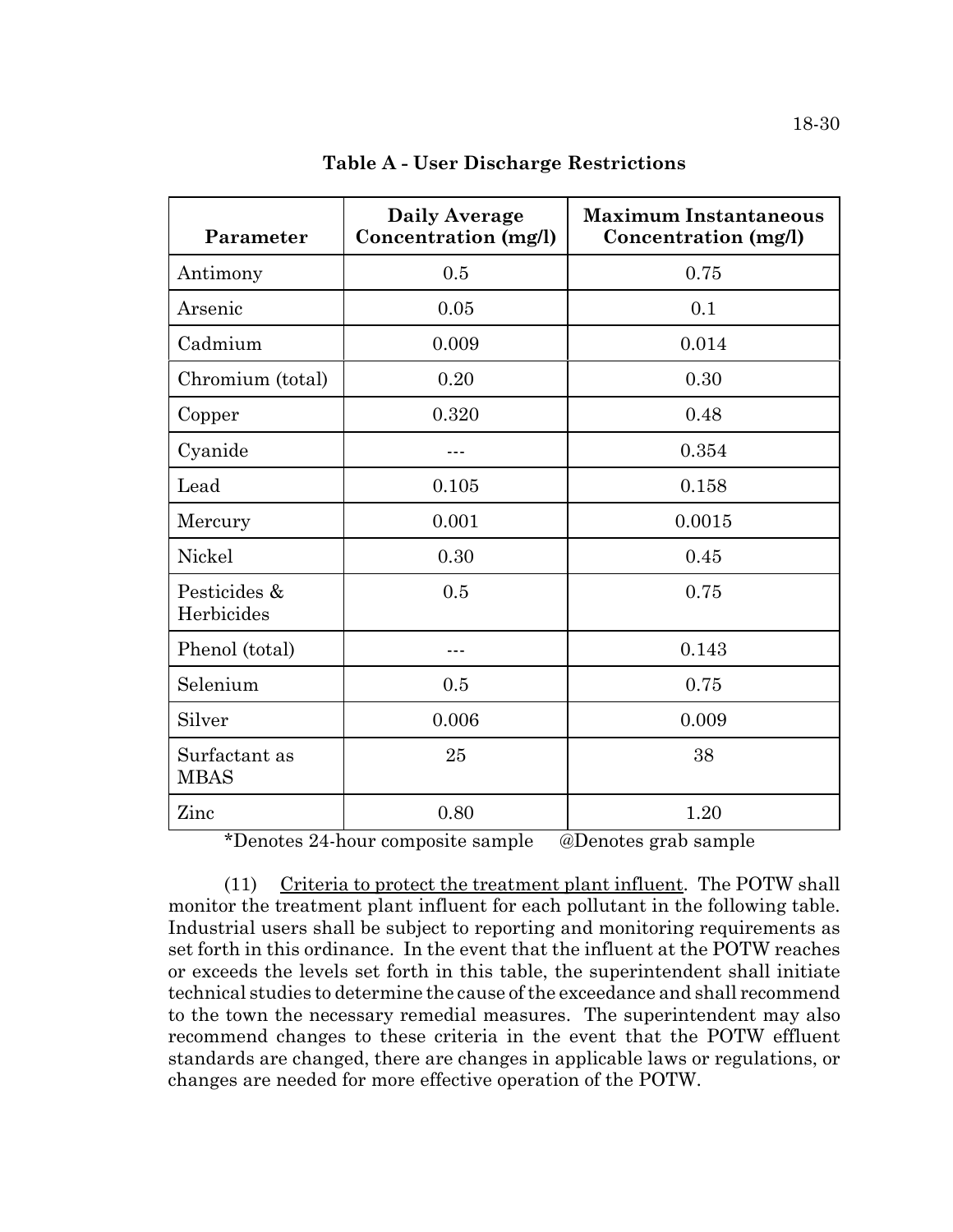| Parameter                  | Protection Criteria (mg/l) |
|----------------------------|----------------------------|
| Cadmium                    | 0.020                      |
| Chromium                   | 0.375                      |
| Copper                     | 0.5                        |
| Lead                       | 0.10                       |
| Mercury                    | 0.004                      |
| Nickel                     | 0.10                       |
| Silver                     | 0.029                      |
| Zinc                       | 1.037                      |
| Cyanide                    | 0.605                      |
| Toluene                    | 0.136                      |
| Benzene                    | 0.004                      |
| 1,1,1 Trichloroethane      | 0.333                      |
| Ethylbenzene               | 0.024                      |
| Carbon tetrachloride       | 0.075                      |
| Chloroform                 | 0.10                       |
| Tetrachloroethylene        | 0.278                      |
| Trichloroethylene          | 0.333                      |
| 1,2 trans-dichloroethylene | 0.013                      |
| Methylene chloride         | 1.25                       |
| Phenol (total)             | 0.143                      |
| Napthalene                 | 0.002                      |
| Total phthalates*          | 0.320                      |

**Table B - Plant Protection Criteria**

\*The sum of bis (2-ethylhexyl) phthalate, butyl benzyl phthalate, di-n-butyl phthalate, and diethylphthalate.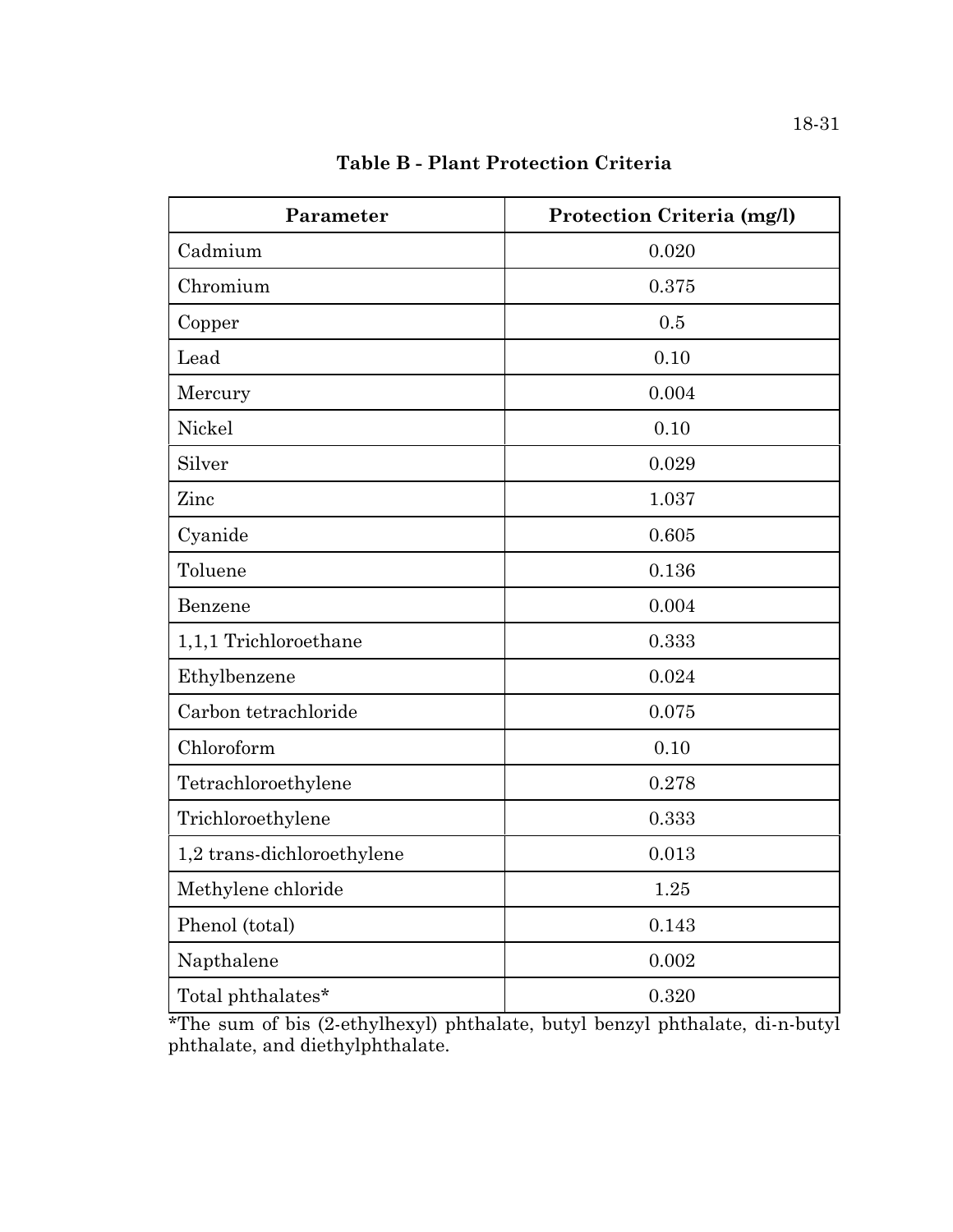(12) Storm drainage, ground, unpolluted and contaminated storm water. (a) No storm water, ground water, rain water, street drainage, rooftop drainage, basement drainage, subsurface drainage, foundation drainage, yard drainage, swimming pool drainage, process water drainage, cooling water, or other unpolluted or minimally polluted water shall be discharged into the town's sewer unless no other reasonable alternative is available, except with permission from the superintendent. Reasonable conditions shall be prescribed, and a sewer service charge will be issued based upon the quantity of water discharged as measured by a flow meter or a reasonable estimate accepted by the superintendent. All users shall be required to maintain their private sewer lines so as to prevent infiltration of ground or storm water as a condition of use of the system and shall immediately replace or repair any leaking or damaged lines.

(b) The POTW will accept discharge of contaminated storm water if the following criteria are met:

(i) All known and available technology will not prevent contamination or treat contaminated water to meet state standards for discharge to receiving waters or will cause unreasonable financial burden;

(ii) The contaminated storm water meets the POTW's discharge limits and all state and federal pretreatment requirements; and

(iii) The volume of discharge will not exceed the hydraulic loading in the collection system or the treatment plant.

(13) Use of garbage disposals. No waste from garbage disposals shall be discharged into the POTW's sewers except from private garbage disposals used in an individual residence or upon permit issued by the superintendent for preparation of food consumed on premises, and then only when applicable fees are paid. It shall be unlawful for any person to use a garbage disposal grinder connected to the sewer system for the purpose of grinding and discharging plastic, paper products, inert materials, or anything other than the waste products from normal food preparation and consumption.

(14) Hospital or medical waste. It shall be unlawful for any person to dispose of medical waste, surgical operating room waste, or delivery room waste into the sewer.

(15) Obstruction or damage to sewer. It shall be unlawful for any person to deposit or cause to be deposited any waste which may obstruct or damage storm or sanitary sewer lines or which may inhibit, disrupt, or damage either system, including the sewage treatment process and operations. This prohibition includes all substances, whether liquid, solid, gaseous, or radioactive and whether associated with human habitation, of human or animal origin, or from any producing, manufacturing, or processing. It shall be unlawful to block or obstruct any catch basin, sewer line, or other appurtenance; or to break,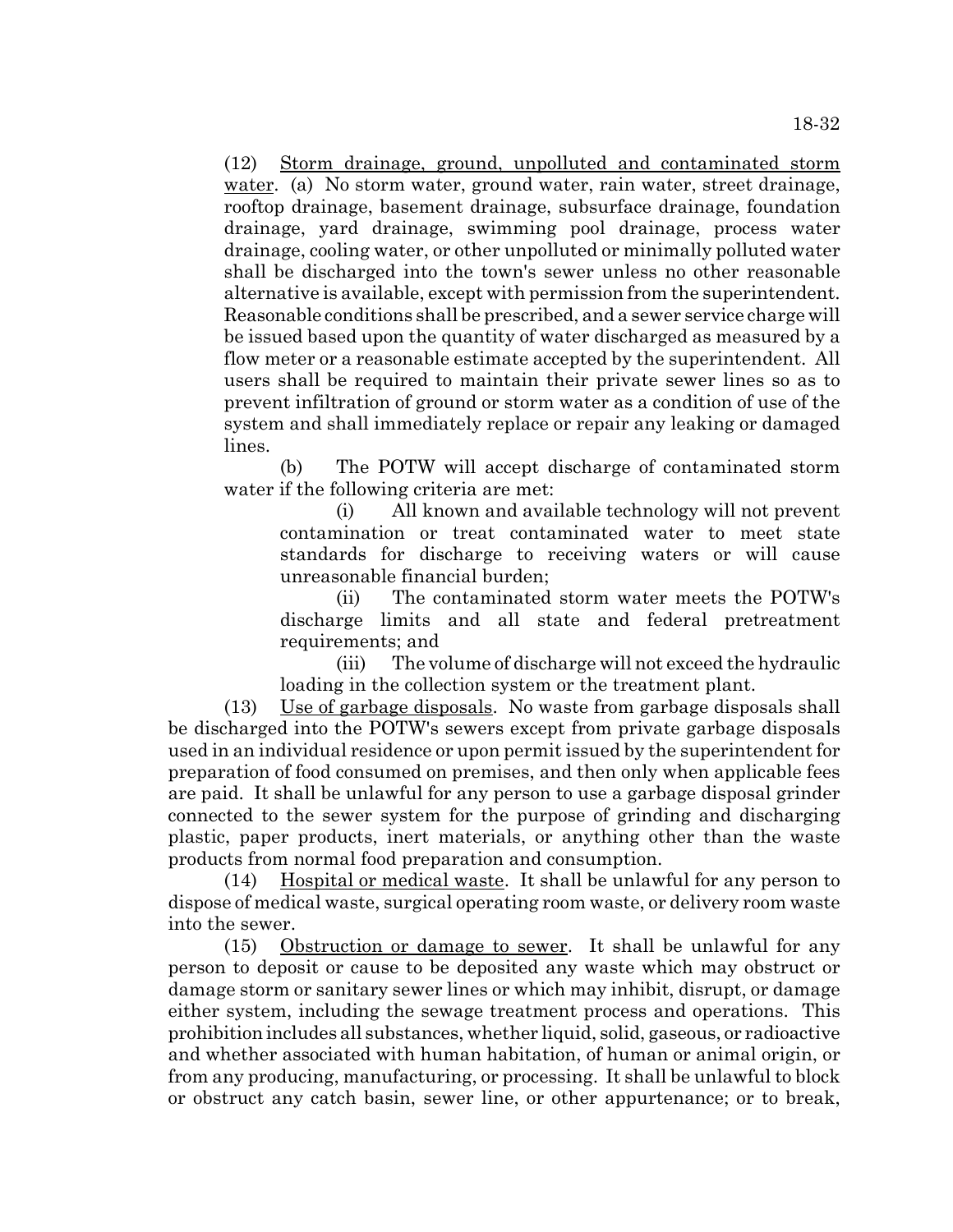injure, or remove any portion from any part of a sewer, drain, or catch basin, including plates covering manholes. (Ord. #246 (91-006), Sept. 1991)

**18-207. Control of prohibited pollutants**. (1) Pretreatment requirements. Industrial users of the POTW shall design, construct, operate, and maintain wastewater pretreatment facilities when necessary to reduce or modify the user's wastewater composition to achieve compliance with the limitations in wastewater strength set forth in § 18-206(10) and (11) of this ordinance, to meet applicable National Pretreatment Standards, to prevent slug discharges or to meet any other wastewater condition or limitation contained in the industrial user's wastewater discharge permit.

(2) Plans and specifications. Plans and specifications for wastewater monitoring and pretreatment facilities shall be prepared, signed, dated, and sealed by a registered engineer, and be submitted to the superintendent for review in accordance with accepted engineering practices. The superintendent shall review the plans within 30 days of receipt and recommend to the user any appropriate changes. Prior to beginning construction of a monitoring or pretreatment facility, the user shall submit a set of construction plans and specifications to be maintained by the superintendent. Prior to beginning construction, the industrial user shall also secure all necessary permits.

The user shall construct the pretreatment facility within the time frame specified in the compliance schedule of the wastewater discharge permit. Following completion of construction, the user shall provide the superintendent with as-built drawings to be maintained by the superintendent. The review of such plans and specifications will in no way relieve the user from the responsibility of modifying the facilities as necessary to produce effluent complying with the provisions of this ordinance. Any subsequent changes in the pretreatment facilities or methods of operations shall be reported to and approved by the superintendent prior to implementation.

(3) Prevention of accidental discharges. All users shall provide such facilities and institute such procedures as are reasonably necessary to prevent or minimize the potential for accidental discharge into the POTW of waste regulated by this ordinance from liquid or raw material storage areas, from truck and rail car loading and unloading areas, from in-plant transfer or processing and materials handling areas, and from diked areas or holding ponds of any waste regulated by this ordinance. The wastewater discharge permit of any user who has a history of significant leaks, spills, or other accidental discharge of regulated waste shall be subject on a case by case basis to a special permit condition or requirement for the construction of facilities or establishment of procedures which will prevent or minimize the potential for accidental discharge. Plans, specifications, and operating procedures shall be developed by the user and submitted to the superintendent for review.

(4) Oil and grease control program. Disposal of oil by discharge to the sewer system is not permitted. Oils include automotive lubricating oils,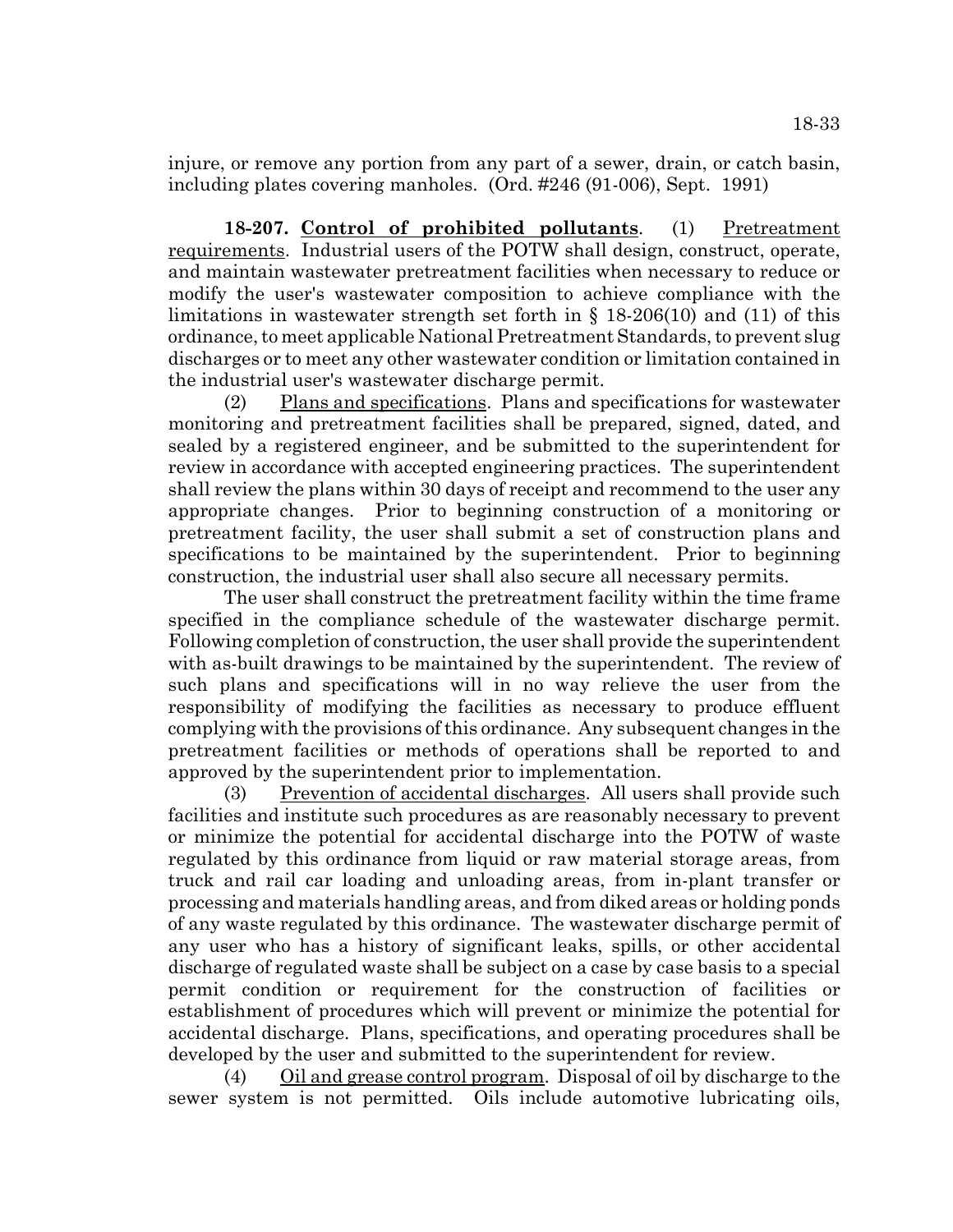18-34

transmission and brake fluid, other industrial oils, and vegetable oils used in a restaurant or food processing facility.

Dischargers of oil and grease waste shall be required to provide an equivalent of primary treatment based on gravity separation of visible and floating oil and grease sludge from wastewater discharges. Such treatment processes shall be subject to good management practices and approval by the superintendent. Discharges shall also be subject to monitoring, entry, inspection, reporting, and other requirements as determined by the superintendent. These dischargers may be required to apply for industrial waste discharge permits if it is determined that the dischargers are a source of prohibited pollutants, toxic pollutants, or are otherwise controlled by federal or state regulations. All disclaimers of oil and grease as listed above are subject to all enforcement and penalty provisions of this ordinance.

(5) Slug control program. (a) Each user shall provide protection from slug discharges or restricted materials or other substances regulated by this article. A slug is defined as any pollutants, including oxygen demanding pollutants, released in a discharge of such volume or strength as to cause interference in the POTW or individual unit operations or cause adverse effects upon its employees or the environment. No user shall be permitted to discharge into the system until the need for slug control plans or procedures has been reviewed by the superintendent.

(b) Certain users will be required to prepare Spill Response Plans showing facilities and procedures for providing this protection. These plans shall be submitted to the superintendent for review and approval. All users required to have such a plan shall submit it within 30 days of notification by the superintendent and complete implementation within 90 days of notification.

(c) In the case of a slug discharge, it is the responsibility of the user to immediately notify the POTW of the incident by telephone or in person. Information concerning the location of the discharge, type of waste, concentration and volume, and corrective action shall be provided by the user.

Within 5 days following a slug discharge, the user shall submit a detailed written report describing the cause of the discharge and the measures being taken by the user to prevent future occurrences. Such notification shall not relieve the user of any expense, loss, damage, or other liability which might be incurred as a result of damage to the POTW, fish kills, or any other damage to persons or property, nor shall notification relieve the user of any fines, civil penalties, or other liability which may be imposed by this ordinance or other applicable law.

(d) A notice shall be permanently posted on the user's premises advising employees of a contract to call in the event of a slug discharge. The user shall ensure that all employees who may cause or allow such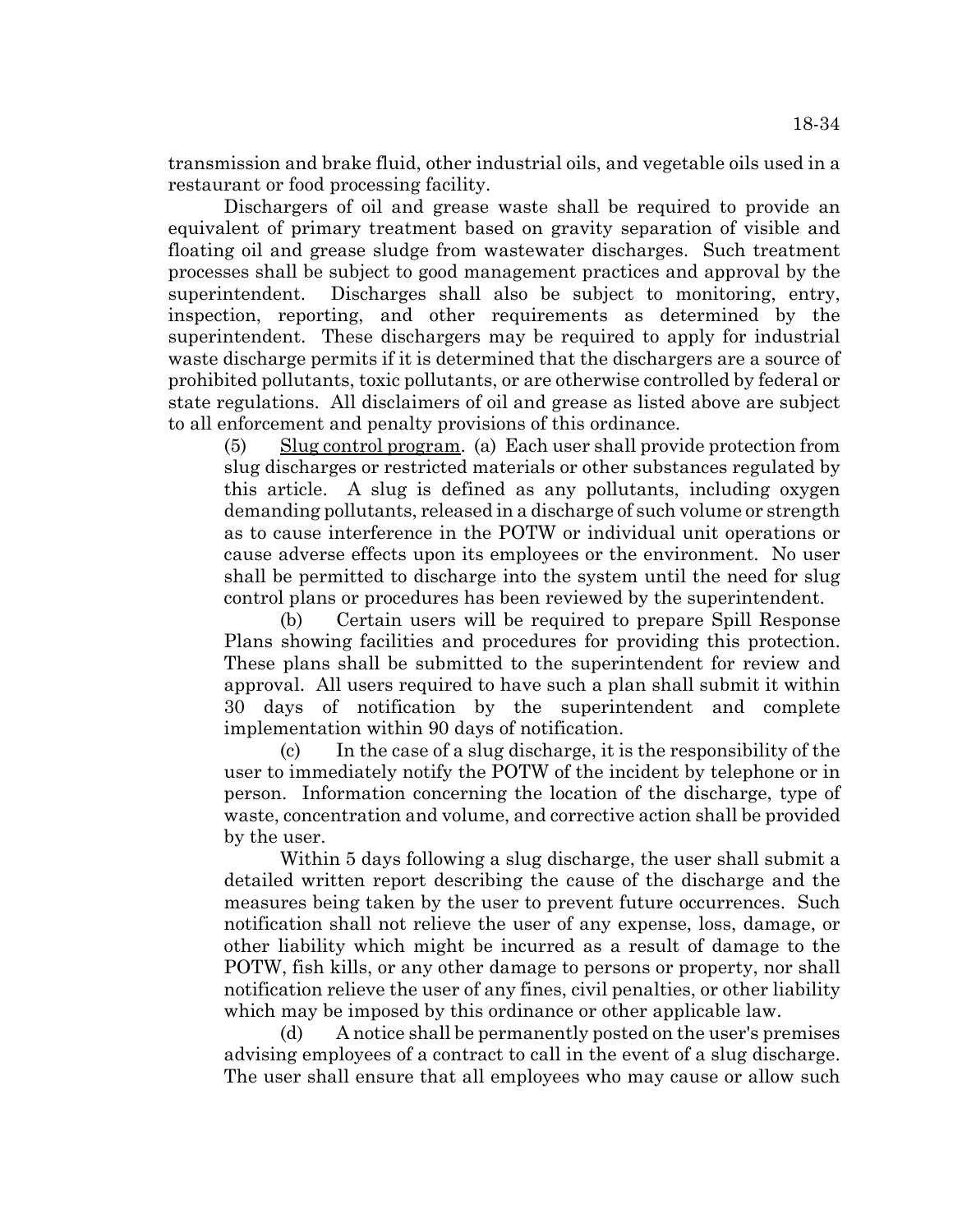slug discharge to occur are advised of the proper emergency notification procedure.

(6) Prohibition of bypass. (a) Except as allowed in paragraph (c) below, bypass is prohibited, and the superintendent may take enforcement action against an industrial user for a bypass, unless:

(i) The bypass was unavoidable to prevent loss of life, personal injury, or severe property damage.

(ii) There were no feasible alternatives to the bypass, such as the use of auxiliary treatment facilities, retention of untreated wastes, or maintenance during normal periods of equipment downtime. This condition is not satisfied if adequate backup equipment should have been installed.

(iii) The user submitted notices as required in § 18-209(13)

(b) The superintendent may approve an anticipated bypass after considering its adverse effect if the superintendent determines that it will meet the 3 conditions listed in paragraph (a) of this subsection.

(c) An industrial user may allow a bypass to occur which does not cause pretreatment standards or requirements to be violated, but only if it is for essential maintenance to ensure efficient operation. These bypasses are not subject to the reporting provisions of § 18-209(13).

(7) Exceptions to wastewater limitations. (a) Applicability. This section provides a method for industrial users subject to the limitation on wastewater pollutants listed in  $\S$  18-206(10) and (11) to apply for and receive a temporary exemption to the discharge level for one or more pollutants or parameters.

(b) Time of application. Applicants shall apply for a temporary exemption when they are required to apply for a wastewater discharge permit or renewal provided that the superintendent allows applications at any time unless the applicant has submitted the same or substantially similar application within the preceding year that was denied by the board.

(c) Written applications. All applications for an exception shall be in writing and shall contain sufficient information for evaluation of each of the factors to be considered by the superintendent pursuant to paragraph (d) of this subsection.

(d) Review by the superintendent. All applications for an exception shall be reviewed by the superintendent. If the application does not contain sufficient information for complete evaluation, the superintendent shall notify the applicant of the deficiencies and request additional information. The applicant shall have 30 days following notification by the superintendent to correct such deficiencies. This 30 day period may be extended by the superintendent upon application and for just cause. Upon receipt of a complete application, the superintendent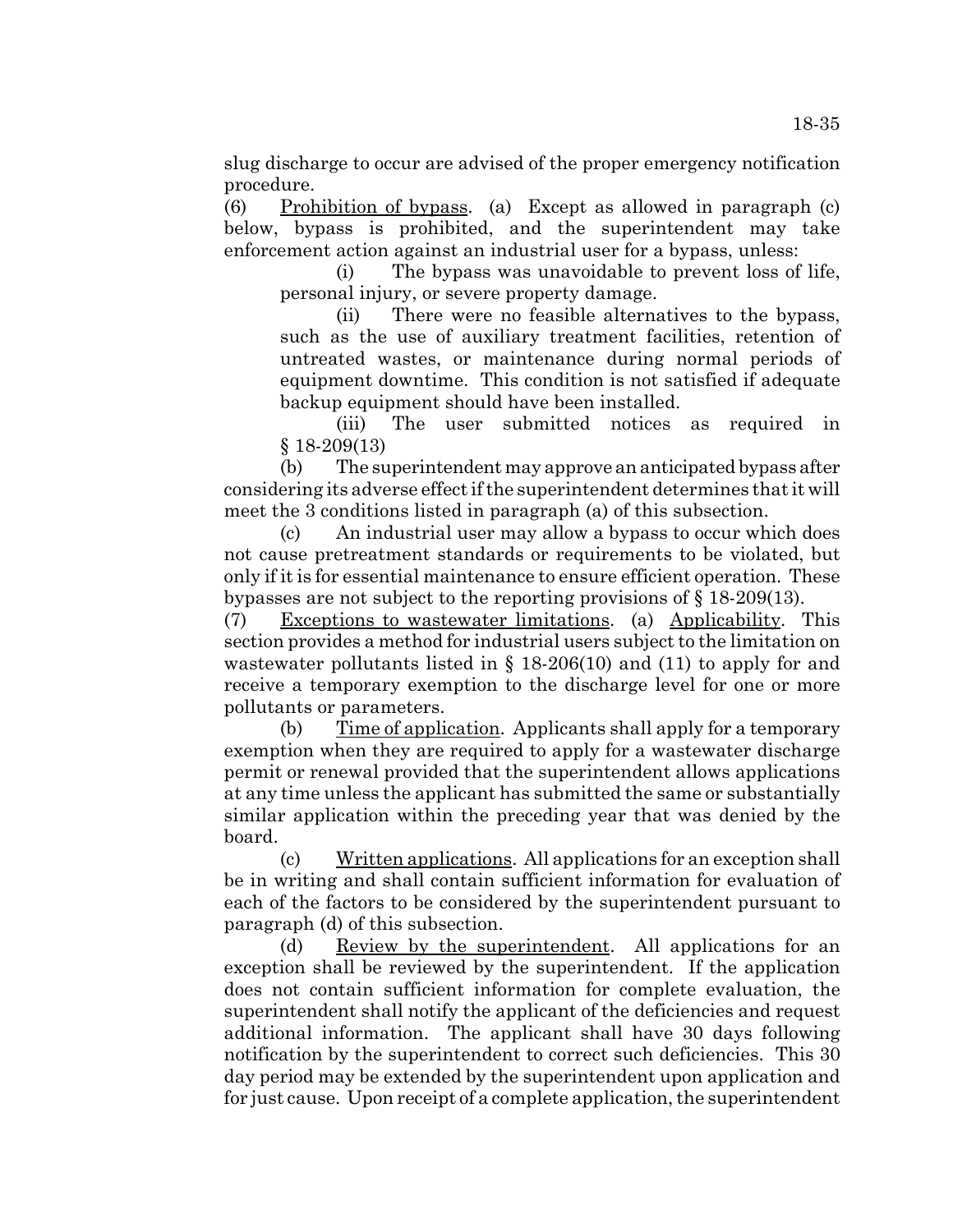shall evaluate it within 30 days and approve or deny the application based upon the following factors:

(i) The superintendent shall consider if the applicant is subject to a national pretreatment standard containing discharge limitations more stringent than those in § 18-206(10) and (11) and grant an exception only if such exception is within limitations of applicable federal regulations.

(ii) The superintendent shall consider if the exception would apply to discharge of a substance classified as a toxic substance under regulations promulgated by the EPA under the provisions of Section 307(a) of the Act, or similar state regulation, and then grant an exception only if such exception may be granted within the limitations of federal and state regulations.

(iii) The superintendent shall consider if the exception would create conditions or a hazard to city personnel that would reduce the effectiveness of the POTW taking into consideration the concentration of said pollutant in the treatment works' influent and the design capability of the treatment works.

(iv) The superintendent shall consider the possibility of the exception causing the POTW to violate its NPDES permit.

(v) The superintendent shall consider if the exception would cause elements or compounds to be present in the sludge of the treatment works which would prevent sludge use or disposal by the POTW or which would cause the POTW to violate any regulation promulgated by EPA under the provisions of Section 405 of the Act or similar state regulatory measure.

(vi) The superintendent may consider the cost of pretreatment or other types of control techniques which would be necessary for the user to achieve effluent reduction, but prohibitive cost alone shall not be the basis for granting an exception.

(vii) The superintendent may consider the age of equipment and industrial facilities involved to the extent that such factors affect the quality or quantity of wastewater discharge.

(viii) The superintendent may consider the process employed by the user and process changes available which would affect the quality or quantity of wastewater discharge.

(ix) The superintendent may consider the engineering aspects of various types of pretreatment or other control techniques available to the user to improve the quality or quantity of wastewater discharge.

(x) The superintendent may consider an application for exception based upon the fact that water conservation measures instituted or proposed by the user result in a higher concentration of particular pollutants in the wastewater discharge of the user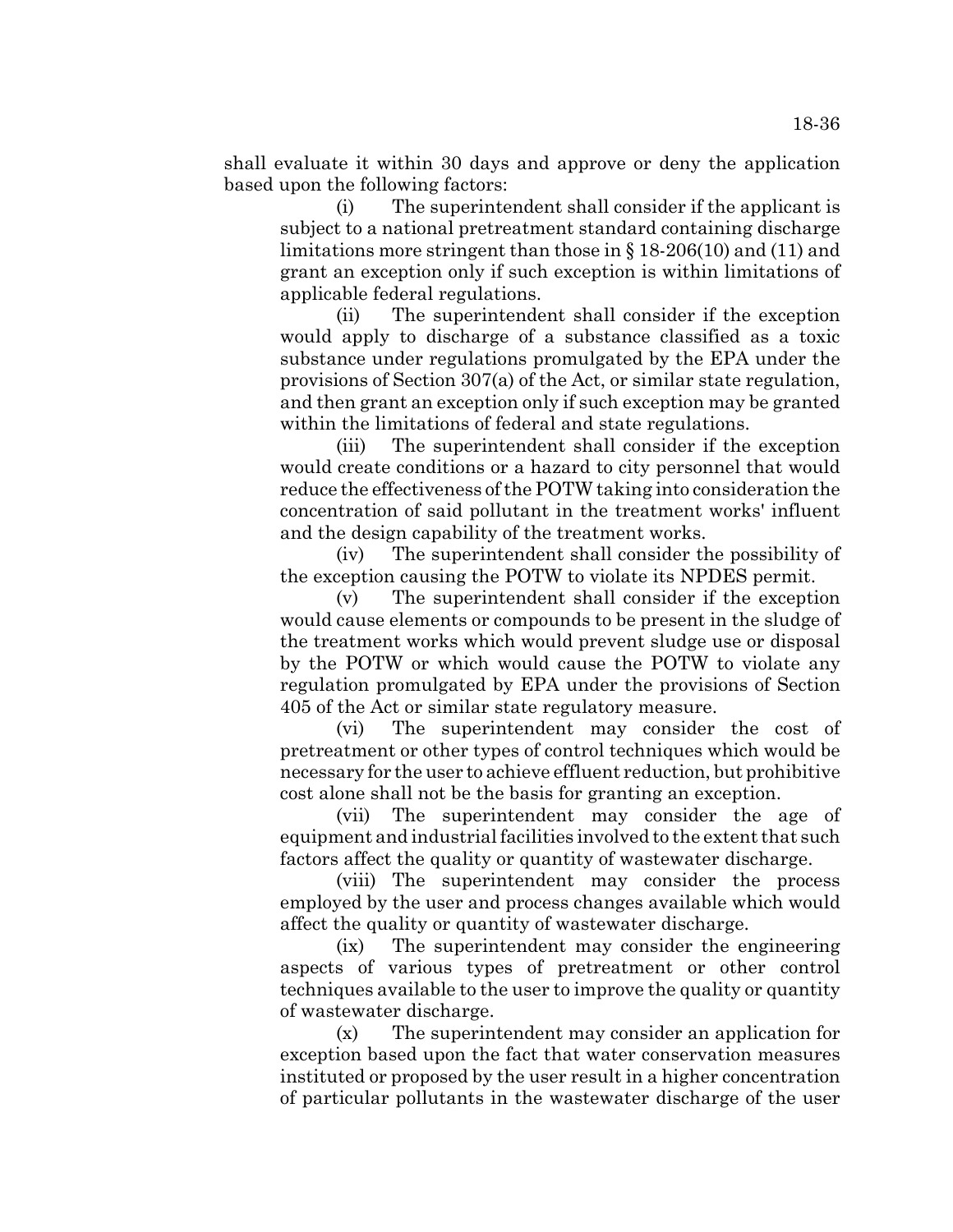without increasing the amount of mass pollutants discharged. To be eligible for an exception under this subparagraph, the applicant must show that except for wastewater conservation measures, the applicant's discharge has been or would be in compliance with the limitations on wastewater strength set forth in § 18-206(10). No such exception shall be granted if the increased concentration of pollutants in the applicant's wastewater would have significant adverse impact upon the operation of the POTW.

(e) Review by board. The board shall review any appeal to a denial by the superintendent of an application for an exception and shall take into account the same factors considered by the superintendent. At such a hearing, the applicant and the superintendent shall have the right to present relevant proof by oral or documentary evidence. The procedure set forth in  $\S$  18-210(1) shall be applicable to such a hearing. The applicant shall bear the burden of proof in an appeal hearing.

(f) Good management practices. The superintendent or board shall not grant an exception unless the applicant demonstrates to the board that good management practices (GMP) are being employed to reduce or prevent the contribution of pollutants to the POTW. GMP's include, but are not limited to, preventive operating and maintenance procedures, schedule of activities, process changes, prohibiting activities, and other management practices to reduce the quantity or increase the quality of effluent discharged and to control plant site runoff, spillage, leaks, and drainage from raw material storage. (Ord. #246 (91-006), Sept. 1991)

**18-208. Wastewater discharge permits**. (1) Applicability. The provisions of this ordinance are applicable to all industrial users of the POTW. The town has an "approved POTW pretreatment program" as that term is defined in 40 CFR, Part 403.3(d) and any permits issued hereunder to industrial users who are subject to or who become subject to a National Categorical Pretreatment Standard shall be conditioned upon the industrial user also complying with all applicable substantive and procedural requirements promulgated by the EPA or the State of Tennessee regarding such categorical standards unless an exception for the town's program or for the specific industrial categories is authorized.

(2) Application and permit requirements. Prior to discharging non-domestic waste into the POTW, all significant industrial users of the POTW shall obtain a wastewater discharge permit. The industrial user shall request that the superintendent determine if the proposed discharge is significant as defined in § 18-202. If the discharge is determined not to be significant, the superintendent may still establish appropriate discharge conditions for the user. Any non-categorical industrial user designated as significant may petition the superintendent to be deleted from the list as significant on the grounds that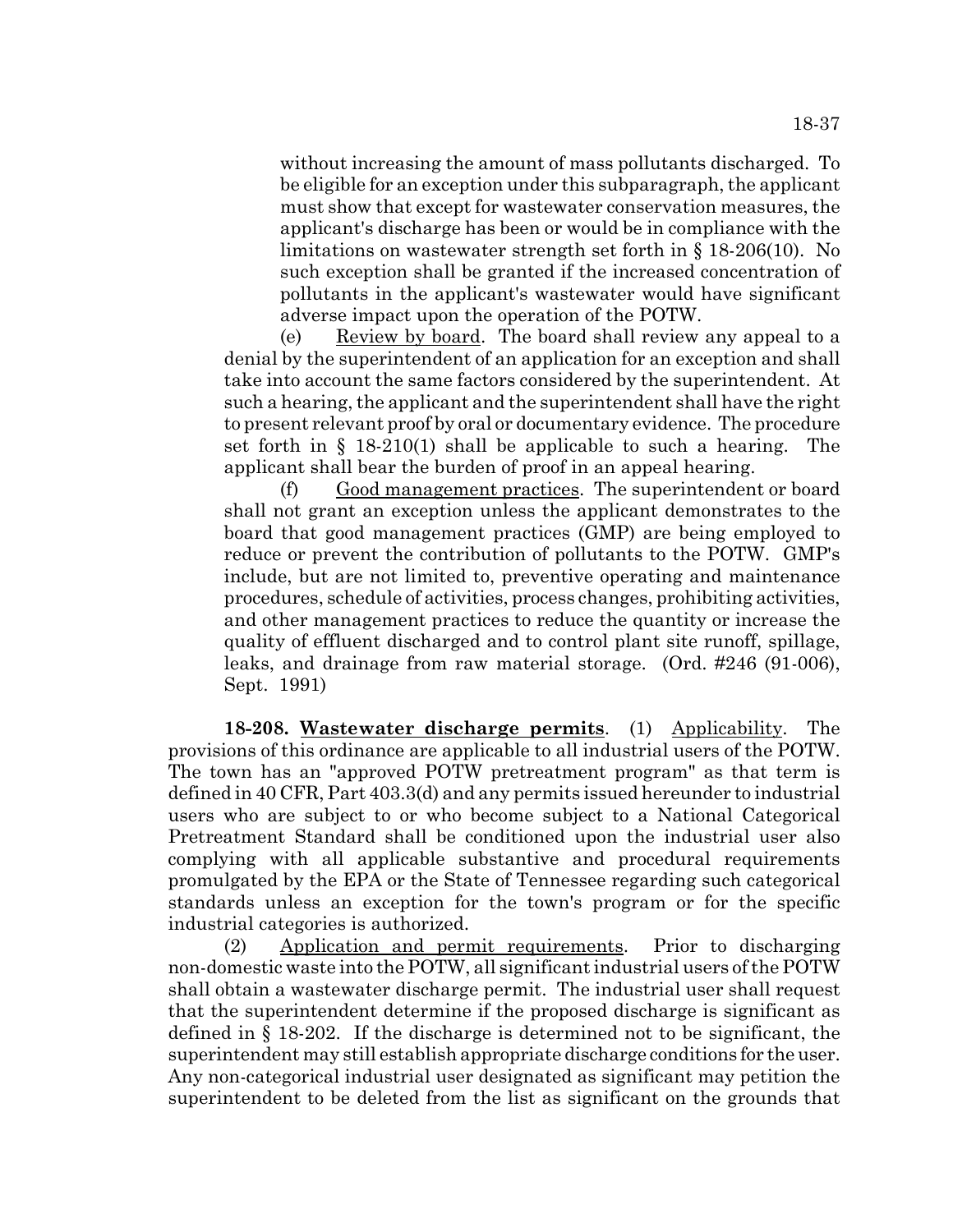there exists no potential for adverse effect on the POTW's operation or violation of any pretreatment standard or requirement.

All significant industrial users shall obtain an industrial wastewater discharge permit and shall complete such forms as required by the superintendent, pay appropriate fees, and agree to abide by the provisions of this ordinance and any specific conditions or regulation established by the superintendent. All original applications shall be accompanied by a report containing the information specified in  $\S$  18-208(3). All original applications shall also include a site plan, floor plan, and mechanical and plumbing plans with sufficient detail to show all sewers and appurtenances in the user's premises by size, location, and elevation. The industrial user shall also submit revised plans to the superintendent when alterations or additions to the user's premises affect said plans.

All application information submitted to the superintendent shall be accompanied by a certification statement found in § 18-209(10) of this ordinance.

(3) Report requirements. The report required for all significant industrial users by § 18-208(2) or other provisions of this ordinance shall contain in units and terms appropriate for evaluation the information listed in subparagraphs (a) through (e) below. Industrial users subject to national pretreatment standards shall submit to the superintendent a report which contains the information listed in subparagraphs (a) through (f) below within 180 days after the promulgation by the EPA of a National Pretreatment Standard under Section 307(b) or (c) of the Act. This report is called the Baseline Monitoring Report (BMR). Industrial users who are unable to achieve a discharge limit set forth in § 18-206 without improved operation and maintenance procedures or pretreatment shall submit a report which contains the information listed in subparagraphs (a) through (g) of this section.

As specified, the report shall contain the following:

(a) The name and address of the industrial user.

(b) The location of the industrial user.

(c) The nature, average rate of production, and standard industrial classification of the operation(s) carried out by the industrial user.

(d) The average and maximum flow in gallons per day of discharge from the industrial user to the POTW.

(e) The nature and concentration of pollutants in the discharge from each regulated process from the industrial user and identification of any applicable pretreatment standards and requirements. The concentration shall be reported as a maximum or average level as provided for in the applicable pretreatment standard and as approved by standard methods approved by the superintendent. If an equivalent concentration limit has been calculated in accordance with any pretreatment standard, this adjusted concentration limit shall also be submitted to the superintendent for approval.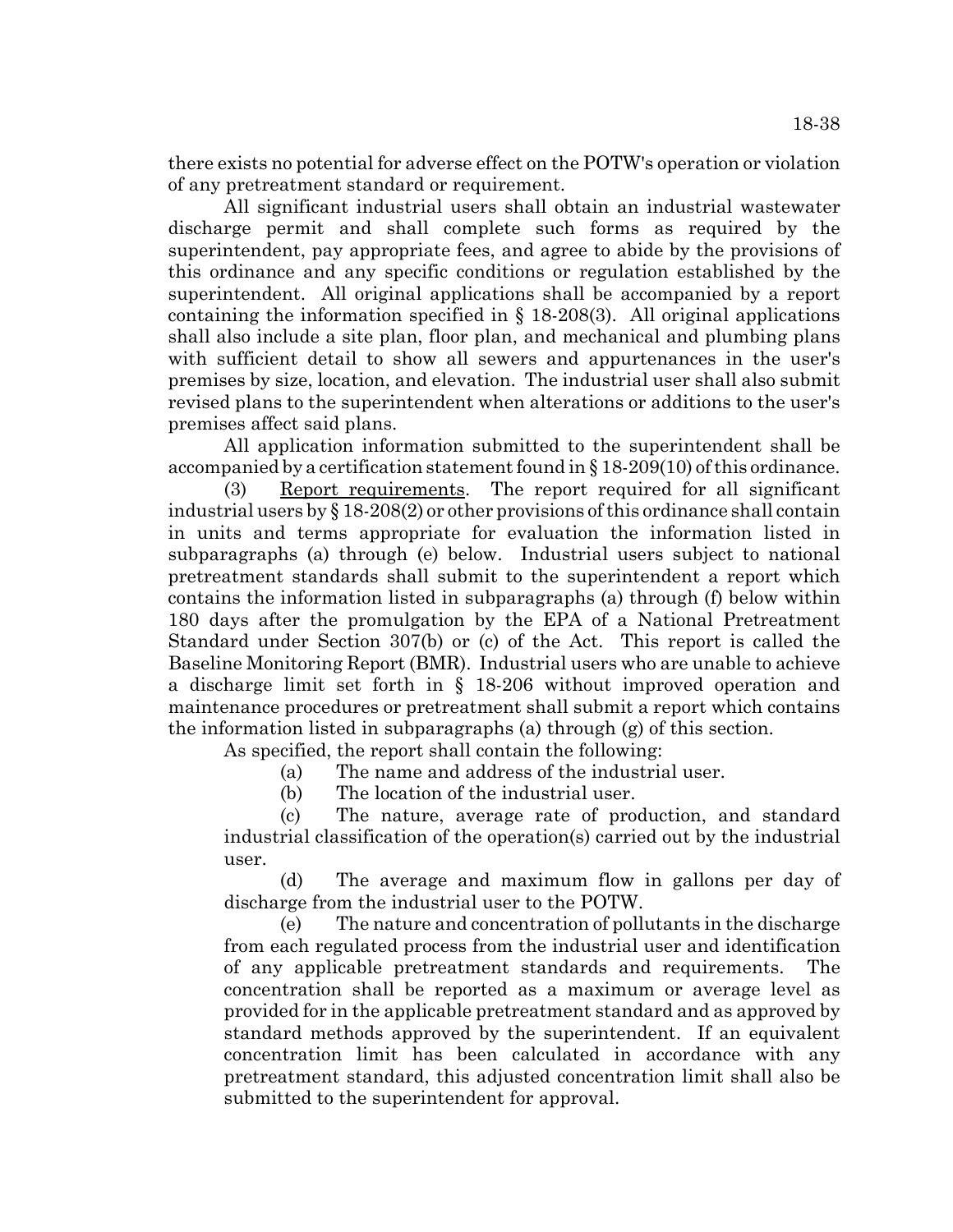(f) A statement that has been reviewed by an authorized representative of the industrial user and certified by an environmental professional indicating if pretreatment standards are being met on a consistent basis and, if not, whether additional operation and maintenance procedures or additional pretreatment is required for the industrial user to achieve compliance.

(g) If additional pretreatment or operation and maintenance procedures will be required to meet the pretreatment standards, the report shall contain the shortest schedule by which the industrial user will provide the additional pretreatment. The completion date in the schedule shall be no later than the compliance date established for the applicable pretreatment standard.

For purposes of this paragraph when the context so indicates, the phrase "pretreatment standard" shall include either a national pretreatment standard or a pretreatment standard imposed as a result of the industrial user's discharging any incompatible pollutant regulated by § 18-206. For purposes of this paragraph, the term "pollutant" shall include any pollutant identified in a national pretreatment standard or any incompatible pollutant identified in § 18- 206.

(4) Incomplete applications. The superintendent will act only on applications that are accompanied by a report which lists all the information required in § 18-208(3). Industrial users who have filed incomplete applications will be notified by the pretreatment coordinator that the application is deficient and the nature of the deficiency and will be given 30 days to correct such. If the deficiency is not corrected within that period or with such extended time as allowed by the superintendent, the superintendent shall deny the application and notify the applicant in writing of such action.

(5) Evaluation of application. Upon receipt of completed applications, the superintendent and/or pretreatment coordinator shall review and evaluate the applications and shall propose such special permit conditions as the superintendent deems advisable. All wastewater discharge permits shall be expressly subject to all the provisions of this ordinance and all other applicable laws and regulations. The superintendent may also propose that the wastewater discharge permit be subject to one or more special conditions in regard to any of the following:

(a) Pretreatment requirements.

(b) The average and maximum wastewater constituents.

(c) Limits on rate and time of discharge for flow equalization.

(d) Requirements for installation of inspection and sampling

facilities.

(e) Specifications for self-monitoring procedures.

(f) Requirements for submission of technical and/or discharge

reports.

(g) Requirements for records maintenance.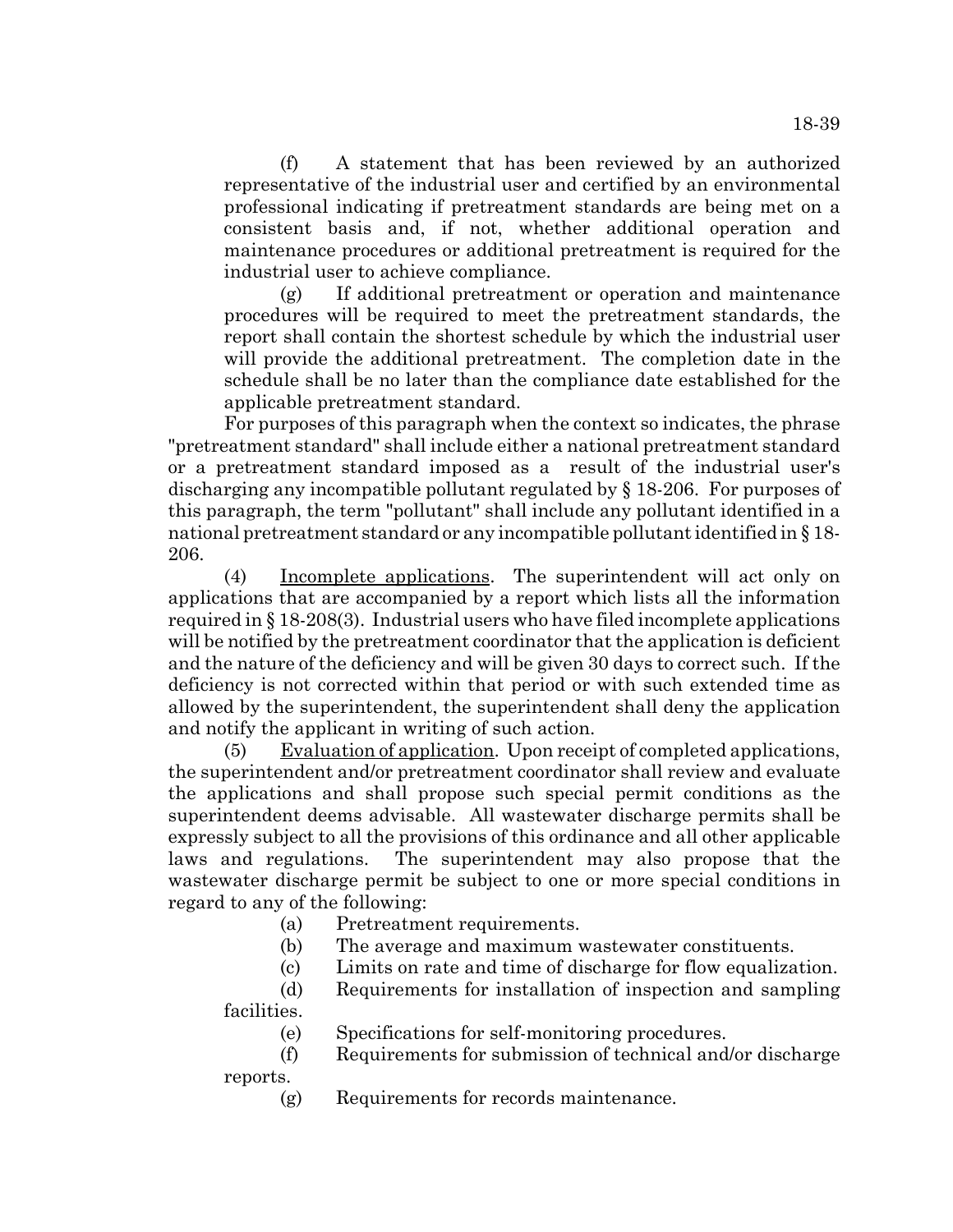(h) Average and maximum mass emission rates, or other appropriate limits when toxic pollutants are proposed or present in the industrial user's wastewater discharge.

 (i) Other conditions deemed appropriate by the superintendent to ensure compliance with the ordinance or other applicable law or regulation.

(j) A reasonable compliance schedule, as determined by the superintendent, up to one year in duration or such earlier date as may be required by other applicable law or regulation, whichever is sooner, to ensure the industrial user's compliance with pretreatment requirements or improved methods of operation and maintenance.

(k) Requirements for the installation of facilities to prevent and control accidental discharges or spills at the user's premises.

(l) The unit charge or schedule of charges and fees for the wastewater to be discharged to a community sewer.

(6) Notification of proposed permit conditions. (a) Upon completion of the evaluation, the superintendent shall notify the applicant of any special permit conditions proposed for inclusion in the wastewater discharge permit.

(b) The applicant shall have 45 days from and after the date of the superintendent's recommendations for special permit conditions to review same and file written objections with the superintendent in regard to any special permit conditions recommended. The superintendent may, but is not required, to schedule a meeting with applicant's authorized representative within 15 days following receipt of the applicant's objections, to attempt to resolve disputed issues concerning special permit conditions.

(c) If applicant files no objection to special permit conditions proposed by the superintendent or a subsequent agreement is reached concerning same, the superintendent shall issue a wastewater discharge permit to applicant with such special conditions incorporated therein.

(7) Board to establish permit conditions. (a) In the event that the superintendent cannot issue a permit pursuant to  $\S 18-208(6)$  above, the superintendent shall submit to the board the proposed permit conditions and the applicant's written objections at the next regularly scheduled meeting of the board or at a specially convened meeting.

(b) The board shall schedule a hearing within 30 days following the meeting referred to above unless such time is extended for just cause shown to resolve any disputed matters relevant to such permit.

(c) The superintendent shall notify the applicant of the date, time, place, and purpose of the hearing scheduled by the board. The applicant and the superintendent shall have the right to participate in the hearing and present any relevant evidence to the board concerning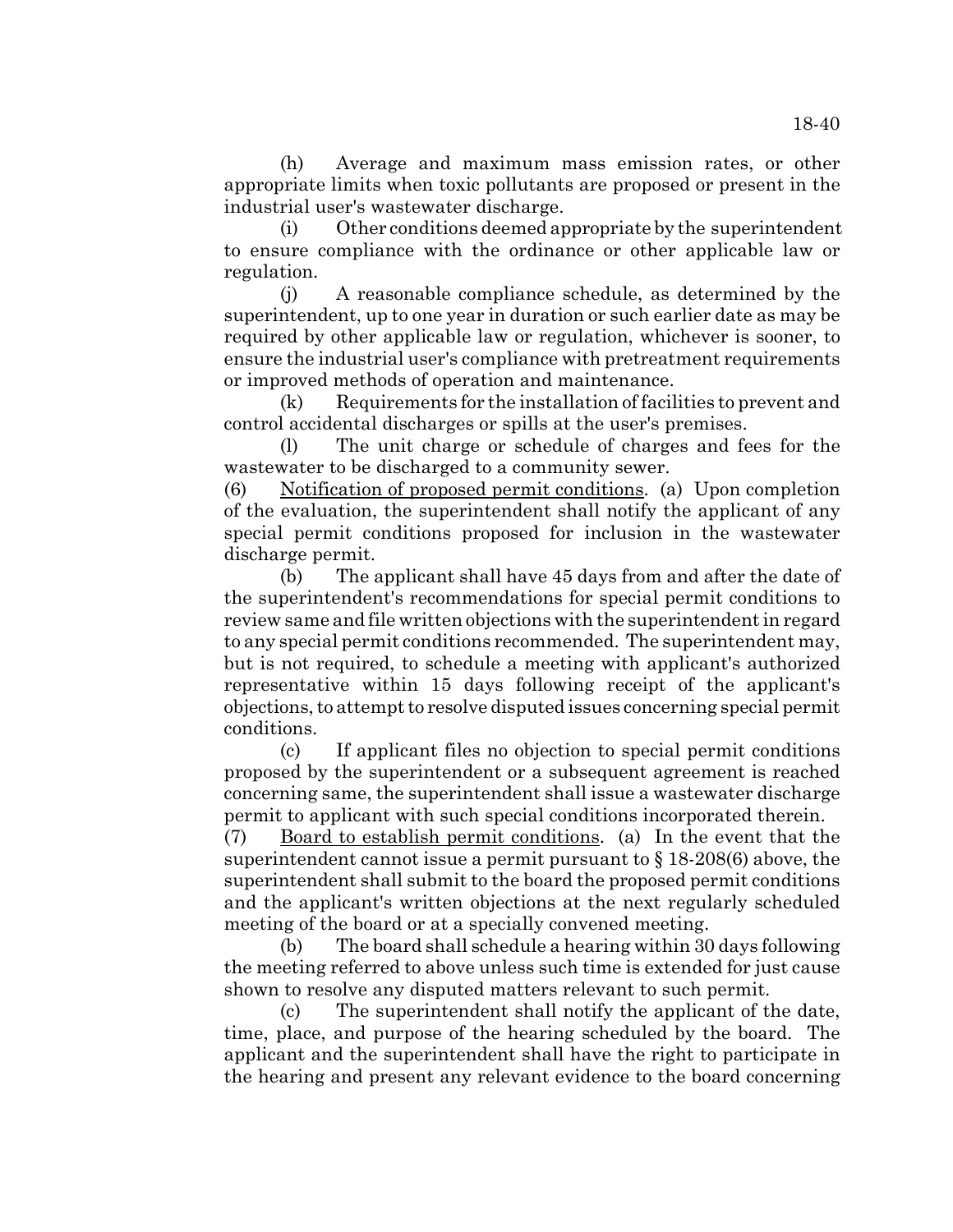proposed special permit conditions or other matters being considered by the board.

(d) Following the hearing or additional hearings deemed necessary and advisable by the board, the board shall establish special permit conditions deemed advisable to ensure the applicant's compliance with this ordinance or other applicable laws or regulations and direct the superintendent to issue a wastewater discharge permit to the applicant accordingly.

(8) Compliance schedule and reporting requirements. (a) The following conditions shall apply to the schedules required by  $\S 18-208(5)$ of this ordinance:

(i) Schedule components. The schedule shall contain increments of progress in the form of dates for the commencement and completion of major events leading to the construction and operation of additional pretreatment requirements for the industrial user to meet the applicable pretreatment standards.

(ii) Schedule intervals. No such increment shall exceed 9 months.

(b) The town shall require from the permittee when necessary:

(i) The development of a compliance schedule to install the appropriate technology to meet applicable pretreatment standards.

(ii) The submission of all notices and self-monitoring reports as are necessary to assess compliance with pretreatment standards including, but not limited to, those in CFR 403.12.

(9) Duration of permits. Wastewater discharge permits shall be issued for a period of not to exceed 3 years. Permits issued to industrial users pursuant to § 18-207(8) shall be issued for a period of 1 year.

Industrial users subject to a national pretreatment standard shall apply for new permits on the effective date of such standards. The superintendent shall notify in writing any industrial user whom the superintendent has cause to believe is subject to a national pretreatment standard of the promulgation of such regulations, but any failure of the superintendent in this regard shall not relieve the user of the duty of complying with such standards. An industrial user must apply in writing for a renewal permit within a period of time not more than 90 days and not less than 30 days prior to expiration of the current permit.

Limitations or conditions of a permit are subject to modification or changes as such changes become necessary due to changes in applicable water quality standards, changes in the town's NPDES permit, changes in § 18-206(10) and (11), changes in other applicable law or regulation, or for other just cause. Users will be notified of any proposed changes in their permit by the superintendent at least 30 days prior to the effective date of the change. Any change or new condition in the permit shall include a provision for a reasonable time schedule for compliance. The user may appeal the decision of the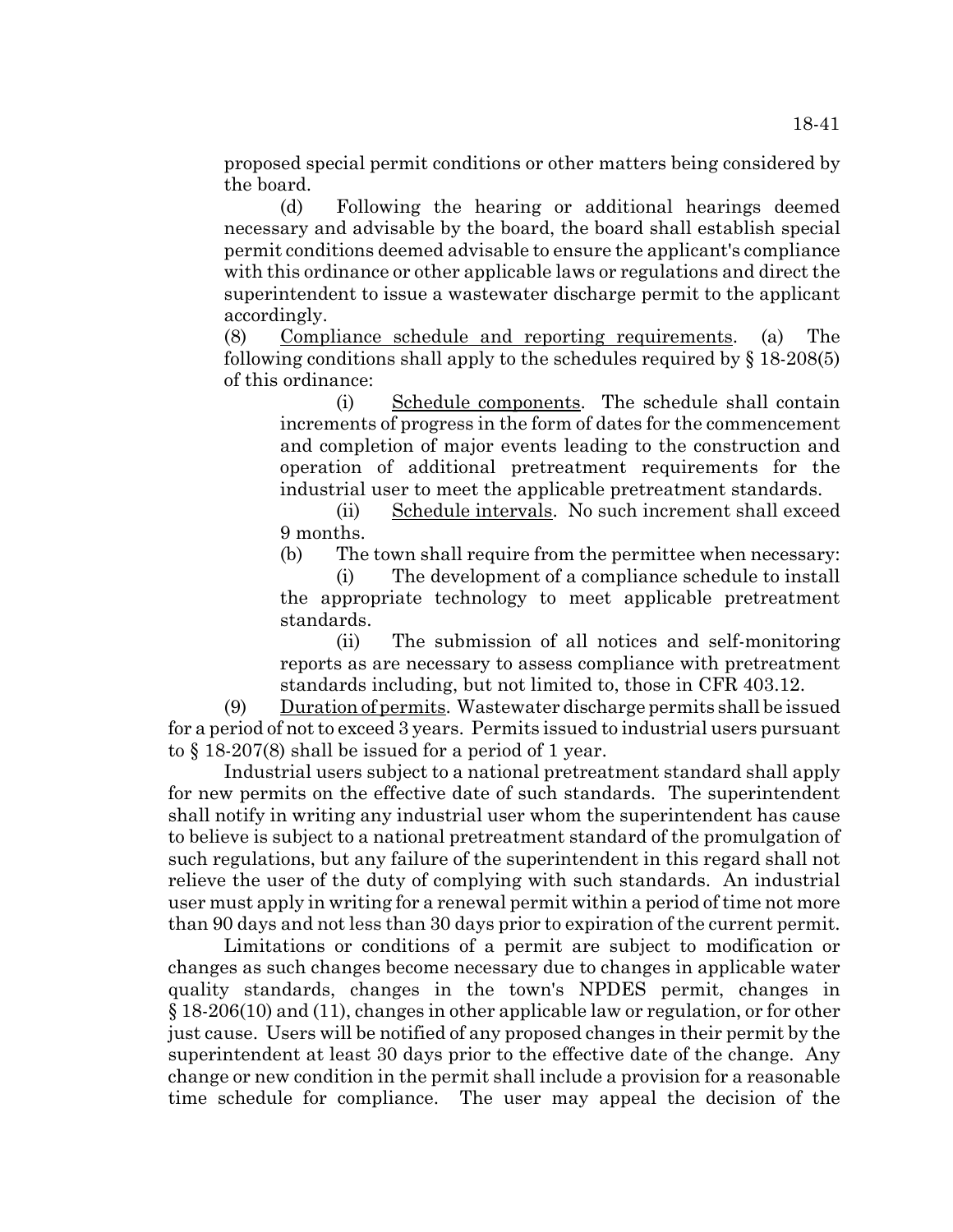superintendent in regard to any changed permit conditions as otherwise provided for in this ordinance.

(10) Transfer of permit. Wastewater discharge permits are issued to a specific industrial user for a specific operation. A wastewater discharge permit shall not be reassigned, transferred, or sold to a new owner, new user, different premises, or a new or changed operation, unless as approved by the superintendent.

(11) Revocation of a permit. Any permit issued under the provisions of this ordinance is subject to modification, suspension, or revocation in whole or in part during its term for cause, including but not limited to, the following:

(a) Violation of any terms or conditions of the wastewater discharge permit or other applicable law or regulation.

(b) Obtaining of a permit by misrepresentation or failure to disclose fully all relevant facts.

(c) A change in any condition that requires either a temporary or permanent reduction or elimination of the permitted discharge.

(d) Refusal of reasonable access to the user's premise for the purpose of inspection and monitoring.

(12) Permit contents. At a minimum, wastewater discharge permits shall contain the following:

(a) A listing of effluent limitations based on applicable general pretreatment standards, categorical standards, local limits, and/or state law.

(b) Self-monitoring, sampling, reporting, notification, and record keeping requirements; including identification of pollutants, sampling location, sampling frequency, and sample type.

(c) Statement of civil and criminal penalties and any applicable compliance schedule(s).

(d) Permit duration. (Ord. #246 (91-006), Sept. 1991)

**18-209. Inspections, monitoring, and entry**. (1) (a) When required to carry out the objective of this ordinance, including but not limited to:

(i) Developing or assisting in the development of any effluent limitation, or other limitation, prohibition, or effluent standard, pretreatment standard, standard of performance, or permit condition under this ordinance;

(ii) Determining whether any person is in violation of any such effluent limitation, or other limitation, prohibition, or effluent standard, pretreatment standard, standard of performance, or permit condition;

(iii) Any requirement established under this section.

- (b) The superintendent shall require any industrial user to:
	- (i) Establish and maintain records;
	- (ii) Make reports;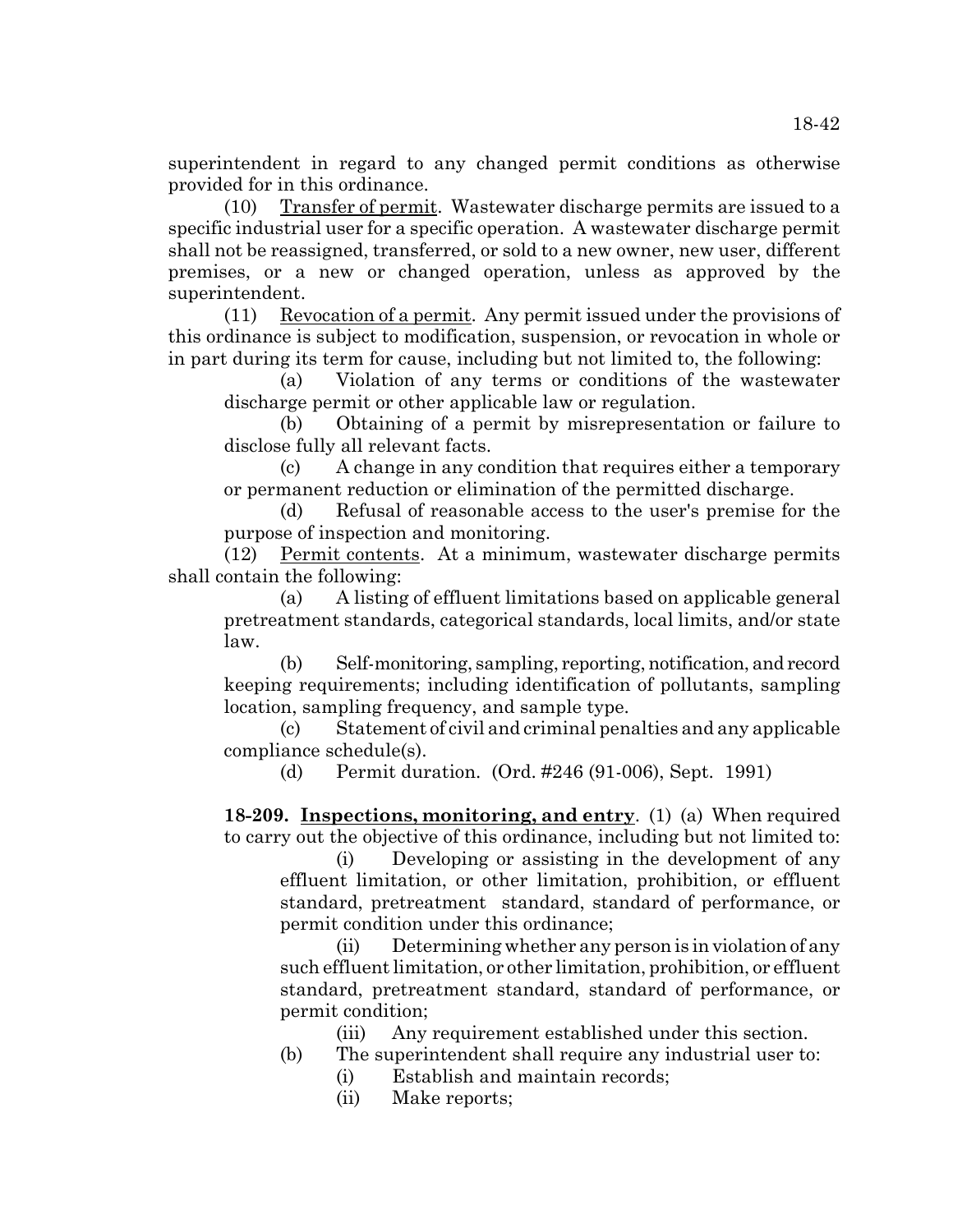(iii) Install, use, and maintain monitoring equipment or methods, including biological monitoring methods when appropriate;

(iv) Sample effluent in accordance with these methods, at such locations and intervals and in such a manner as the superintendent shall prescribe;

(v) Provide such other information as the superintendent may reasonably require.

(c) Specific requirements under the provisions of subparagraph (b) of this section shall be established by the superintendent, or the board as applicable, for each industrial user, and such requirements shall be included as a condition of the industrial user's wastewater discharge permit. The nature of any requirement under this provision shall depend on the nature of the user's discharge, the impact of the discharge upon the POTW, the volume of water discharged, and the technical feasibility of an economic reasonableness of any such requirement.

(d) The superintendent or his authorized representative, employees of the State of Tennessee, and employees of the EPA shall, upon presentation of credentials:

(i) Have a right of entry to, upon, or through any user's premises in which an effluent source is located or in which any records required to be maintained under this ordinance are located.

(ii) Have access at reasonable times to and copy any records, inspect any monitoring equipment or method required of the user, and sample any discharge which the owner or operator of such source is required to sample.

(e) In the event any user denies authorized personnel the right of entry for inspection, sampling, inspecting and copying records, or verifying that a user is not discharging industrial wastes or performing other duties as shall be imposed upon the superintendent by this ordinance, the superintendent shall seek a warrant or use such other legal procedures as advisable and reasonably necessary to perform the duties of this ordinance.

(f) Any user failing or refusing to perform any duty imposed upon the user under the provisions of this section, or who denies the right to enter the user's premises for purposes of inspection, sampling, inspecting and copying records, or other such duties as may be imposed upon the user by this section, shall be deemed to have violated the conditions of the wastewater discharge permit and such permit shall be subject to modification, suspension, or revocation under the procedures established in this ordinance. A user who does not have an industrial waste discharge permit and denies the right to inspect as described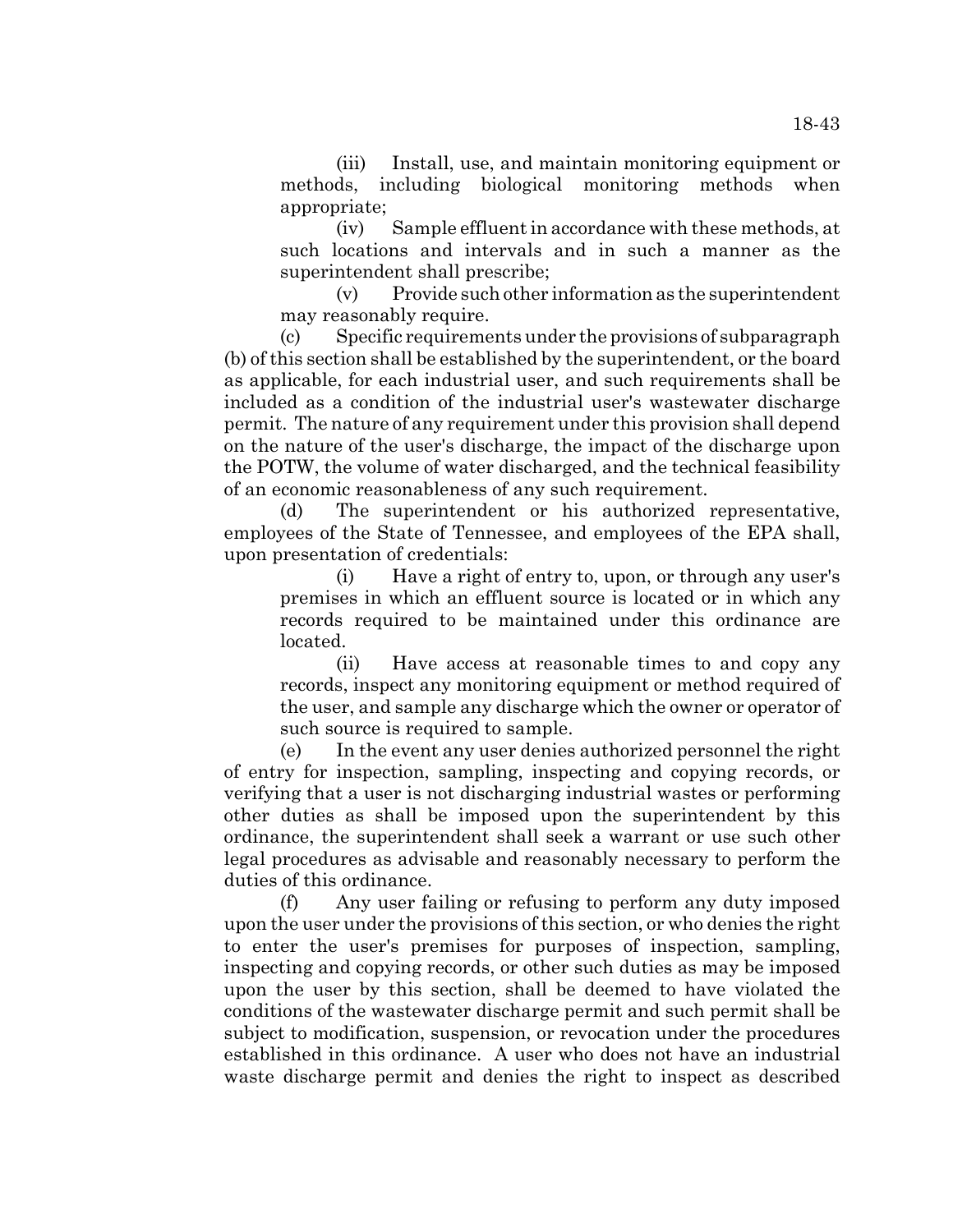herein is subject to having the sewer service in question terminated by the superintendent.

(2) Reports. (a) Progress reports. No later than 14 days following each date in the schedule and the final date for compliance, the industrial user shall submit a progress report to the superintendent, including as a minimum, whether it complied with the increment of progress to be met on such a date and, if not, the date on which it expects to comply with this increment of progress, the reason for the delay, and steps being taken by the user to return the construction to the schedule established. In no event shall more than 9 months elapse between such progress reports to the superintendent.

(b) 90 Day compliance report. Within 90 days following the date for final compliance with applicable pretreatment standards or, in the case of a new source, following commencement of the introduction of wastewater into the POTW, any industrial user subject to pretreatment standards and requirements shall submit to the superintendent a report containing the information described in  $\S$  18-208(3), subparagraphs (d) through (f).

(c) Self-monitoring reports. (i) All significant industrial users shall submit to the superintendent during the months of June and December, unless required more frequently in the pretreatment standard or in the industrial user's permit, a report indicating the nature and concentration of pollutants in the effluent which are limited by their permit. In addition, this report shall include a record of average and maximum daily flows. At the discretion of the superintendent and in consideration of such factors as local high or low flow rates, holidays, budget cycles, etc., the superintendent may agree to alter the months during which the above reports are submitted.

(ii) The superintendent, as applicable, may impose limitations on industrial users employing dilution to meet applicable pretreatment standards or requirements or in other cases where the imposition of mass limitations are appropriate. In such cases, the report required by paragraph (a) of this section shall indicate the mass of pollutants regulated by pretreatment standards in the effluent of the user.

(d) The reports required in this section shall contain the results of sampling and analysis of the discharge, including the flow and nature and concentration or production rates and mass limits where requested by the superintendent, as applicable, of pollutants contained therein which are limited by the applicable pretreatment standards or industrial permit. For industrial users subject to equivalent mass or concentration limits established by the superintendent as alternative standards, the report shall contain a reasonable measure of the user's long-term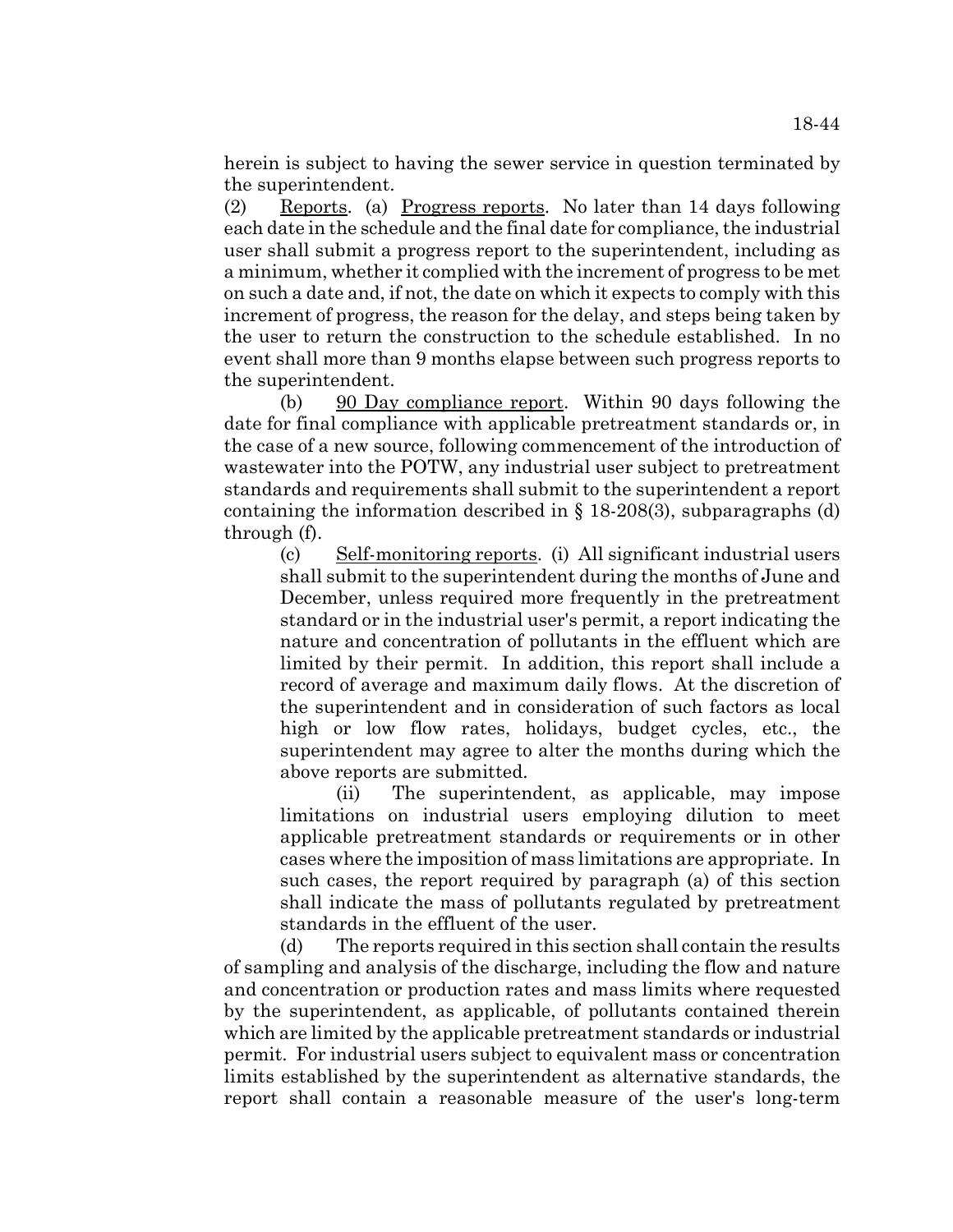production rate. For all other industrial users subject to categorical pretreatment standards expressed only in terms of allowable pollutant discharge per unit of production (or other measured operation), the report shall include the user's actual average production rate for the reporting period. The frequency of monitoring shall be prescribed in the applicable treatment standard.

(3) Monitoring facilities. (a) All significant industrial users shall install a monitoring station of a standard design or one satisfactory to the superintendent by June 30, 1992.

All users who propose to discharge or who in the judgement of the POTW could now or in the future discharge wastewater with constituents and characteristics different from that produced by a domestic premise may be required to install a monitoring facility.

(b) Installation. Required monitoring facilities shall be constructed, operated, and maintained at the user's expense. The purpose of the facility is to allow inspection, sampling, and flow measurement of wastewater. If sampling or metering equipment is also required by the POTW, it shall be provided, installed, and operated at the user's expense. The monitoring facility will normally be required to be located on the user's premises outside the building. The POTW may, however, when such a location would be impractical or cause undue hardship on the user, allow the facility to be constructed in the public street right-of-way with the approval of the public agency having jurisdiction of that right-of-way and located so that it will not be obstructed by landscaping or parked vehicles.

(c) Access. If the monitoring facility is inside the user's fence, there shall be accommodations to allow safe and immediate access for POTW, State of Tennessee, or EPA personnel. There shall be ample room in or near such a facility to allow accurate sampling and compositing of samples for analysis. The entire facility and any sampling and measuring equipment shall be maintained at all times in a safe and proper operating condition by and at the expense of the user.

(d) The industrial user shall be required to design any necessary facility and to submit according to the permit compliance schedule an engineering report, including detailed design plans and operating procedures to the superintendent for review in accordance with accepted engineering practices. The superintendent shall review the plans and other documents within 30 days and shall recommend any change deemed appropriate.

(e) Upon approval of plans and other documents, the industrial user shall secure all building, electrical, plumbing, and other permits required and proceed to construct any necessary facility and establish required operating procedures within the time provided in the industrial user's wastewater discharge permit.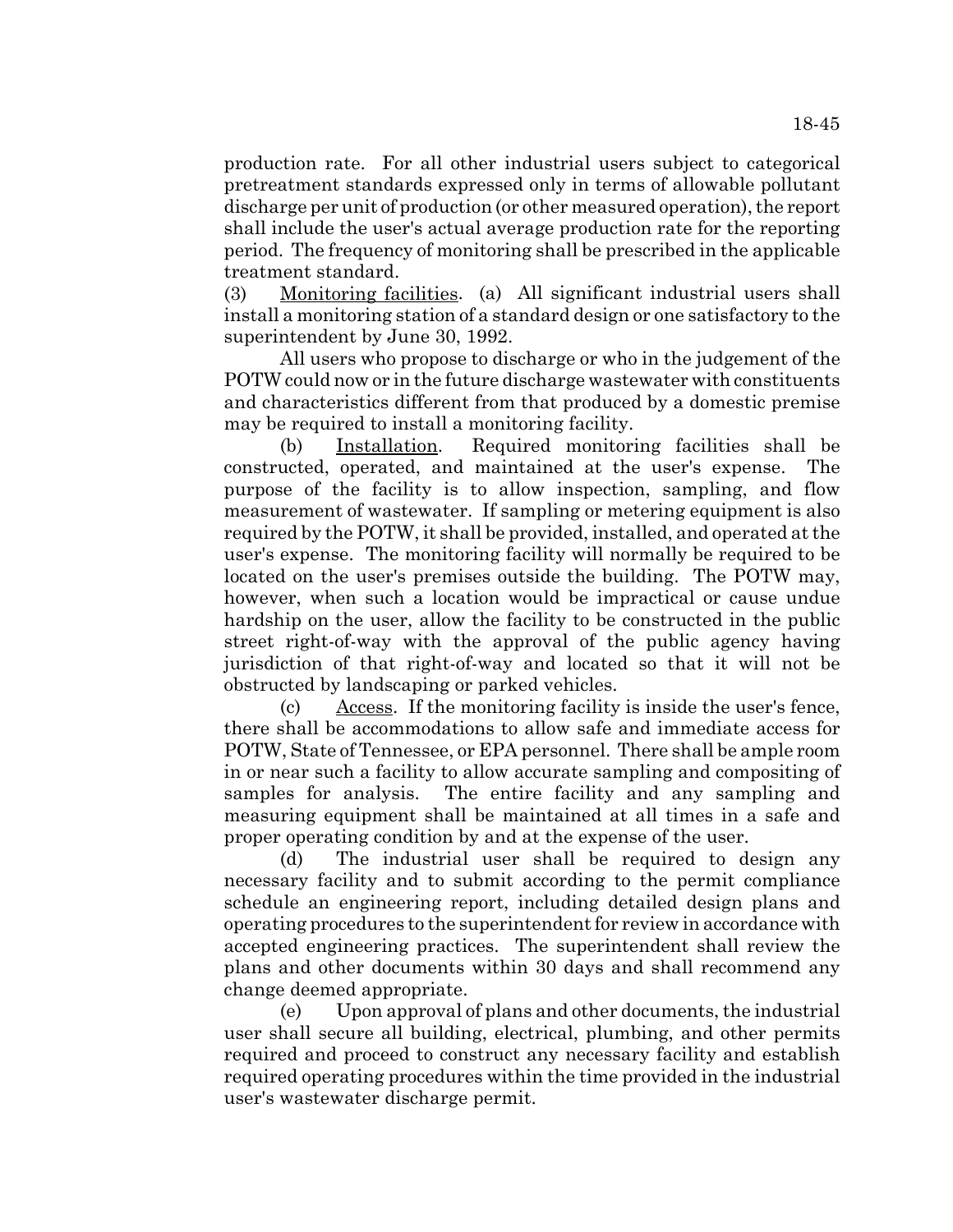(4) Sampling and analysis. (a) All collected samples must be of such nature that they provide a true and accurate representation of the industry's normal workday effluent quality.

(b) Chain-of-custody procedures, sample preservation techniques, and sample holding times recommended by the EPA shall be followed in all self-monitoring activities. Grab samples must be used for pH, cyanide, phenols, oil and grease, sulfide, and volatile organics. All other samples shall be 24-hour flow proportional composite samples.

(c) Monitoring shall be performed at the approved monitoring station on the effluent sewer. Location and design of the monitoring station shall be subject to the review and approval of the superintendent. Any change in monitoring location will be subject to the approval of the superintendent.

(d) All analyses shall be performed in accordance with procedures established by the EPA under the provisions of Section 304(h) of the Act and contained in 40 CFR Part 136 and its amendments or with any other test procedures approved by the EPA or the superintendent. Sampling shall be performed in accordance with the techniques approved by EPA or the superintendent.

(5) Dangerous discharge notification. (a) Telephone notification. Any person or user causing or suffering any discharge, whether accidental or not, which presents or may present an imminent or substantial endangerment to human health and welfare or the environment, or which is likely to cause interference with the POTW, shall notify the superintendent immediately by telephone. In the absence of the superintendent, notification shall be given to the POTW employee then in charge of the treatment works. Such notification will not relieve the user from any expense, loss, liability, fines, or penalty which may be incurred as a consequence of the discharge.

(b) Written report. Within 5 days following such an occurrence, the user shall provide the superintendent with a detailed written report describing the cause of the dangerous discharge and measures to be taken by the user to prevent similar future occurrences. Such notification shall not relieve the user of any expense, loss, damage, or other liability which may be incurred as a result of damage to the POTW, fish kills, or any other damage to persons or property; nor shall such notification relieve the user of any fines, civil penalties, or other liability which may be imposed by this ordinance or other applicable law.

(c) Notice to employees. A notice shall be permanently posted on the user's bulletin board or other prominent place advising employees of a contact in the event of a dangerous discharge. Employers shall ensure that all employees who may cause or suffer such a dangerous discharge to occur are advised of the emergency notification procedure.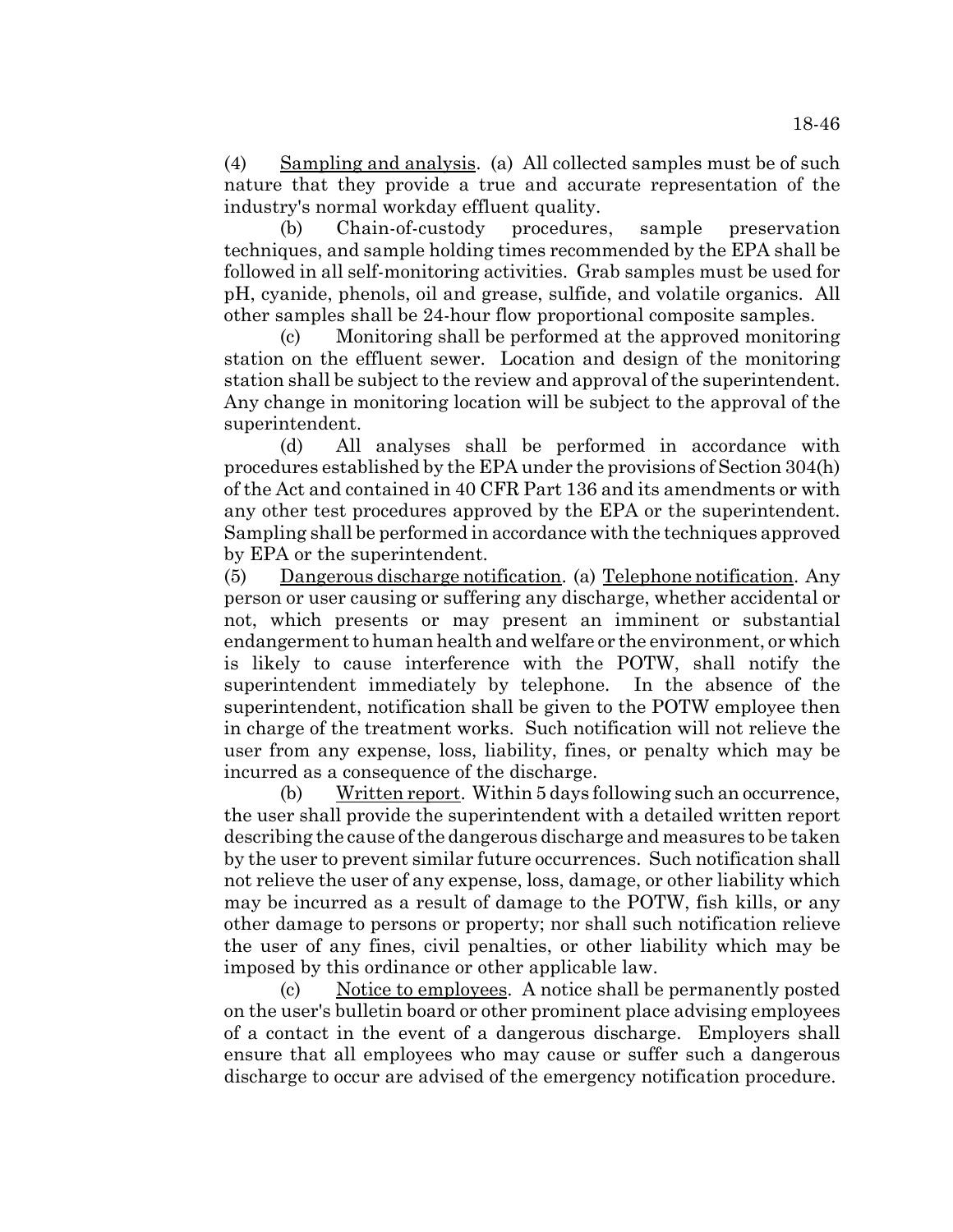(6) Slug reporting. The industrial user shall notify the POTW immediately by telephone of any slug loading, as defined by § 18-207(5), by the industrial user.

(7) Notification of hazardous waste discharge. (a) On or before January 20, 1991, the user shall notify the POTW, the EPA Regional Waste Management Division Director, and state hazardous waste authorities of any discharge into the POTW of a substance which is listed or characteristic waste under Section 3001 of RCRA. Such notification must include a description of any such wastes discharged, specifying the volume and concentration of such wastes and the type of discharge (continuous, batch, or other), identifying the hazardous constituents contained in the listed wastes and estimating the volume of hazardous wastes expected to be discharged during the following 12 months. The notification must take place within 180 days after the July 24, 1990 promulgation date of the Domestic Sewage Study amendments to the Pretreatment Regulations. This requirement shall not apply to pollutants already reported under the self-monitoring requirements of § 18-209(2).

(b) Dischargers are exempt from the requirements of this paragraph during a calendar month in which they generate no more than 15 kilograms of hazardous wastes, unless the wastes are acute hazardous wastes as specified in 40 CFR 261.5(2), (f), (g), and (j). Generation of more than 15 kilograms of hazardous waste do not require additional notification, except for the acute hazardous wastes specified in 40 CFR  $261.5(3)$ , (f), (g), and (j).

(c) In the case of new regulations under Section 3001 of RCRA identifying additional characteristics of hazardous waste or listing any additional substance as a hazardous waste, the user must notify the POTW of the discharge of such substance within 90 days of the effective date of such regulations, except for the exemption in subparagraph (b) of this section.

(d) In the case of any notification made under this section, the user shall certify that it has a program in place to reduce the volume and toxicity of wastes generated to the degree it has determined to be economically practicable and that it has selected the method of treatment, storage, or disposal currently available which minimizes the present and future threat to human health and the environment.

(8) Notification of changed discharge. All industrial users shall promptly notify the POTW in advance of any substantial change in the volume or character of pollutants in their discharge, including the listed or characteristic hazardous wastes, for which the user has submitted initial notification under § 18-209(7).

(9) Provisions governing fraud and false statements. The reports required to be submitted under this section shall be subject to the provisions of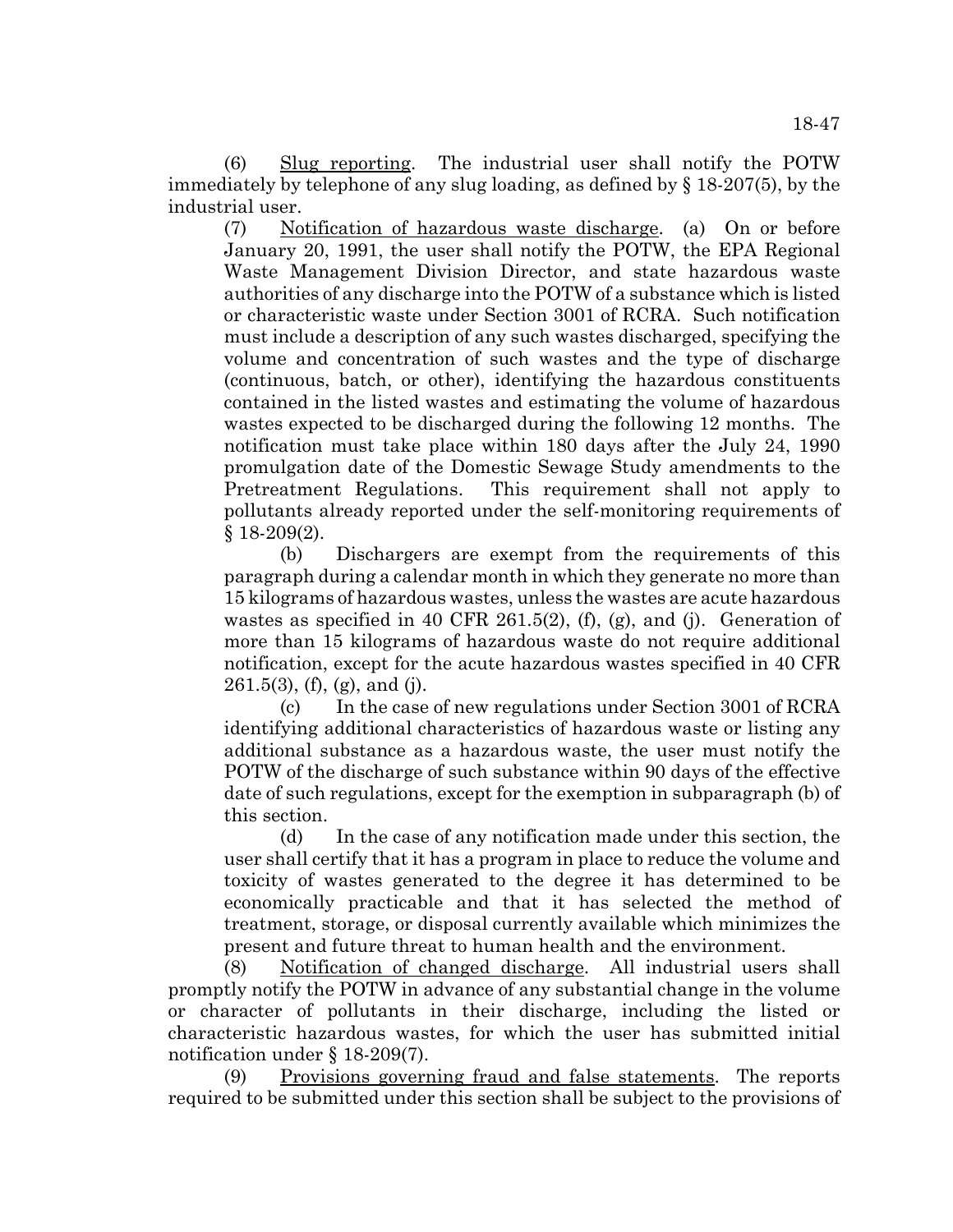18 U.S.C. 1001 relating to fraud and false statements and the provisions of Sections  $309(c)(4)$  and (6) of the Act, as amended, governing false statements, representation, or certifications in reports required by the Act.

(10) Signatory requirements. The reports required by this section shall include a certification statement as follows:

I certify under penalty of law that this document and all attachments were prepared under my direction or supervision in accordance with a system designed to assure that qualified personnel properly gather and evaluate the information submitted. Based on my inquiry of the person or persons who manage the system, or those persons directly responsible for gathering the information, the information submitted is, to the best of my knowledge and belief, true, accurate, and complete. I am aware that there are significant penalties for submitting false information, including the possibility of fine and imprisonment for knowing violations. The reports shall be signed as follows:

(a) By a responsible corporate officer if the industrial user submitting the reports required by this section is a corporation. For the purpose of this paragraph, a responsible corporate officer is:

(i) A president, secretary, treasurer, or vice-president of the corporation in charge of a principle business function, or any other person who performs similar policy or decision making functions for the corporation, or

(ii) The manager of one or more manufacturing, production, or operation facilities employing more than 250 persons or having gross annual sales or expenditures exceeding \$25 million if authority to sign documents has been assigned or delegated to the manager in accordance with corporate procedures.

(b) By a general partner or proprietor if the industrial user submitting reports required by this section is a partnership or sole proprietorship, respectively.

(c) By a duly authorized representation of the individual designated in paragraph (a) of this section if:

(i) The authorization is made in writing by the responsible corporate officer.

(ii) The authorization specifies either an individual or a position having responsibility for the overall operation of the facility from which the industrial discharge originates, such as the position of plant manager, operator of a well, well field superintendent, or a person in position of equivalent responsibility or with overall responsibility for environmental matters for the company.

(iii) The written authorization is submitted to the control authority.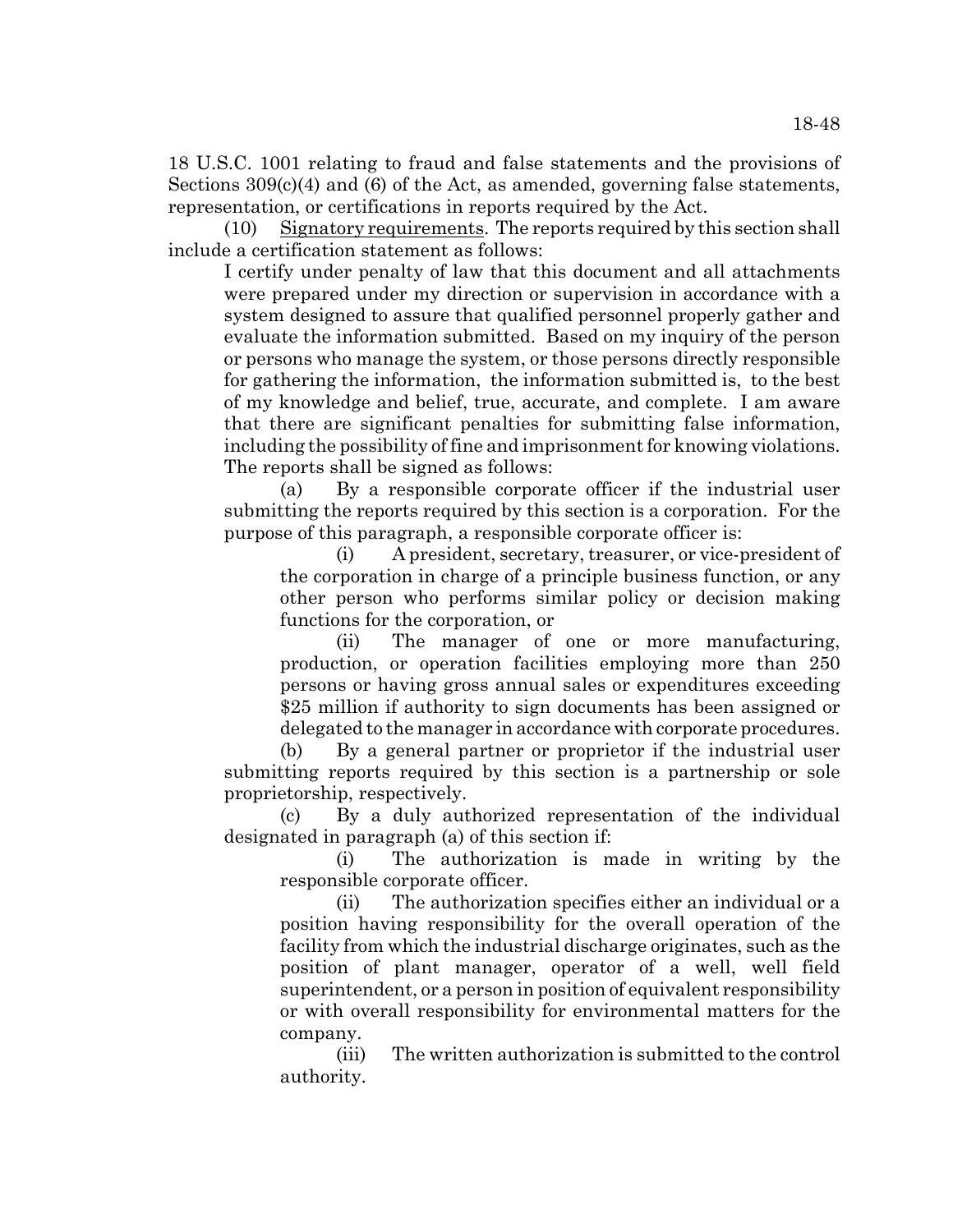(d) If an authorization under subparagraph (c) of this section is no longer accurate because a different individual or position has responsibility for the overall operation of the facility or overall responsibility for environmental matters for the company, a new authorization satisfying the requirements of subparagraph (c) of this section must be submitted to the superintendent prior to or in conjunction with any reports to be signed by an authorized representative.

(11) Reporting of violation. If sampling performed by an individual user indicates a violation, the user shall notify the superintendent within 24 hours of becoming aware of the violation. The user shall also repeat the sampling and analysis and submit the result of the repeat analysis to the superintendent within 30 days after becoming aware of the violation. The industrial user is not required to resample if one of the following criteria is met:

(a) The POTW performs sampling at the industrial user at a frequency of at least once per month.

(b) The POTW performs sampling at the user between the time when the user performs its initial sampling and the time when the user receives the results of this sampling.

(12) Reporting of all monitoring. If an individual user subject to the reporting requirements in § 18-208(3) of this ordinance monitors any pollutant more frequently than required by the superintendent using approved procedures prescribed in this ordinance, the results of this monitoring shall be included in the report.

(13) Notice of bypass. (a) If an industrial user knows in advance of the need for a bypass, it shall submit prior notice to the superintendent.

(b) An industrial user shall submit oral notice to the superintendent of an unanticipated bypass that exceeds applicable pretreatment standards within 24 hours from the time the user becomes aware of the bypass. A written submission shall also be provided within 5 days of the time the industrial user becomes aware of the bypass. The written submission shall contain a description of the bypass and its cause; the duration of the bypass, including exact dates and times; and, if the bypass has not been corrected, the anticipated time it is expected to continue; and steps taken or planned to reduce, eliminate, and prevent reoccurrence of the bypass. The superintendent may waive the written report on a case-by-case basis if the oral report has been received within 24 hours.

(14) Maintenance of records. Any industrial user subject to the reporting requirements established in this section shall maintain records of all information resulting from any monitoring activities required by this section. Such records shall include for all samples:

(a) The date, exact place, method, and time of sampling and the names of the persons taking the samples.

(b) The dates analyses were performed.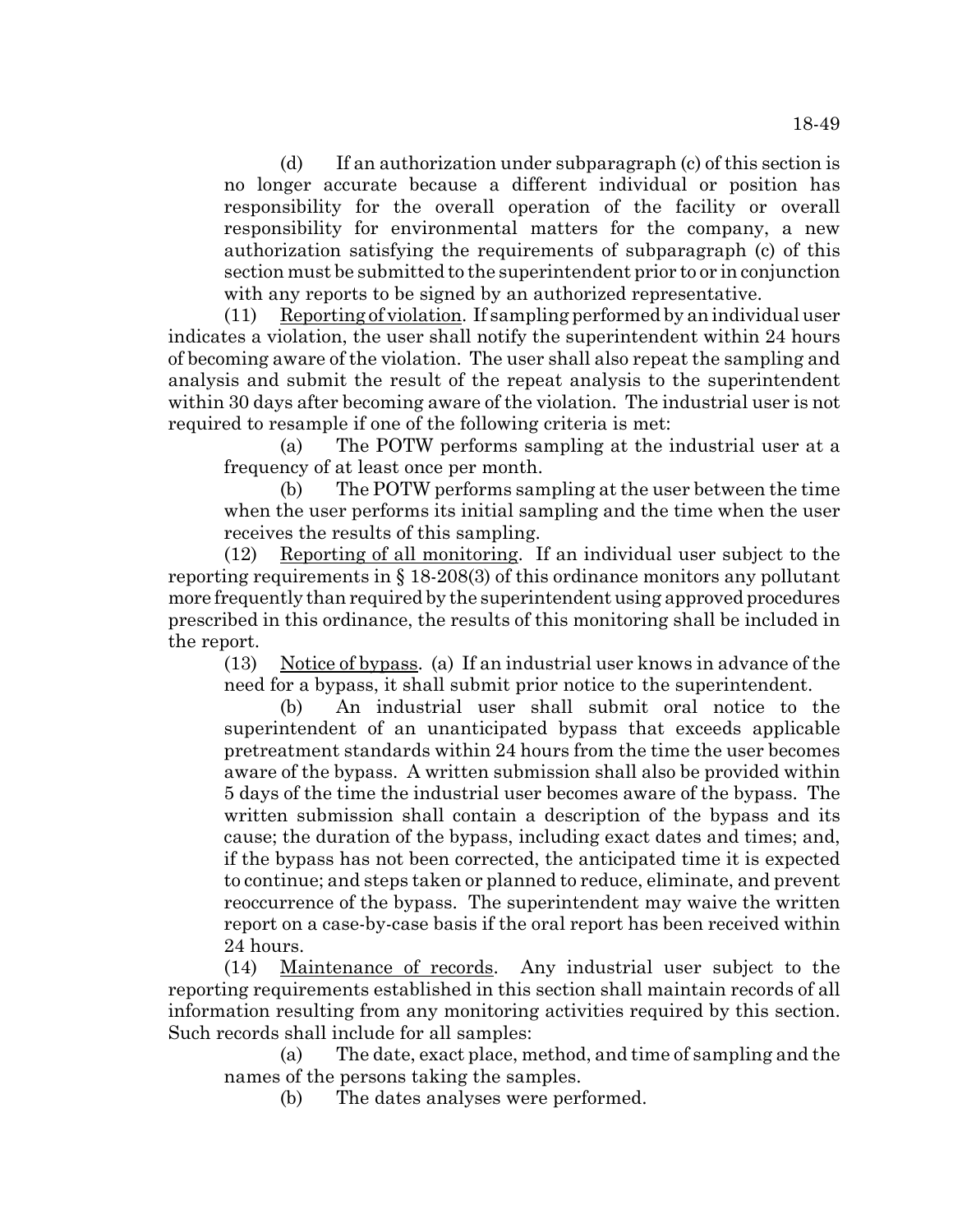- (c) Who performed the analyses.
- (d) The analytical techniques/methods.
- (e) The results of the analyses.

(15) Retention period. Any industrial user subject to the reporting requirement established in this section shall be required to retain for a minimum of 3 years any records of monitoring activities and results (whether or not such monitoring activities are required by this section) and shall make these records available for inspection and copying by the superintendent, TDEC Director of the Division of Water Pollution Control, and EPA. The retention period shall be extended during the course of any unresolved litigation regarding the user or upon request from the superintendent, the director, or the EPA.

(16) Confidential information. Any records, reports, or information obtained under this section shall:

> (i) In the case of effluent data, be related to any applicable effluent limitations, toxic, pretreatment, or permit condition, and

> $(i)$  Be available to the public to the extent provided by 40 CFR, part 2.302. If, upon showing to the superintendent by any person that, if made public, records, reports, information, or particular parts (other than effluent data) to which the superintendent has access under this section, would divulge methods or processes entitled to protection as trade secrets of such person, the superintendent shall consider such record, report, or information, or particular portion thereof confidential in accordance with the purposes of this article. Such record, report, or information may be disclosed to officers, employee, or authorized representatives of the United States or the State of Tennessee concerned with carrying out the provisions of the Act or when relevant in any proceeding under this article or other applicable laws. (Ord. #246 (91-006), Sept. 1991)

**18-210. Enforcement**. (1) Hearings. (a) Any hearing or re-hearing brought before the town council shall be conducted in accordance with the following:

(i) Upon receipt of a written petition from the alleged violator pursuant to this section, the superintendent shall give the petitioner 10 days written notice of the time and place of the hearing.

(ii) The hearing provided may be conducted by the town council at a regular or special meeting. A quorum of the council must be present at the regular or special meeting in order to conduct the hearing.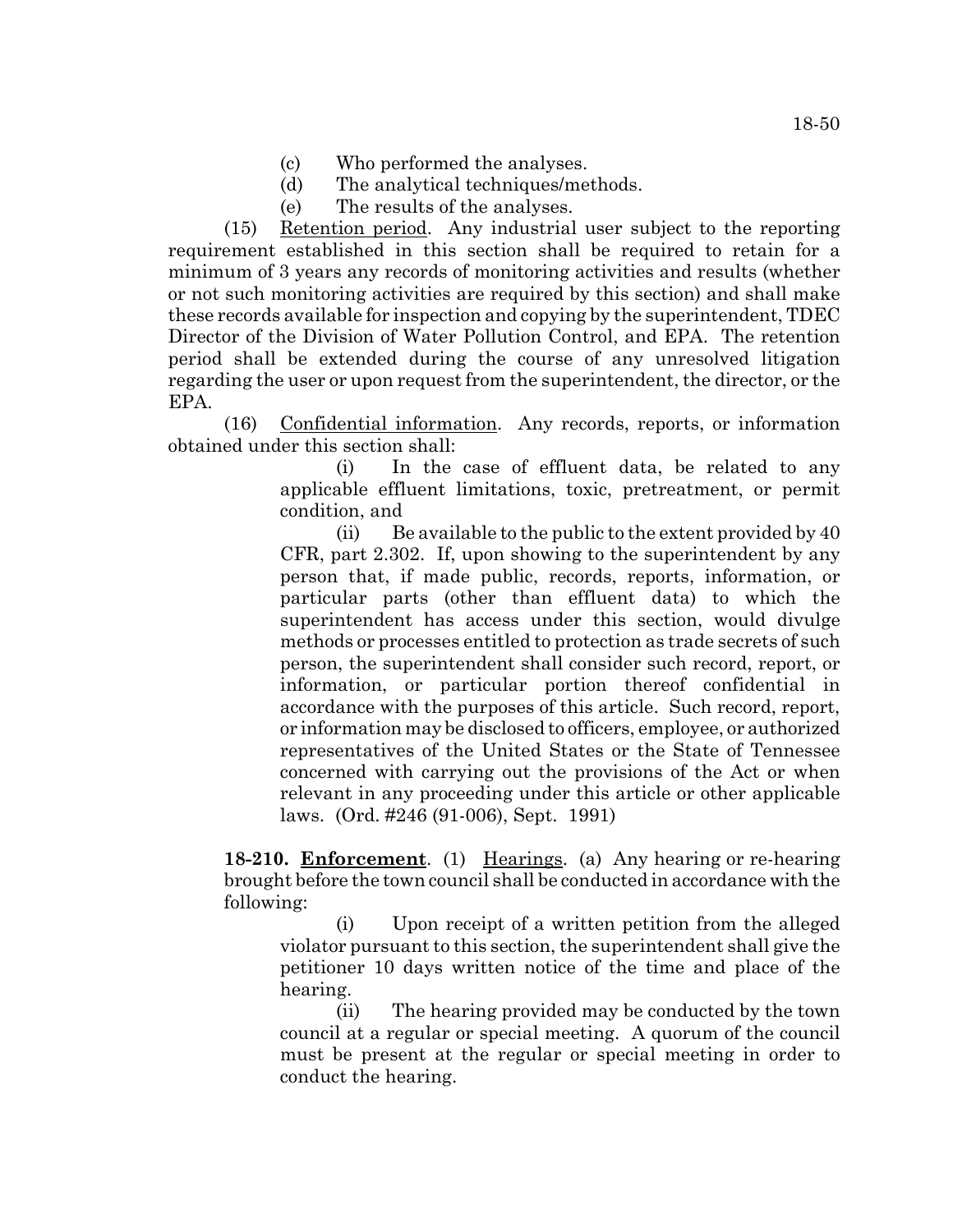(iii) A verbatim record of the proceedings of the hearings shall be made and filed with the council in conjunction with the findings of fact and conclusions of law made pursuant to  $§$  18-210(1)(a)(i)--(xi). The transcript shall be made available to the petitioner or any party to a hearing upon payment of a charge set by the superintendent to cover preparation fees.

(iv) In connection with the hearing, the chairperson of the council shall issue subpoenas in response to any reasonable request by any party to the hearing requiring the attendance and testimony of witnesses and the production of evidence relevant to any matter involved in the hearing. In the case of refusal to obey a notice of hearing or subpoena issued under this section, the chancery court of Smith County shall have the jurisdiction upon the application of the superintendent to issue an order requiring such person to appear and testify or produce evidence as the case may require. Failure to obey such an order of the court is punishable by the court as contempt.

(v) On the basis of the evidence produced at the hearing, the council shall make findings of fact and conclusions of law and enter such decisions and orders as in its opinion will best further the purposes of the pretreatment program and shall give written notice of such decisions and orders to the alleged violator. The order issued under this subsection shall be issued no later than 30 days following the close of the hearing by the person or persons designated by the chairperson.

(vi) The decision of the council shall become final and binding on all parties unless appealed to the courts as provided in  $§$  18-210(1)(b).

(vii) Any person to whom an emergency order is directed shall comply therewith immediately, but on petition to the council shall be afforded a hearing as soon as possible, but in no case shall such a hearing be held later than 3 days from the receipt of such a petition by the council.

(viii) Upon agreement of all parties, the testimony of any person may be taken by deposition or written interrogatories. Unless otherwise agreed, the deposition shall be taken in a manner consistent with Rules 26 through 33 of the Tennessee Rules of Civil Procedure, with the chairperson to rule on such manners as would require a ruling by the court under said rules.

(ix) The superintendent proof shall first call witnesses, which shall be followed by witnesses called by the other party. Rebuttal witnesses shall be called in the same order. The chairperson shall rule on any evidentiary questions arising during such hearing and shall make other rulings necessary or advisable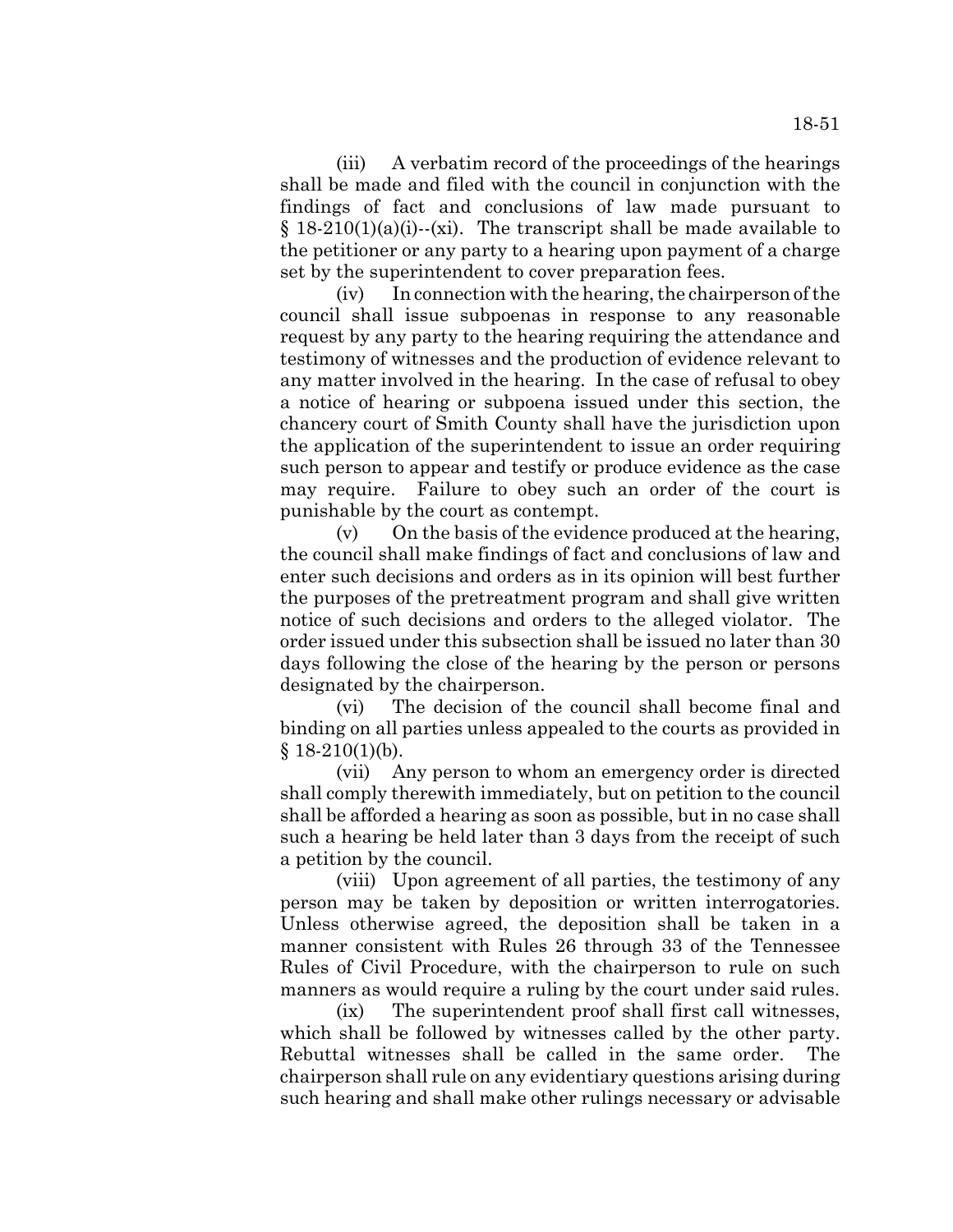to facilitate an orderly hearing subject to approval of the council. The council, the superintendent, his representative, and all parties shall have the right to examine any witness. The council shall not be bound by or limited to rules of evidence applicable to legal proceedings.

(x) Any person aggrieved by an order or determination of the superintendent where an appeal is not otherwise provided by this section may appeal said order or determination to be reviewed by the council under the provisions of this section. A written notice of appeal shall be filed with the superintendent, and said notice shall set forth with particularity the action or inaction of the superintendent complained of and the relief being sought by the person filing said appeal. A special meeting of the board may be called by the chairperson upon the filing of such an appeal, and the board may, at member's discretion, suspend the operation of the order or determination of the superintendent on which is based the appeal until such time as the board has acted upon the appeal.

(xi) The vice chairperson or the chairperson pro tem shall possess all the authority delegated to the chairperson by this section when acting in their absence or place.

(b) An appeal may be taken from any final order or other final determination of the superintendent or board by any party who is or may be adversely affected thereby to the chancery court pursuant to the common law writ of certiorari set in Tennessee Code Annotated, § 27-8-101, within 60 days from the date such order or determination is made.

(2) Civil penalty.

(a) (i) Any person or user who does any of the following acts or omissions shall be subject to a civil penalty of up to \$10,000 per day each day during which the act or omission continues or occurs:

(A) Violates any effluent standard or limitation imposed by a pretreatment program.

(B) Violates the terms or conditions of a permit issued pursuant to a pretreatment program.

(C) Fails to complete a filing requirement of a pretreatment program.

(D) Fails to allow or perform an entry, inspection, monitoring, or reporting requirement of a pretreatment program.

(E) Fails to pay user or cost recovery charges imposed by a pretreatment program.

(F) Violates a final determination or order of the council.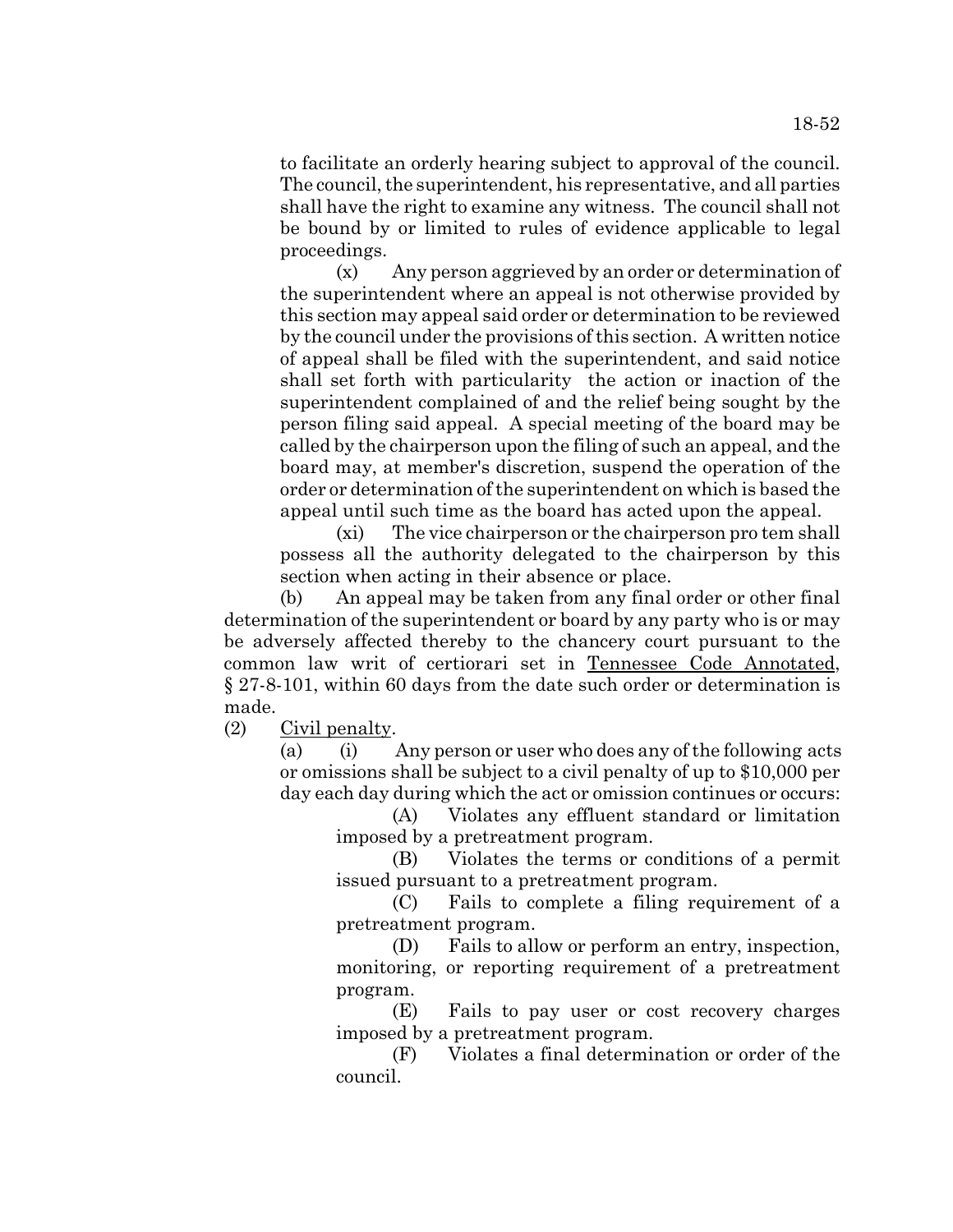(ii) Any civil penalty shall be assessed in the following manner:

(A) The superintendent may issue an assessment against any person or user responsible for the violation.

(B) Any person or user against whom an assessment has been issued may secure a review of such assessment by filing with the superintendent a written petition setting forth the grounds and reasons for his objections and asking for a hearing on the matter involved before the town council. If a petition for review of the assessment is not filed within 30 days of the date the assessment is served, the violator shall be deemed to have consented to the assessment and it shall become final.

(C) When any assessment becomes final because of a person's failure to appeal the superintendent's assessment, the superintendent may apply to the appropriate court for a judgment and seek execution of such judgment and the court, in such proceedings, shall treat a failure to appeal such assessment as a confession of judgment in the amount of the assessment.

(1) Whether the civil penalty imposed will be a substantial economic deterrent to the illegal activity.

(2) Damages to the POTW, including compensation for the damage or destruction of the facilities of the POTW, which also includes any penalties, costs, and attorney's fees incurred by the POTW as the result of the illegal activity, as well as the expenses involved in enforcing this section and the costs involved in rectifying any damage.

(3) Cause of the discharge or violation.

(4) The severity of the discharge and its effect upon the facilities of the POTW and upon the quality and quantity of the receiving waters.

(5) Effectiveness of action taken by the violator.

(6) The technical and economic feasibility of reducing or eliminating the discharge.

(7) The economic benefit gained by the violator.

(D) The superintendent may institute proceedings for assessment in the name of the Town of Carthage in the chancery court of the county in which all or part of the violation occurred.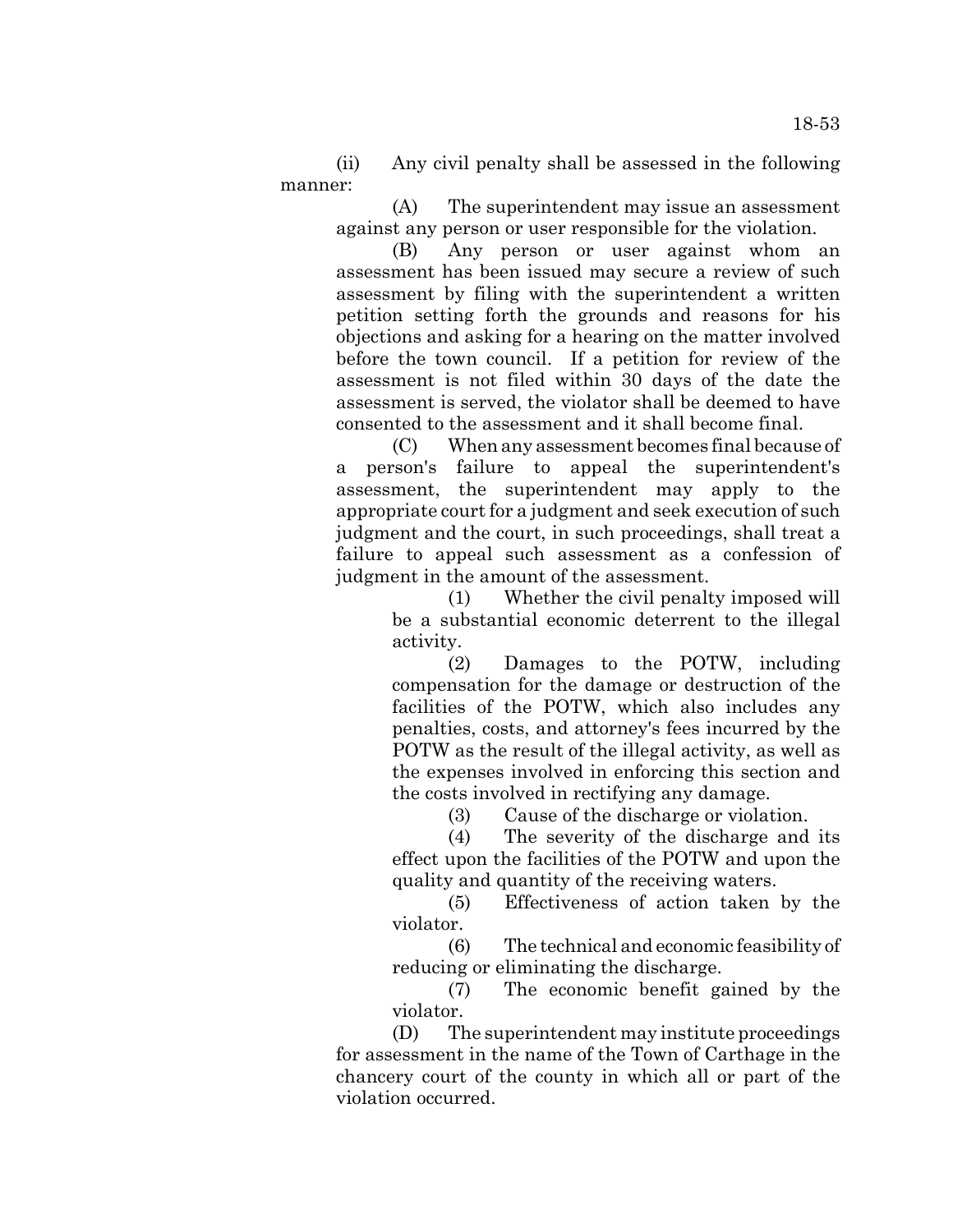18-54

(iii) The mayor and council may establish by regulation a schedule of the amount of civil penalty which can be assessed by the superintendent for certain specific violations or categories of violations.

(b) Any civil penalty assessed to a violator pursuant to this section may be in addition to any civil penalty assessed by the Commissioner of Environment and Conservation for violations of Tennessee Code Annotated,  $\S 69-3-115(a)(a)(F)$ . Provided, however, the sum of the penalties imposed by this section and by  $\S$  69-3-115(a) shall not exceed \$10,000 per day for each day during which the act or omission continues to occur.

(3) Assessment of noncompliance. (a) The superintendent may assess the liability of any polluter or violator for damages to the pretreatment agency resulting from any person(s) or user(s) pollution or violation, failure, or neglect in complying with any permits or orders issued pursuant to the provisions of the pretreatment program.

(b) If an appeal from such assessment is not made to the superintendent by the polluter or violator within 30 days of notification of such assessment, he shall be deemed to have consented to such assessment and it shall become final.

(c) Damages may include any expenses incurred in investigating and enforcing the pretreatment program or any other sections of the ordinance, in removing, correcting, and terminating any pollution, and also compensation for actual damages caused by the violation to the POTW. The superintendent shall assess the expenses and damages incurred by the POTW to clear the obstruction, repair damage to the POTW, and otherwise rectify any impairment caused by the violation.

(d) Whenever any assessment has become final because of a person's failure to appeal within 30 days, the superintendent shall bill the person responsible for the damage for reimbursement of all expenses and damages suffered by the POTW. If the person responsible refuses to pay, the superintendent may apply to the appropriate court for a judgment and seek execution on such judgment. The court, in such proceedings, shall treat the failure to appeal such assessment as a confession of judgment in the amount of assessment.

(4) Judicial proceedings and relief. The superintendent may initiate proceedings in the chancery court of the county in which the activities occurred against any person or user who is alleged to have violated or is about to violate the pretreatment program, its industrial user permit, any article of this ordinance, or any order of the superintendent and/or council. In such action, the superintendent may seek, and the court may grant, injunctive relief and any other relief available in law or equity.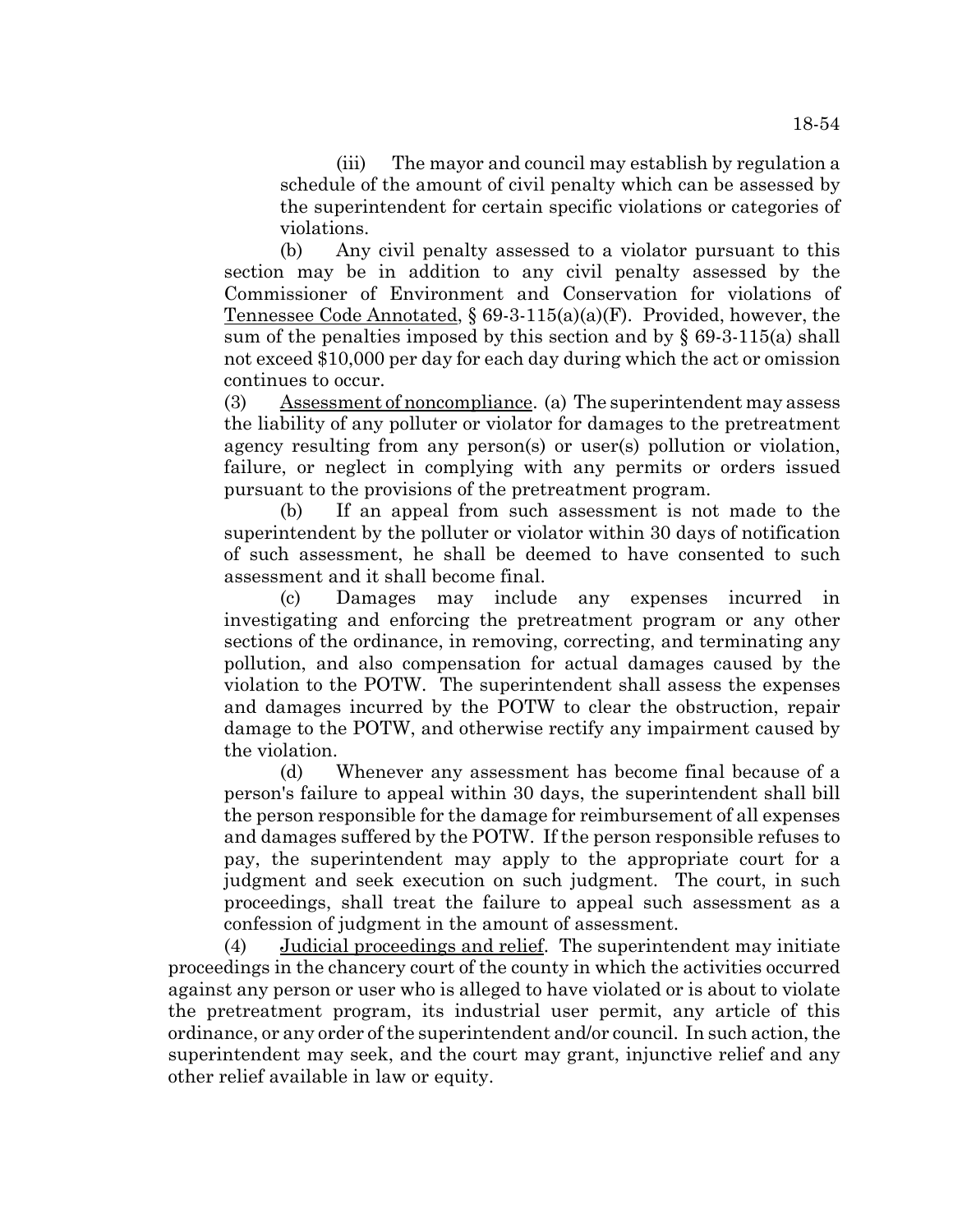(5) Administrative enforcement remedies. (a) Notification of violation. When the superintendent finds that any user has violated or is violating this article, or a wastewater permit or order issued hereunder, the superintendent or his agent may serve upon the user a written notice of violation (NOV). Within 10 days of receipt of the NOV, an explanation of the violation and a plan for the satisfactory correction and prevention thereof, to include specific required actions, shall be submitted to the superintendent. Submission of this plan in no way relieves the user of liability for any violations occurring before or after the receipt of the NOV.

(b) Consent orders. The superintendent is hereby empowered to enter into consent orders, assurances of voluntary compliance, or other similar documents establishing an agreement with the user responsible for the noncompliance. Such orders will include specific action to be taken by the user to correct the noncompliance within a time frame also specified by the order. Consent orders shall have the same force and effect as administration orders issued pursuant to subparagraph (d) below.

(c) Show-cause hearing. The superintendent may order any user which causes or contributes to a violation of this ordinance, its wastewater permit, or any order issued hereunder, to show cause why a proposed enforcement action should not be taken. Notice shall be served on the user specifying the time and place for the meeting, the proposed enforcement action, the reasons for such action, and a request that the user show cause why this proposed enforcement action should not be taken. The notice of the meeting shall be served personally or by registered or certified mail (return receipt requested) at least 10 days prior to the hearing. Such notice may be served on any principle executive, general partner, or corporate officer. Whether or not a duly notified user appears as noticed, immediate enforcement action may be pursued.

(d) Compliance order. When the superintendent finds that a user has violated or continues to violate this ordinance or a permit or order issued thereunder, he may issue an order to the user responsible for the discharge directing that, following a specified time period, sewer service shall be discontinued unless adequate treatment facilities, devices, or other related appurtenances have been installed and are properly operated. Orders may also contain such other requirements deemed reasonably necessary and appropriate to address the noncompliance, including the installation of pretreatment technology, additional self-monitoring, and management practices.

(e) Cease and desist orders. When the superintendent finds that a user has violated or continues to violate this ordinance or any permit or order issued hereunder, the superintendent may issue an order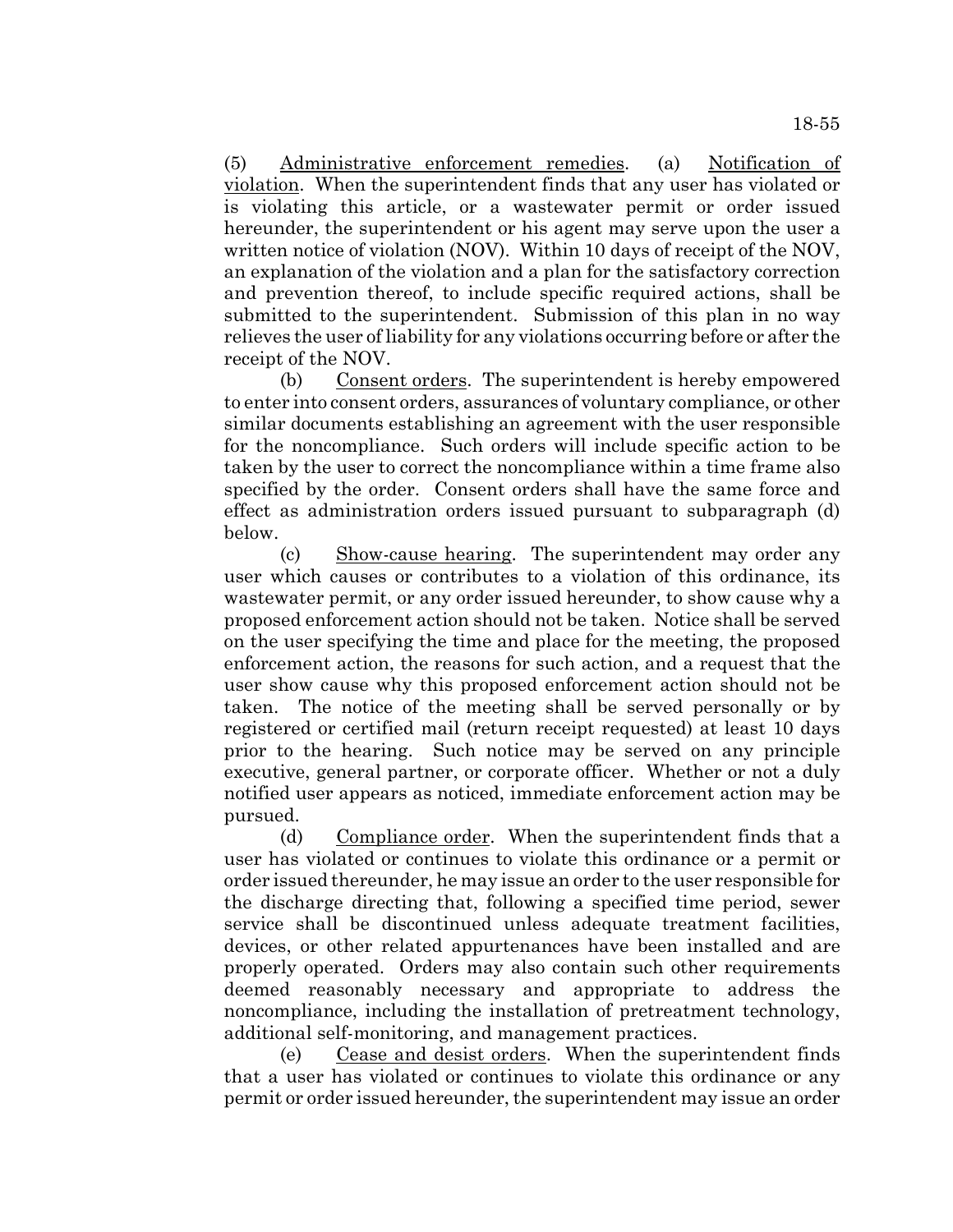to cease and desist all such violations and direct those persons in noncompliance to do one of the following:

(i) Comply with the order.

(ii) Take the appropriate remedial or preventive action needed to properly address a continuing or threatened violation, including halting operations and terminating the discharge.

(f) Emergency termination of service. When the superintendent finds that an emergency exists in which immediate action is required to protect public health, safety, or welfare, the health of animals, fish, or aquatic life, a public water supply, or the facilities of the POTW, the superintendent may, without prior notice, issue an order reciting the existence of such an emergency and requiring that certain action(s) be taken as the superintendent deems necessary to meet the emergency.

If the violator fails to respond or is unable to respond to the superintendent's order, the superintendent may take such emergency action as deemed necessary or contract with a qualified person to carry out the emergency measures. The superintendent may assess the person(s) responsible for the emergency condition for actual cost incurred by the superintendent in meeting the emergency.

If the emergency action adversely affects the user, the superintendent shall provide the user an opportunity for a hearing as soon as possible thereafter to consider restoration of service upon abatement of the condition or other reasonable conditions. Following the hearing, the superintendent may take any such authorized should the proof warrant such action.

(6) Disposition of damage payments and penalties. All damages and/or penalties assessed and collected under the provisions of this section shall be placed in a special fund by the town and allocated and appropriated to the sewer system for the administration of its pretreatment program.

(7) Vandalism. Any and all damages incurred by the POTW due to acts of vandalism will be prosecuted to the full extent of the law. (Ord. #246 (91-006), Sept. 1991)

**18-211. Wastewater volume determination**. (1) Metered water supply. Charges and fees related to the volume of wastewater discharged to the POTW shall be based upon the user's total water consumption from all water supply sources. The total amount of water used shall be determined from public meters installed and maintained by the town and/or private meters installed and maintained at the expense of the user and approved by the town.

(2) Wastewater volume. When charges and fees based upon water usage and/or discharge and where, in the opinion of the POTW, a significant portion of the water received from any metered source does not flow into the sewer because of the principle activity of the user or removal by other means, the charges and fees will be applied only against the volume of water discharged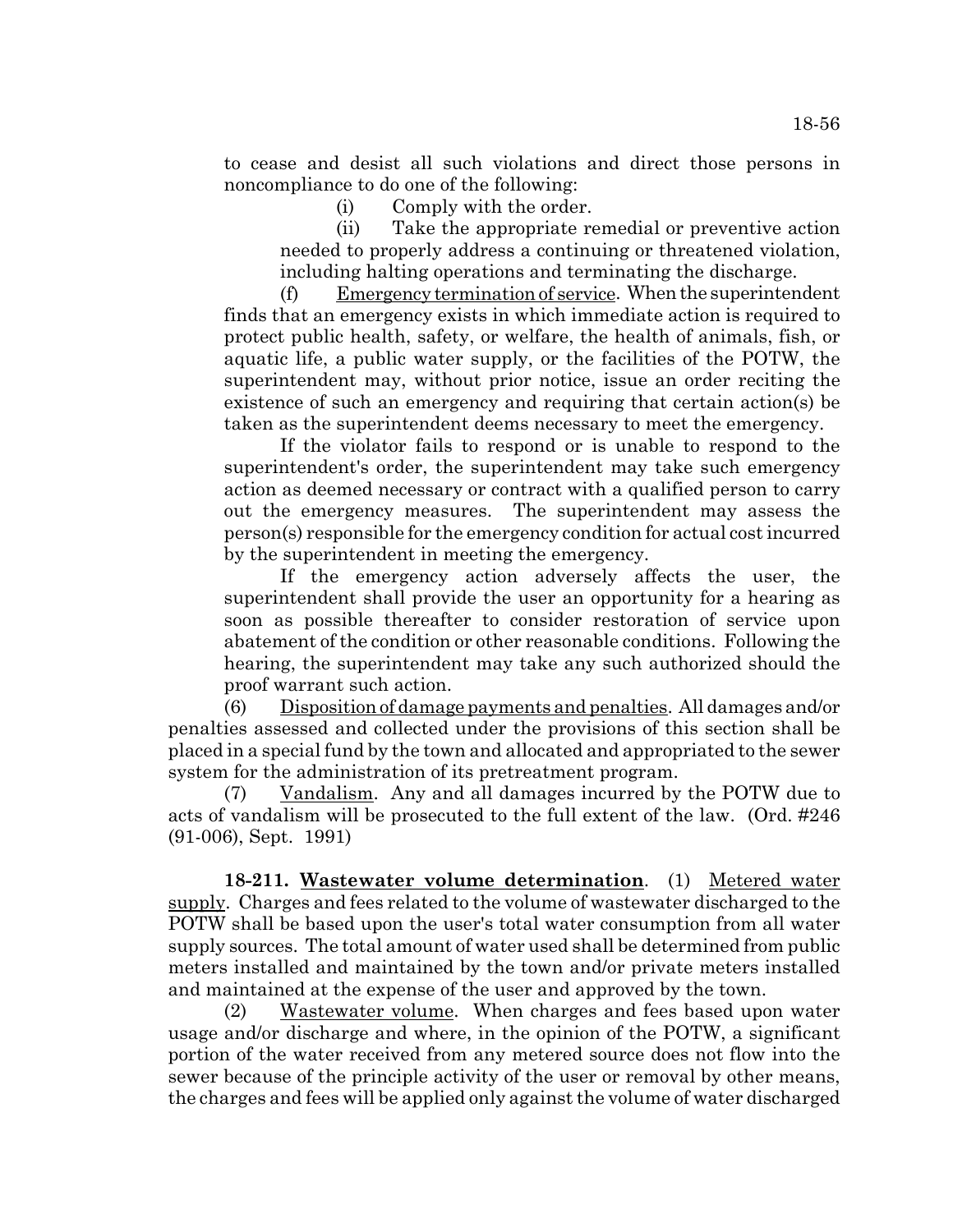from such premises into the sanitary sewer. Written notification and proof of the diversion of water must be provided by the user and approved by the town.

The users may install a meter of a type and at a location approved by the town to measure either the amount of sewage discharged or the amount of water diverted. Such meters shall be maintained at the expense of the user and be tested for accuracy at the expense of the user when deemed necessary by the superintendent.

(3) Estimated wastewater volume. For users where, in the opinion of the town, it is unnecessary or impractical to install meters, charges and fees may be based upon an estimate of the volume to be discharged. The estimate shall be prepared by the user and approved by the superintendent or his representative. The number of fixtures, seating capacity, population equivalent, annual production of goods and services, and other such factors as deemed rational by the POTW shall be used to estimate the wastewater discharge volume.

(4) Domestic flows. For the separate determination of the volumes of domestic and process flows from users for the purposes of calculating charges based on process wastewater flows alone, users shall install a meter of a type and at a location approved by the POTW. For users where, in the opinion of the POTW, it is unnecessary or impractical to install such a meter, the volume of the domestic and process wastewater shall be based upon an estimate prepared by the user and approved by the POTW. (Ord. #246 (91-006), Sept. 1991)

**18-212. Wastewater, charges and fees**. (1) Purpose of charges and fees. A schedule of charges and fees shall be adopted by the town which will enable it to comply with the revenue requirements of the Federal Water Pollution Control Act Amendments. Charges and fees shall be determined in a manner consistent with regulations of the Federal Grant Program in order that sufficient revenues are collected to defray the POTW's cost of operating and maintaining adequate wastewater collection and treatment systems and to provide sufficient funds for equipment replacement, capital outlay, bond service costs, capital improvements, and depreciation.

(2) Types of charges and fees. The charges and fees established in the town's schedule of charges and fees may include, but not be limited to, the following:

- (a) Sewer service line charges.
- (b) Tap fees.
- (c) User charges.
- (d) Fees for monitoring requested by the user.
- (e) Fees for permit applications.
- (f) Fees based on wastewater characteristics and constituents.
- (g) Fees for discharge of holding tank wastes.
- (h) Inspection fees.
- (i) Industrial user permit fees.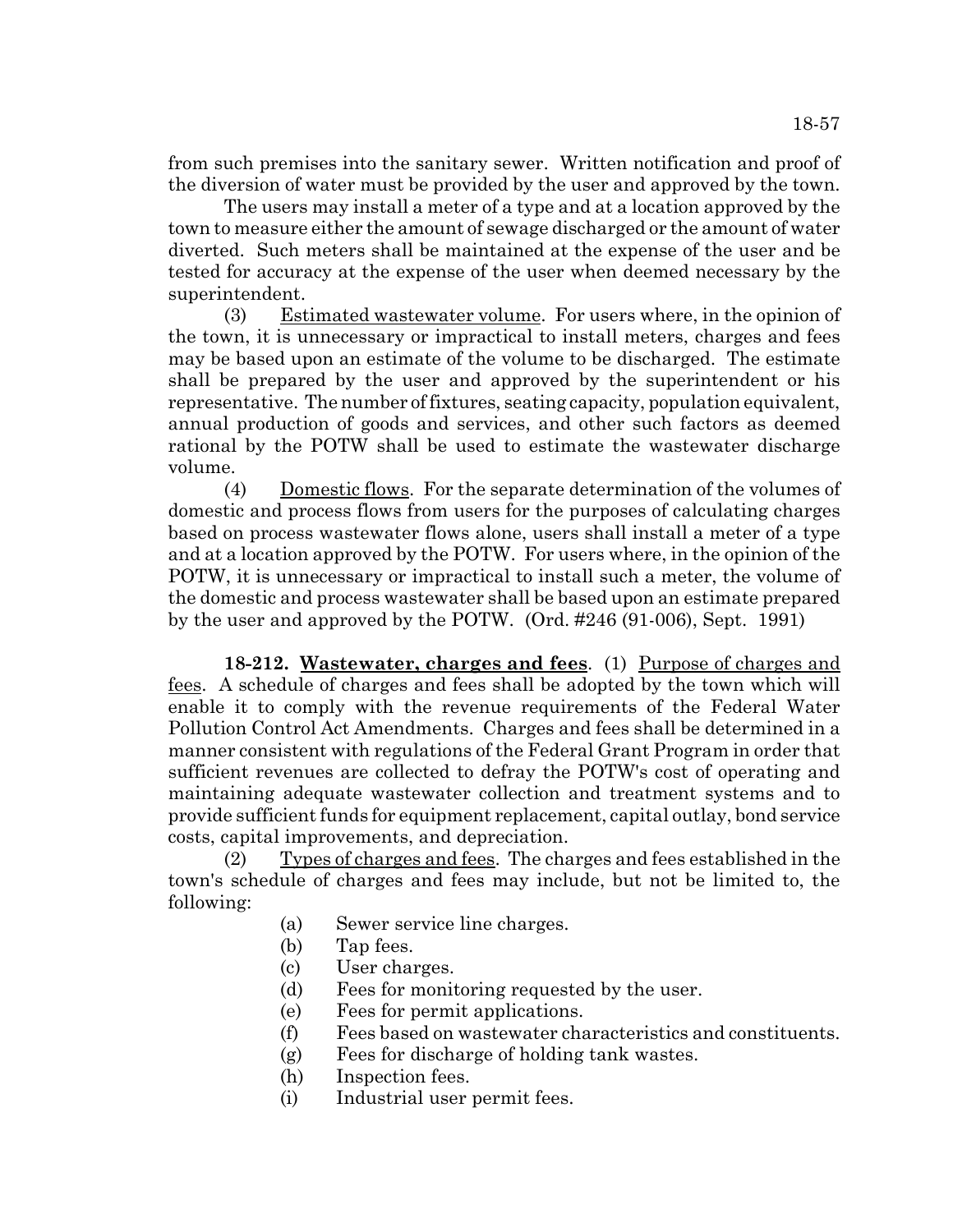(j) Pretreatment program operating fees.

(3) Determination of charges. Charges and fees shall be based upon a minimum basic charge for each premise, computed on the basis of normal wastewater from a domestic premise with the following characteristics:

| $300 \text{ mg/l}$ |
|--------------------|
| $600$ mg/l         |
| $300 \text{ mg/l}$ |
| $30 \text{ mg/l}$  |
| $100$ mg/l         |
|                    |

The charges and fees for all users other than the basic domestic premise shall be based upon the relative difference between the average wastewater constituents and characteristics of that user as related to those of a domestic premise.

The charges and fees established for permit users shall be based upon the measured or estimated constituents and characteristics of the wastewater discharge of that user which may include, but not be limited to, BOD, COD, suspended solids, oil and grease, and flow volume.

(4) User charges. Each user of the POTW's sewer system will be levied a charge for payment of indebtedness of the town and for the user's proportionate share of the operation, maintenance, and replacement costs of the sewer system. A surcharge may be levied against those users with wastewater that exceeds the strength of normal wastewater as defined in this ordinance.

The user charge will be computed from a base charge plus applicable surcharge. The base charge will be the user's proportionate share of the costs of operation, maintenance, and replacement for handling its periodic volume of normal wastewater plus the user's share of any bond amortization costs of the town.

(a) Operation, maintenance, and replacement  $(OM&R)$  user charges. Each user's share of OM&R costs will be computed by the following formula:

$$
C_u = \frac{C_t}{V_t}(V_u)
$$

Where:

- $C_u$  = User's charge for OM&R per unit time.<br>  $C_t$  = Total OM&R costs per unit of time  $\epsilon$  Total OM&R costs per unit of time, less costs recovered from surcharges.
- $V_t$  = Total volume contribution from all users per unit time.
- $V_{\nu}$  = Volume contribution from individual user per unit time.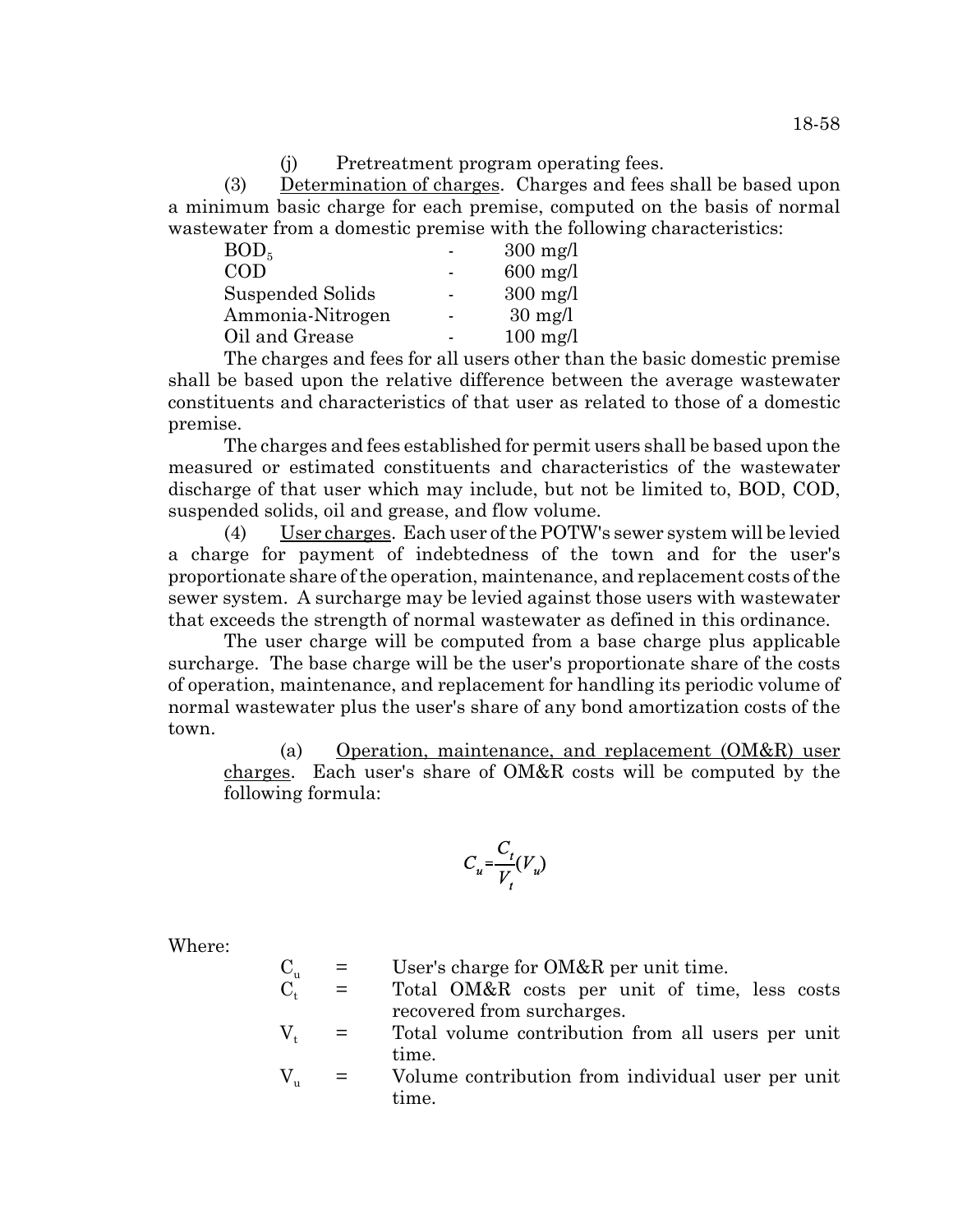(b) Bonded indebtedness charges. Each user's share of bonded indebtedness costs will be based on a schedule which reflects the user's volumetric and/or waste strength contribution to the system.

(c) User structures. The surcharge will be the user's proportionate share of the OM&R costs for handling its periodic volume of wastewater which exceeds the strength of  $BOD<sub>5</sub>$ , suspended solids, and/or other pollutants in normal wastewater as listed in § 18-212(3) of this ordinance. The amount of surcharge will be determined by the following formula:

$$
C_s = (B_c X B + S_c X S + P_c X P) 8.34 V_u
$$

Where:

- $C_s$  = Surcharge for wastewater exceeding the strength of normal wastewater expressed in dollars per billing period.
- $B<sub>c</sub>$  = OM&R cost for treatment of a unit of BOD<sub>5</sub> expressed in dollars per pound.
- $B =$  Concentration of  $BOD<sub>5</sub>$  from a user above the base level of 300 mg/l expressed in mg/l.
- $S_c$  = OM&R costs for treatment of a unit of SS expressed in dollars per pound.
- S = Concentration of SS from a user above the base level of 300 mg/l, expressed in mg/l.
- $P_c$  = OM&R costs for treatment of a unit of any pollutant which the POTW is committed to treat by virtue of an NPDES permit or other regulatory requirement, expressed in dollars per pound.
- P = Concentration of any pollutant from a user above a base level. Base levels for pollutants subject to surcharge will be established by the superintendent.
- $V_{u}$  = Volume contribution of a user per billing period in million gallons based on a 24 hour average for a billing period.

The values of parameters used to determine user charges may vary from time to time. Therefore, the POTW is authorized to modify any parameter or value as often as is necessary. Review of all parameters and values shall be undertaken at least annually.

(d) Pretreatment program charges. Industrial users may be required to pay a separate pretreatment program charge. This charge will be based on the user's proportional share of the costs of administering the POTW pretreatment program, which includes costs incurred by the POTW for verification monitoring, analysis, and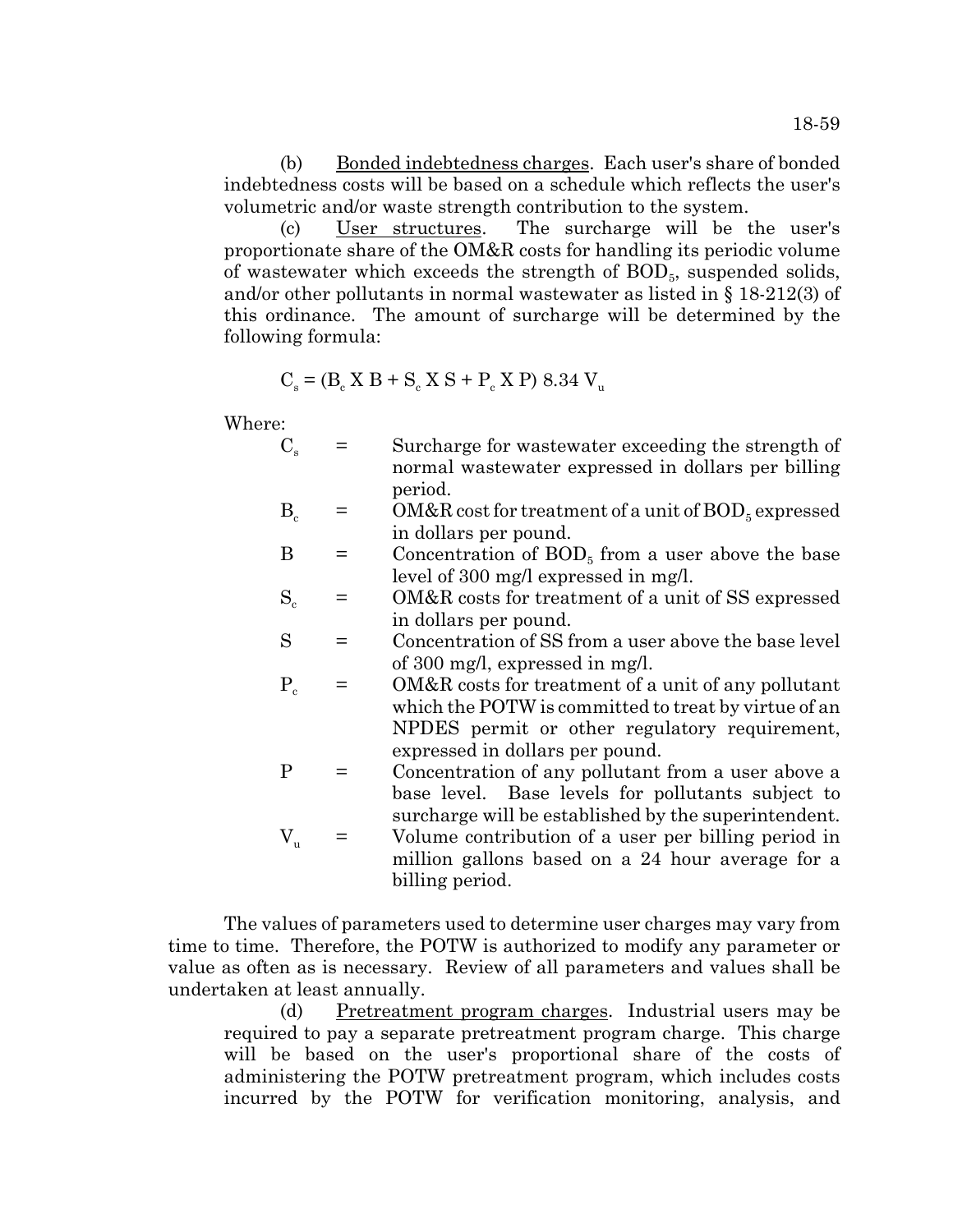reporting. Each user's share of the pretreatment program costs will be computed by the following formula:

$$
C_u = \frac{C_t}{V_t}(V_u)
$$

Where:

- $C_{u}$  = User's charge for POTW pretreatment program per unit time.
- $C_t$  = Total POTW pretreatment program costs per unit time.<br>  $V_t$  = Total volume contribution of permitted industrial users p
- Total volume contribution of permitted industrial users per unit of time.
- $V_{\nu}$  = Volume contribution from a permitted industrial user per unit of time.

(5) Review of OM&R charges. The POTW shall review at least annually the wastewater contribution by users, the total costs of OM&R of the treatment works, and its approved user charge system. The POTW shall revise the user charges to accomplish the following:

(a) Maintain the proportionate distribution of OM&R costs among users or classes of users.

(b) Generate sufficient revenue to pay the total OM&R costs of the treatment works.

(c) Apply any excess revenues collected to the costs of OM&R for the next year and adjust rates accordingly.

(6) Charges for extraneous flows. The costs of operation and maintenance for all flow not directly attributable to users, e.g., infiltration/inflow, will be distributed proportionally among all users of the treatment works.

(7) Notification. Each user will be notified, at least annually, in conjunction with a regular bill of the rate and that portion of the user charges which are attributable to OM&R charges.

(8) Billing. Wastewater charges imposed by this ordinance shall be added to, included in, and collected with the monthly water service bills, and shall be due and payable monthly. This shall not affect the right of the POTW to collect wastewater charges from customers who utilize private or public water supplies from other utilities and who discharge wastewater to the POTW.

(9) Collection. Wastewater charges and fees imposed by this ordinance shall be collected by the town in a manner established by the superintendent.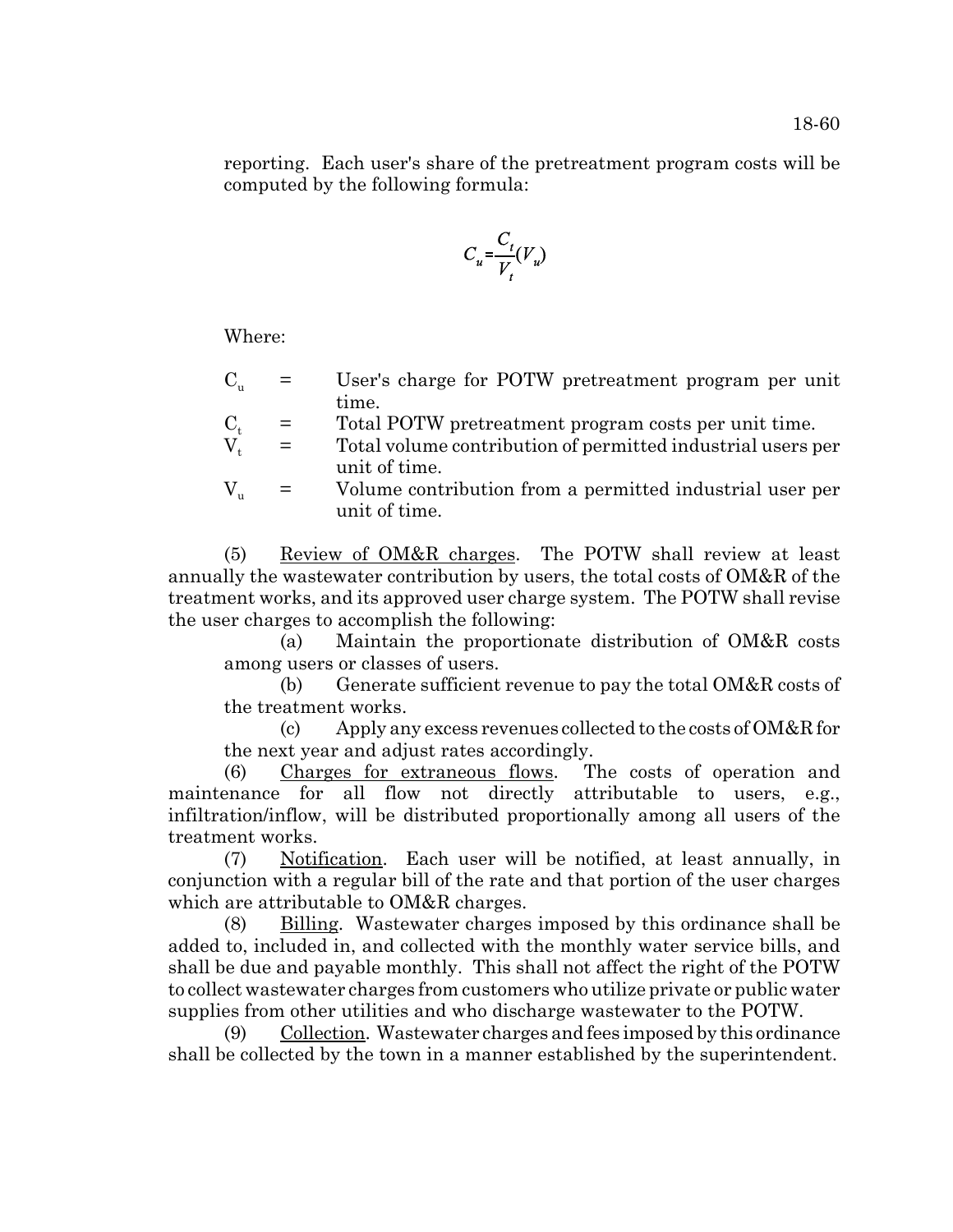(10) Delinquent accounts. The town may discontinue water service to any customer who has a delinquent wastewater charge until such wastewater charge has been paid, except as provided by state or local law.

(11) Adjustments. The town shall make appropriate adjustments in the wastewater charge of sewer customers for over or under registration of utility meters, leaks, or other recognized adjustments. (Ord. #246 (91-006), Sept. 1991)

**18-213. Administration**. (1) Town council. In addition to any other duty or responsibility otherwise conferred upon the board by this ordinance, the town council shall have the duty and power as follows:

(a) To recommend amendments or modifications to the provisions of this ordinance.

(b) To grant exceptions pursuant to the provisions of §§ 18-207 and 18-208, and to determine such issues of law and fact as are necessary to perform this duty.

(c) To hold hearings upon appeals from orders of actions of the superintendent as may be provided under the provisions of this ordinance.

(d) To hold hearings related to the suspension, revocation, or modification of a wastewater discharge permit and issue appropriate orders relating hereto.

(e) To hold hearings that may be required in the administration of this ordinance and to make determinations and issue orders necessary to effectuate the purposes of this ordinance.

(f) To request assistance from any officer, agent, or employee of the town and to obtain any necessary information or other assistance.

(g) The council, acting through its chairperson, shall have the power to issue subpoenas requiring attendance, the testimony of witnesses, and the production of documentary evidence relevant to any matter properly heard by the council.

(h) The chairperson shall be authorized to administer oaths to people giving testimony.

(2) Superintendent. (a) Superintendent and staff. The superintendent and his/her staff shall be responsible for the administration of all parts of this section.

(b)  $\Delta$ uthority of superintendent. The superintendent shall have the authority to enforce all sections of this ordinance. He/she shall be responsible and have the authority to maintain and operate the various treatment works, sewer lines, pump stations, and other appurtenances of the POTW. The superintendent shall be responsible for preparation of operating budgets subject to the normal budgetary processes of the town.

 $\chi$  (c) Records. The superintendent shall keep in his office or at an appropriate storage facility all applications required under this chapter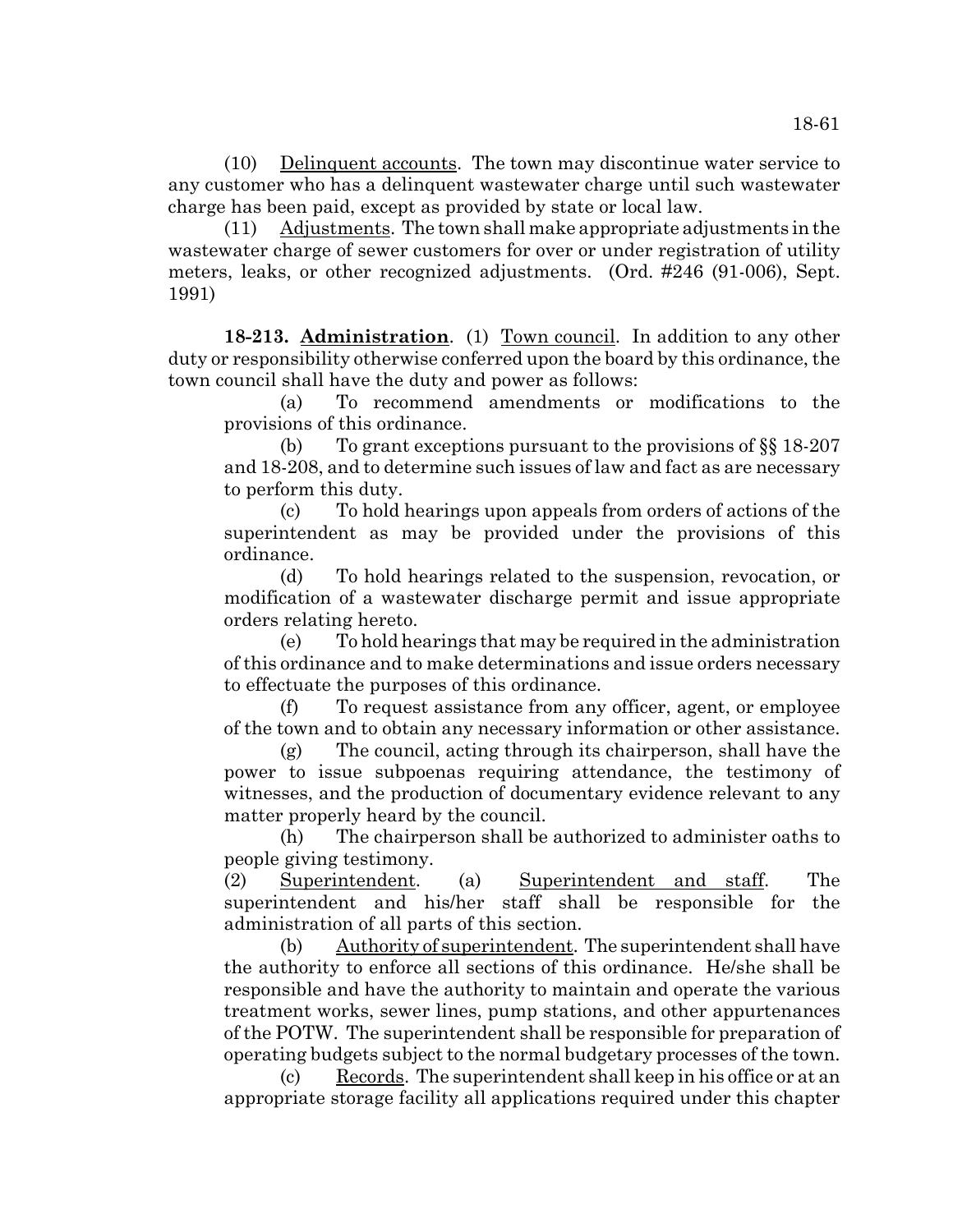a complete record thereof, including a record of all wastewater discharge permits.

(d) Notice of national pretreatment standard. The superintendent shall notify users identified in 40 CFR, Part 403.8(f)(2) of any applicable pretreatment standards or other applicable requirements promulgated by the EPA under the provisions of Section 204(b) of the Act (33 U.S.C. 1284), Section 405 of the Act (33 U.S.C. 1345), or under the provisions of Sections 3001, 3304, or 4004 of the Solid Waste Disposal Act. Failure of the superintendent to notify users shall not relieve the users from the responsibility of complying with these regulations.

(e) Public participation notice. The superintendent shall comply with the public participation requirements of 40 CFR, Part 25 in the enforcement of national pretreatment standards. The superintendent shall at least annually provide public notification in the largest local newspaper of all significant industrial users which, during the previous 12 months, significantly violated applicable pretreatment standards or other pretreatment requirements. For the purposes of this provision, a significant industrial user is in significant violation if its violations meet one or more of the following criteria:

(i) Chronic violations of wastewater discharge limits, defined as those in which 66 percent or more of all the measurements taken during a 6-month period exceed (by any magnitude) the daily maximum limit or the average limit for the same pollutant parameter.

(ii) Technical review criteria (TRC) violations, defined as those in which 33 percent or more of all of the measurements taken during a 6-month period equal or exceed the product of the daily average maximum limit or average limit times the applicable TRC (TRC=1.4 for BOD, TSS, and oil and grease; and 1.2 for all other pollutants except pH).

(iii) Any other violation of a pretreatment effluent limit (daily maximum or longer term average) that the superintendent believes has caused, alone or in combination with other discharges, interference, or pass-through, including endangering the health of the POTW personnel and the general public.

(iv) Any discharge of a pollutant that has caused imminent endangerment to human health and welfare or to the environment and has resulted in the POTW's exercise of its emergency authority to halt or prevent such a discharge.

(v) Violation by 90 days or more after the schedule date of a compliance schedule milestone contained in a permit or enforcement order for starting construction, completing construction, or attaining final compliance.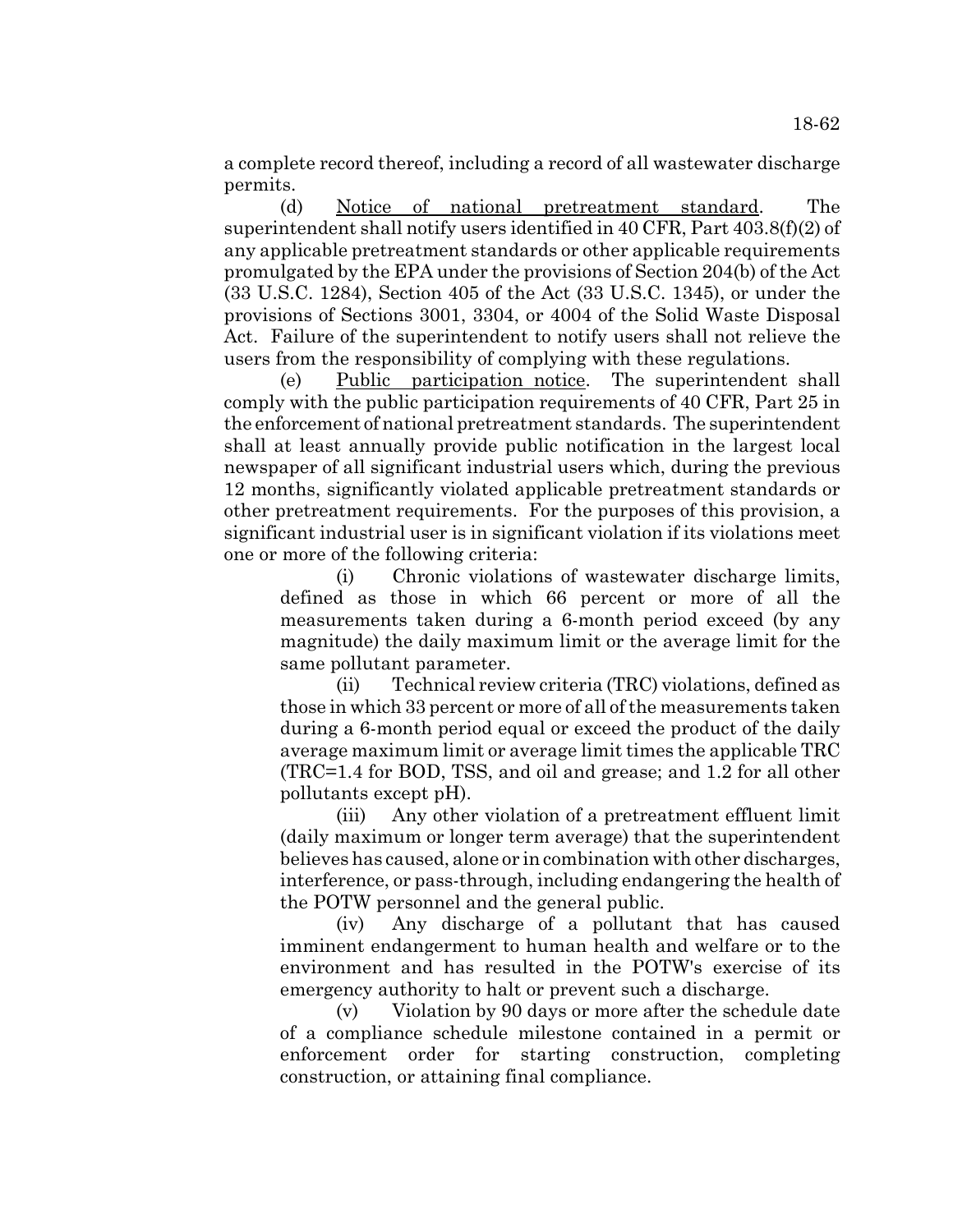monitoring reports, and reports on compliance with compliance schedules within 30 days of the due date.

(vii) Failure to accurately report noncompliance.

(viii) Any other violation or group of violations which the superintendent considers to be significant.

(f) Regulations and standards. The superintendent may promulgate rules, regulations, and design criteria not inconsistent with this ordinance and have them printed for distribution. These rules may include requirements for performing wastewater characterizations, analysis, and other measurements by standard methods approved by the superintendent.

(g) Sewer credits. The superintendent shall approve secondary meters and determine other kinds of sewer use charge credits.

(h) Approves new construction. The superintendent shall give approval in acceptance of newly constructed sanitary sewer lines, pump stations, and other appurtenances. (Ord. #246 (91-006), Sept. 1991)

**18-214. Miscellaneous provisions**. (1) Pretreatment charges and fees. The town may adopt reasonable charges and fees for reimbursement of costs of setting up and operating the town's pretreatment program which may include:

(a) Fees for wastewater discharge permit applications including the cost of processing such applications.

(b) Fees for monitoring, inspection, and surveillance procedures including the cost of collection and analyzing an industrial user's discharge, and reviewing monitoring reports submitted by industrial users.

(c) Fees for reviewing and responding to accidental discharge procedures and construction.

(d) Fees for filing appeals.

(e) Other fees as the town may deem necessary to carry out the requirements contained herein. These fees relate solely to the matters covered by this ordinance and are separate from all other fees, fines, and penalties chargeable by the town. (Ord. #246 (91-006), Sept. 1991)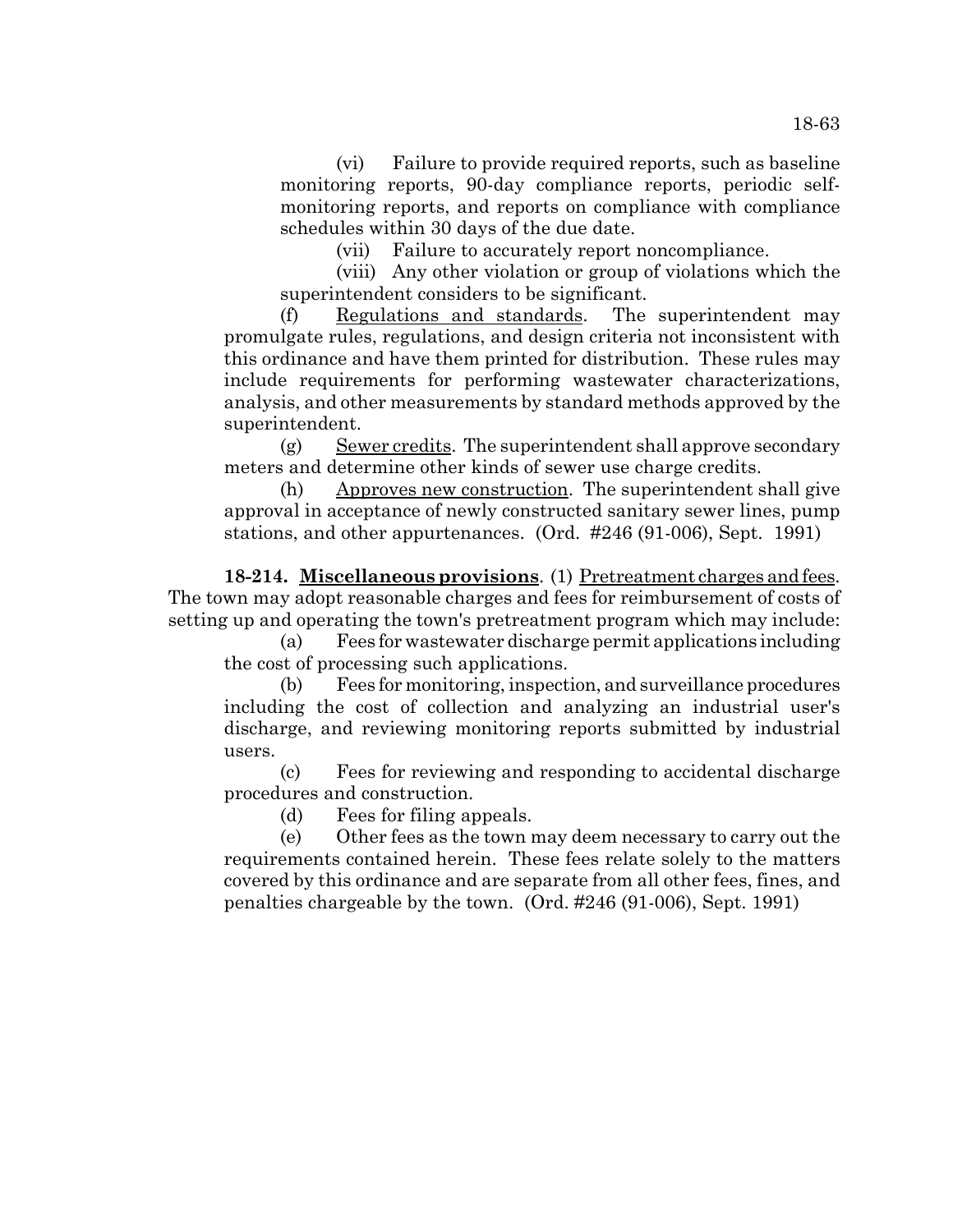## **CHAPTER 3**

## **INDUSTRIAL COST RECOVERY**<sup>1</sup>

### **SECTION**

- 18-301. Purpose.
- 18-302. Definition of terms.
- 18-303. Industrial cost recovery provisions.
- 18-304. Collection and allocation of funds.

**18-301. Purpose**. This Industrial Cost Recovery Chapter is to be used in conjunction with the Sewer Use Chapter (chapter 2) to meet requirements of the Environmental Protection Agency. The Town of Carthage, Tennessee, at this time, has no industrial users being served by the sewerage system,<sup>2</sup> but to meet certain Environmental Protection Agency requirements has developed this Industrial Cost Recovery chapter showing how the industrial user introduces industrial waste into the town system. (1983 Code, § 8-401)

**18-302. Definition of terms**. (1) Definitions. For the purpose of this chapter on industrial cost recovery and unless the context specifically indicates otherwise the following terms shall have the following meaning:

(a) "Industrial user" shall be defined as a "major industrial user" in chapter 3, § 8-302 of this title with the exclusion of domestic wastes or discharges from sanitary conveniences in the determination of an equivalent 25,000 gpd of normal domestic wastewater.

(b) "Industrial cost recover period" shall mean the thirty year period during which the grant amount allocable to the treatment of wastes from industrial users is recovered from the industrial users of such works.

(c) "Significant industrial users" shall mean one which will contribute greater than ten percent (10%) of the design flow or design pollutant loading of the treatment works.

(2) The definitions found in chapter 3,  $\S$  8-302 of this title shall apply to the industrial cost recovery system unless the context or above mentioned definitions specifically indicate otherwise. (1983 Code, § 8-402)

<sup>&</sup>lt;sup>1</sup>Appendices A and B of Ord. #204 which provided this chapter are of record in the office of the city recorder.

 ${}^{2}$ As of the date of the compilation of this code.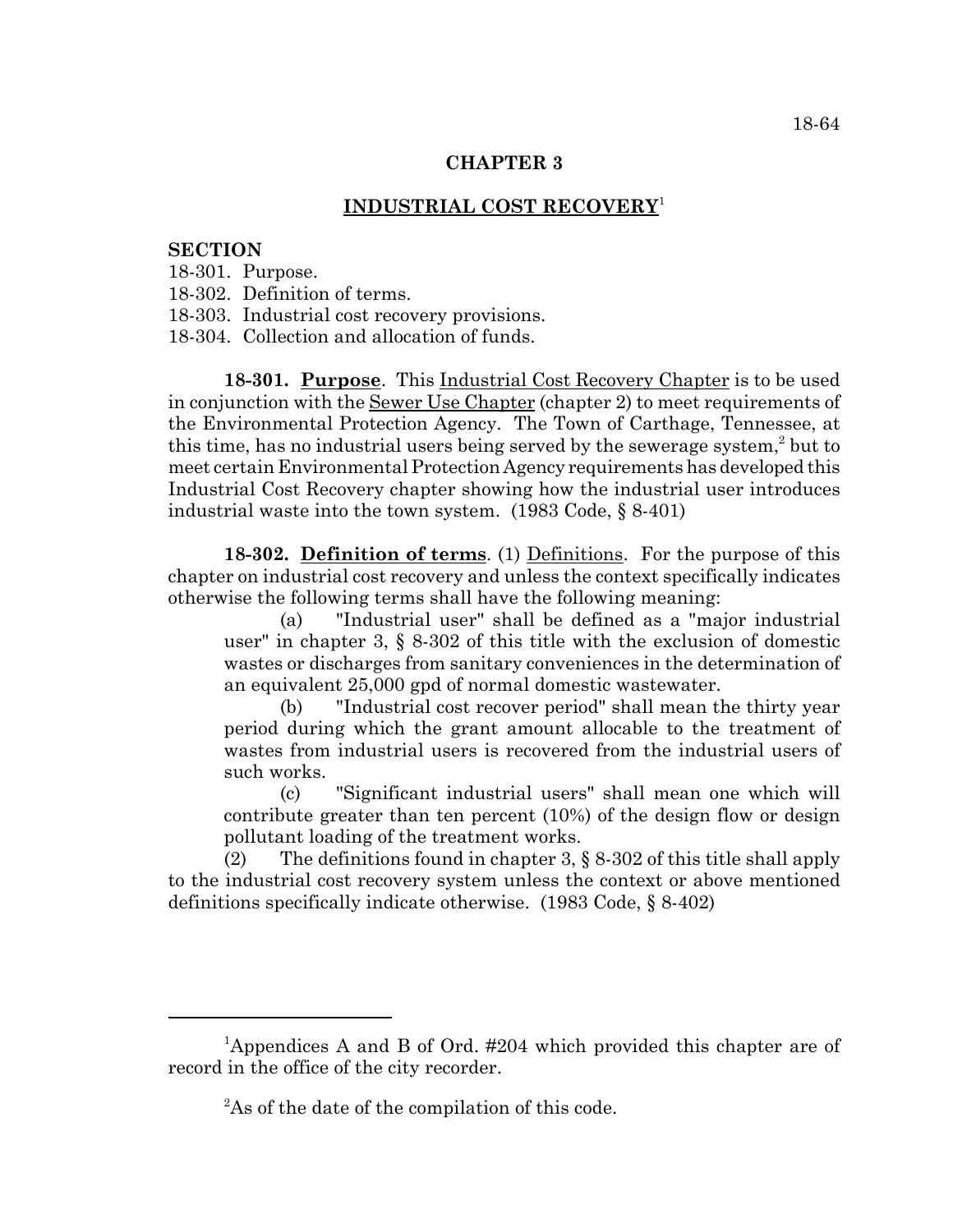18-303. Industrial cost recovery provisions.<sup>1</sup> (1) New industry provisions. A new industry which connects to the treatment works shall begin industrial cost recovery payments on the date use is initiated and shall continue for the unexpired portion of the industrial cost recovery period or until the industry ceases use of the facility, whichever occurs first. Total industrial cost recovery recovered from a new industry shall be the federal cost of the capacity used multiplied by the ratio of its period of use to the industrial cost recovery period.

(2) Discontinuance of use by industrial users. If an industrial user discontinues use of the treatment works (including termination of any agreement for reserve capacity), its payment for industrial cost recovery will cease. No reallocation of the industrial cost recovery payments will be made due to the unrecovered portion caused by the departure of any industrial user. Total industrial cost recovery recovered from any industry which discontinues use during the industrial cost recovery period shall be the federal cost of the capacity used multiplied by the ratio of its period of use to the industrial cost recovery period. A significant industry planning to discontinue its use of the treatment facility during the industrial cost recovery period must make its intention known in its letter of intent.

(3) Conflict between local laws or agreements and federal industrial cost recovery requirements. Any agreement between the Town of Carthage and any industry, or between the town and any other political jurisdiction, or other party, which purports to relieve any industry from payment of the federal share of the grant, or which purports to limit the power of the town to demand collection of the federal share of the cost of construction from each industrial user will not be grounds to circumvent or avoid the requirements of the town's industrial cost recovery system or applicable Environmental Protection Agency regulations.

<sup>&</sup>lt;sup>1</sup>See tables 1 and 2 hereafter.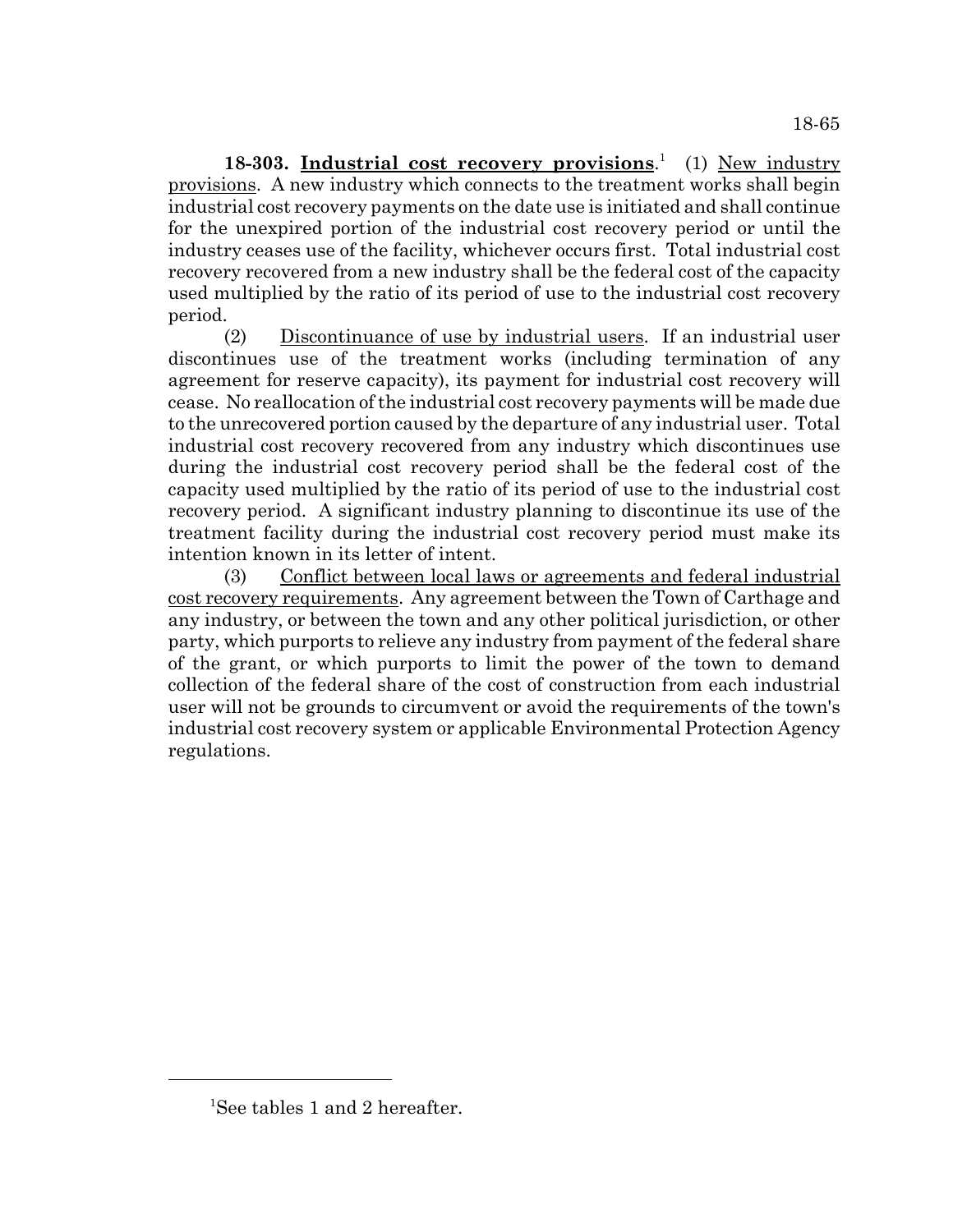### TABLE 1

# ALLOCATION OF PROJECT COSTS ACCORDING TO COSTS OF TREATING FLOW, BOD, AND SUSPENDED SOLIDS

| PROJECT ITEM                               |              | <b>FLOW</b>   |               |            | <b>BOD</b>                                                                                                                                                                                                                                                                                                                                                                                   |                          | ${\rm SS}$    |  |
|--------------------------------------------|--------------|---------------|---------------|------------|----------------------------------------------------------------------------------------------------------------------------------------------------------------------------------------------------------------------------------------------------------------------------------------------------------------------------------------------------------------------------------------------|--------------------------|---------------|--|
|                                            | <b>TOTAL</b> | $\%$          | <b>AMOUNT</b> | $\%$       | <b>AMOUNT</b>                                                                                                                                                                                                                                                                                                                                                                                | $\%$                     | <b>AMOUNT</b> |  |
| Pumping stations                           | \$80,400     | 100           | \$80,400      | $\sim$ $-$ | $\frac{1}{2}$                                                                                                                                                                                                                                                                                                                                                                                | $\overline{\phantom{a}}$ | $- - - -$     |  |
| Preliminary treatment                      | 44,900       | 50            | 22,450        | $\sim$ $-$ | $\frac{1}{2} \frac{1}{2} \frac{1}{2} \frac{1}{2} \frac{1}{2} \frac{1}{2} \frac{1}{2} \frac{1}{2} \frac{1}{2} \frac{1}{2} \frac{1}{2} \frac{1}{2} \frac{1}{2} \frac{1}{2} \frac{1}{2} \frac{1}{2} \frac{1}{2} \frac{1}{2} \frac{1}{2} \frac{1}{2} \frac{1}{2} \frac{1}{2} \frac{1}{2} \frac{1}{2} \frac{1}{2} \frac{1}{2} \frac{1}{2} \frac{1}{2} \frac{1}{2} \frac{1}{2} \frac{1}{2} \frac{$ | 50                       | \$22,450      |  |
| Primary treatment                          | 60,200       | $\sim$ $-$    | $- - -$       | $30\,$     | \$18,060                                                                                                                                                                                                                                                                                                                                                                                     | $70\,$                   | 42,140        |  |
| Secondary treatment                        | 114,500      | $\sim$ $-$    | $\frac{1}{2}$ | 70         | 80,150                                                                                                                                                                                                                                                                                                                                                                                       | 30                       | 34,350        |  |
| Chlorindation                              | 44,400       | 60            | 26,640        | 20         | 8,880                                                                                                                                                                                                                                                                                                                                                                                        | 70                       | 8,880         |  |
| Sludge handling                            | 83,800       | $\sim$ $\sim$ | $--$          | 30         | 25,140                                                                                                                                                                                                                                                                                                                                                                                       | 70                       | 58,660        |  |
| Building & Misc.                           | 143,000      | $50\,$        | 71,500        | $\rm 25$   | 35,750                                                                                                                                                                                                                                                                                                                                                                                       | $25\,$                   | 35,750        |  |
| <b>TOTAL</b><br>CONSTRUCTION COST          | 571,200      |               | 200,990       |            | 167,980                                                                                                                                                                                                                                                                                                                                                                                      |                          | 202,230       |  |
| Step 1 Costs<br>(less I/I and SSES costs)  | 15,910       | 66            | 10,501        | 24         | 3,818                                                                                                                                                                                                                                                                                                                                                                                        | 10                       | 1,591         |  |
| Step 2 Costs<br>(design, inspection, etc.) | 119,807      | 66            | 79,072        | $\bf 24$   | 28,754                                                                                                                                                                                                                                                                                                                                                                                       | 10                       | 11,981        |  |
| TOTAL COST FOR ICR                         | 706,917      |               | 290,563       |            | 200,552                                                                                                                                                                                                                                                                                                                                                                                      |                          | 215,802       |  |
| FEDERAL GRANT (75%)                        | \$530,187    |               | \$217,922     |            | \$150,414                                                                                                                                                                                                                                                                                                                                                                                    |                          | \$161,851     |  |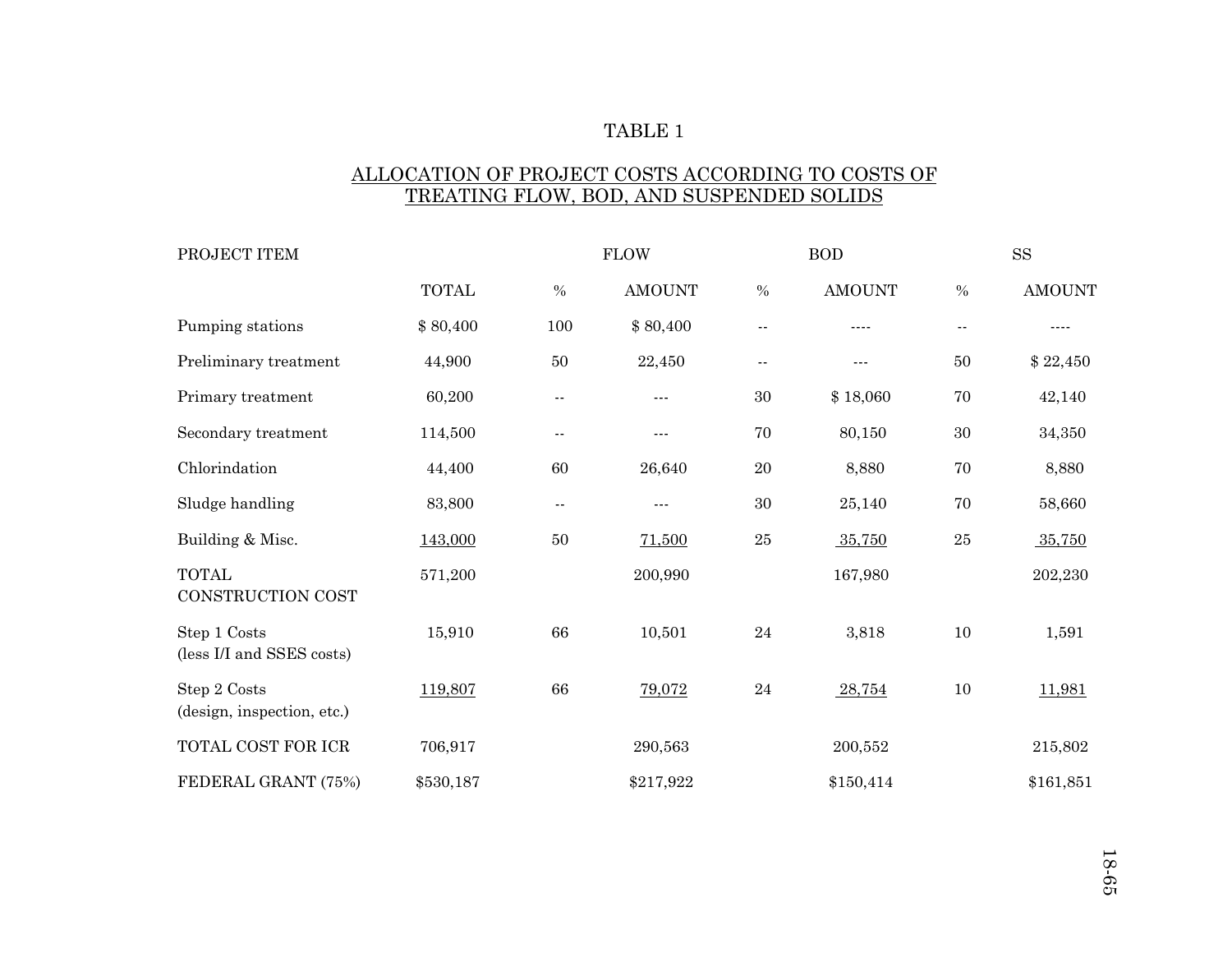# TABLE 2

# CAPITAL COSTS PER UNIT OF TREATMENT CAPACITY<sup>1</sup>

|                        | \$217,922 |                                                                                                                                  |  |
|------------------------|-----------|----------------------------------------------------------------------------------------------------------------------------------|--|
| Design Flow            |           | $220,00$ gpd                                                                                                                     |  |
| Cost per 1,000 gallons | 220       | $$217,922 = $991/1000$ gpd                                                                                                       |  |
|                        |           | \$150,414                                                                                                                        |  |
| Design BOD             |           | $474$ lb/day                                                                                                                     |  |
| Cost per pound of BOD  | 474       | $$150,414 = $317/b$ BOD/day                                                                                                      |  |
|                        |           | \$161,851                                                                                                                        |  |
| Design SS              |           | $592$ lb/day                                                                                                                     |  |
| Cost per pound of SS   | 592       |                                                                                                                                  |  |
|                        |           | Federal Grant Allocated to Flow<br>Federal Grant Allocated to BOD<br>Federal Grant Allocated to SS<br>$$161,851 = $273/b$ SS/day |  |

<sup>&</sup>lt;sup>1</sup>These costs are to be recovered from any industrial users on the system over a thirty year period.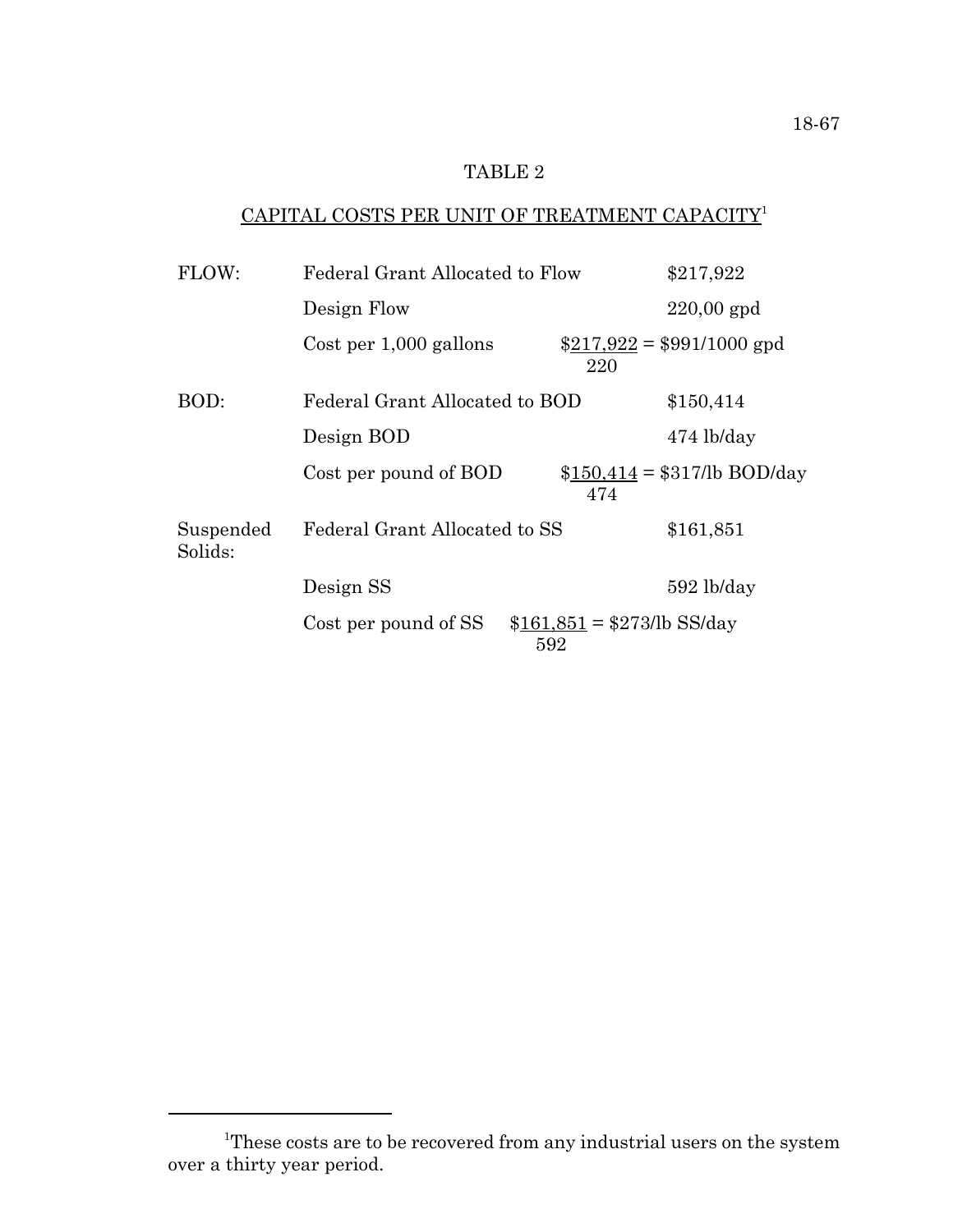(4) Reserve capacity. If an industrial user enters into an agreement with the town to reserve a certain capacity in the treatment works, the user's industrial cost recovery payments shall be based on the total reserved capacity in relation to the design capacity of the treatment works. If the discharge of an industrial user exceeds the reserved capacity in volume, strength or delivery flow rate characteristics, the user's industrial cost recovery payment shall be increased to reflect the actual use. If there is no reserve capacity agreement between the industrial user and the town, and a substantial change in the strength, volume, or delivery flow rate characteristics of an industrial user's discharge share occurs, the user's share shall be adjusted proportionately.

(5) Upgrading and expansion. (a) Upgrading. If the treatment works are upgraded, each existing industrial user's share shall be adjusted proportionately.

(b) Expansion. If the treatment works are expanded, each industrial user's share shall be adjusted proportionately except that a user with reserved capacity shall incur no additional industrial cost recovery charges unless the user's actual use exceeded its capacity.

(6) Adoption of industrial cost recovery system by outside authorities. This industrial cost recovery system shall be incorporated in all agreements with municipalities or subscribers desiring to contribute wastes to the treatment works prior to their connection to the system.

(7) Monitoring. Monitoring requirements for significant industrial users shall be set by the superintendent but shall be no less than annually. Other industrial users shall be monitored on a random basis as deemed necessary by the superintendent. All monitoring will be done to reflect industry's impact on the system during periods of normal discharge. Type of sample frequency, type of analysis and reporting schedule shall be set by the superintendent. If the testing is performed by the superintendent, an adequate sample shall be made available to the industry, if requested, with the results of analysis made available to both parties. Testing performed by the industry for industrial cost recovery purposes shall be done in a laboratory approved by the superintendent.

(8) Letters of intent. Before connection to the system, a significant industrial user shall submit a letter of intent stating that it will pay that portion of the industrial cost recovery allocable to the treatment of its waste.

(9) Industrial cost recovery review. The industrial cost recovery system will be reviewed annually to determine if any changes or revisions need to be made to bring the industrial cost recovery system into compliance with applicable Environmental Protection Agency rules and regulations. (1983 Code, § 8-403)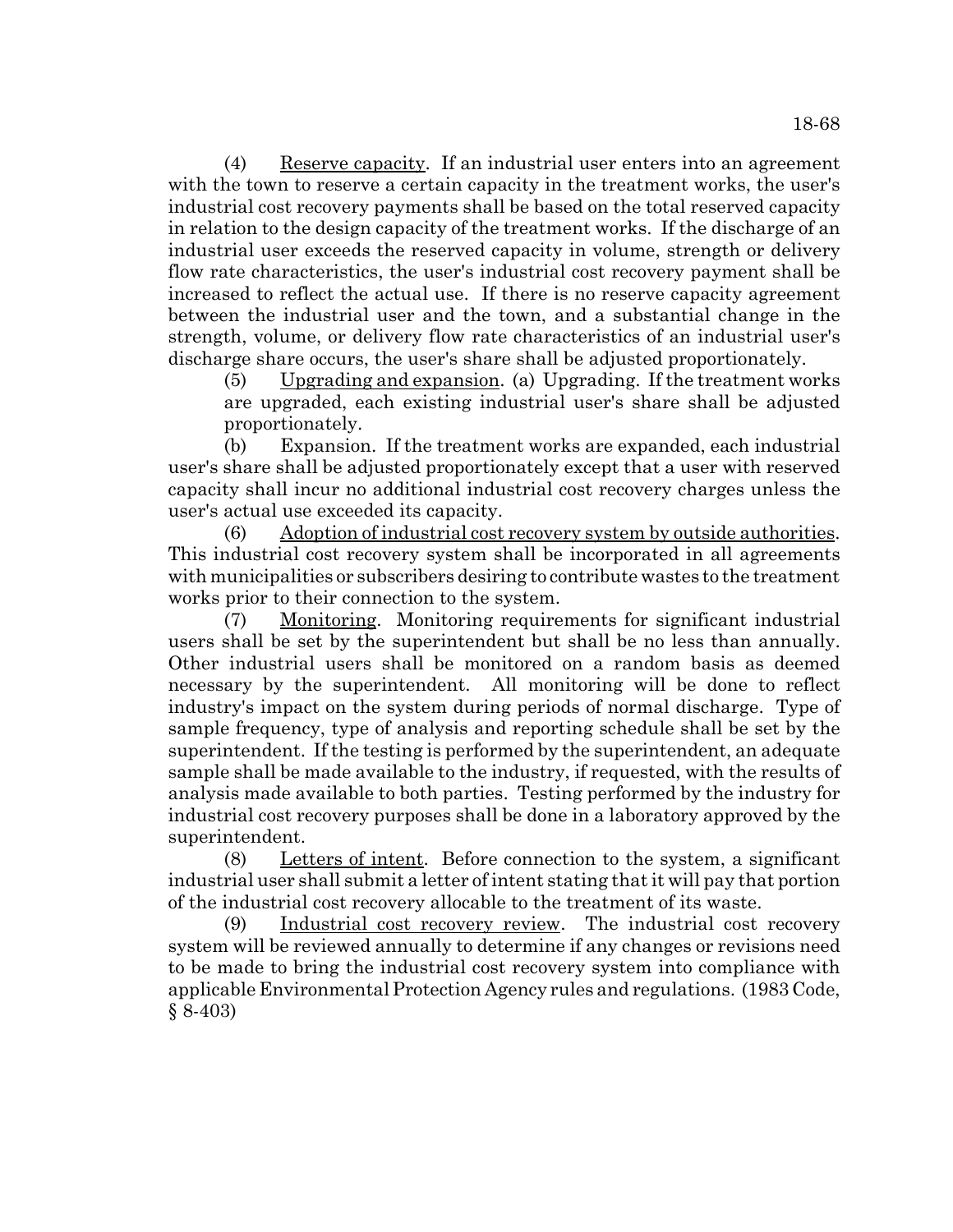**18-304. Collection and allocation of funds**. 1 (1) Computation of industrial cost recovery payments. Industrial cost recovery payments will be in proportion to those industrial wastewater characteristics which influence the cost of construction of the treatment works. These characteristics include strength, volume, and delivery flow rate. The following will be taken into consideration relative to the computation of the individual user's industrial cost recovery payment.

(a) If an industrial user's maximum flow (hourly, daily, monthly, seasonally, etc.) contributes to the cost of construction of a treatment works, it should be the basis for that user's industrial cost recovery payment. No credit shall be given to the industrial user for the time period when the user is not operating and not discharging wastewater.

(b) An industrial user's discharge of uncontaminated cooling waters into the treatment facilities shall be considered process wastes and will be included in the industrial cost recovery computation.

(c) Industrial users discharging pretreated process wastes into the municipal treatment facilities must pay industrial cost recovery based on the characteristics of the pretreated process wastes.

(2) Exclusions from application of industrial cost recovery systems. The industrial cost recovery will not be required on grant costs incurred for infiltration/inflow correction or treatment and correction of combined sewer overflows and collection or treatment of stormwaters.

(3) Appeal procedure. The town's industrial cost recovery system and plan shall be subject to the "appeals" subpart of the Sewer Use Chapter (Chapter 3, section 8-306(4)) in regard to the reasonableness of the allocations and industrial cost recovery assessments imposed upon them and provide a method whereby others affected by the industrial cost recovery system may obtain local review of the town's administration of the industrial cost recovery system.

(4) Implementation of the industrial cost recovery system. The industrial cost recovery period will begin from the date of beneficial use by the first industrial users. At the time of initiation of the industrial cost recovery period the town will establish an accounting period on an appropriate annual basis set to maintain administrative integrity and simplicity.

Not later than 30 days after the industrial cost recovery period begins, the town will establish the accounting period for the industrial cost recovery system and will notify the regional administrator, in writing, of the date of this implementation of the industrial cost recovery system. The first payment to the town by the industrial users shall be made not later than one year after the beginning of the industrial cost recovery period. The industrial cost recovery

<sup>1</sup> See Tables 1 and 2 above.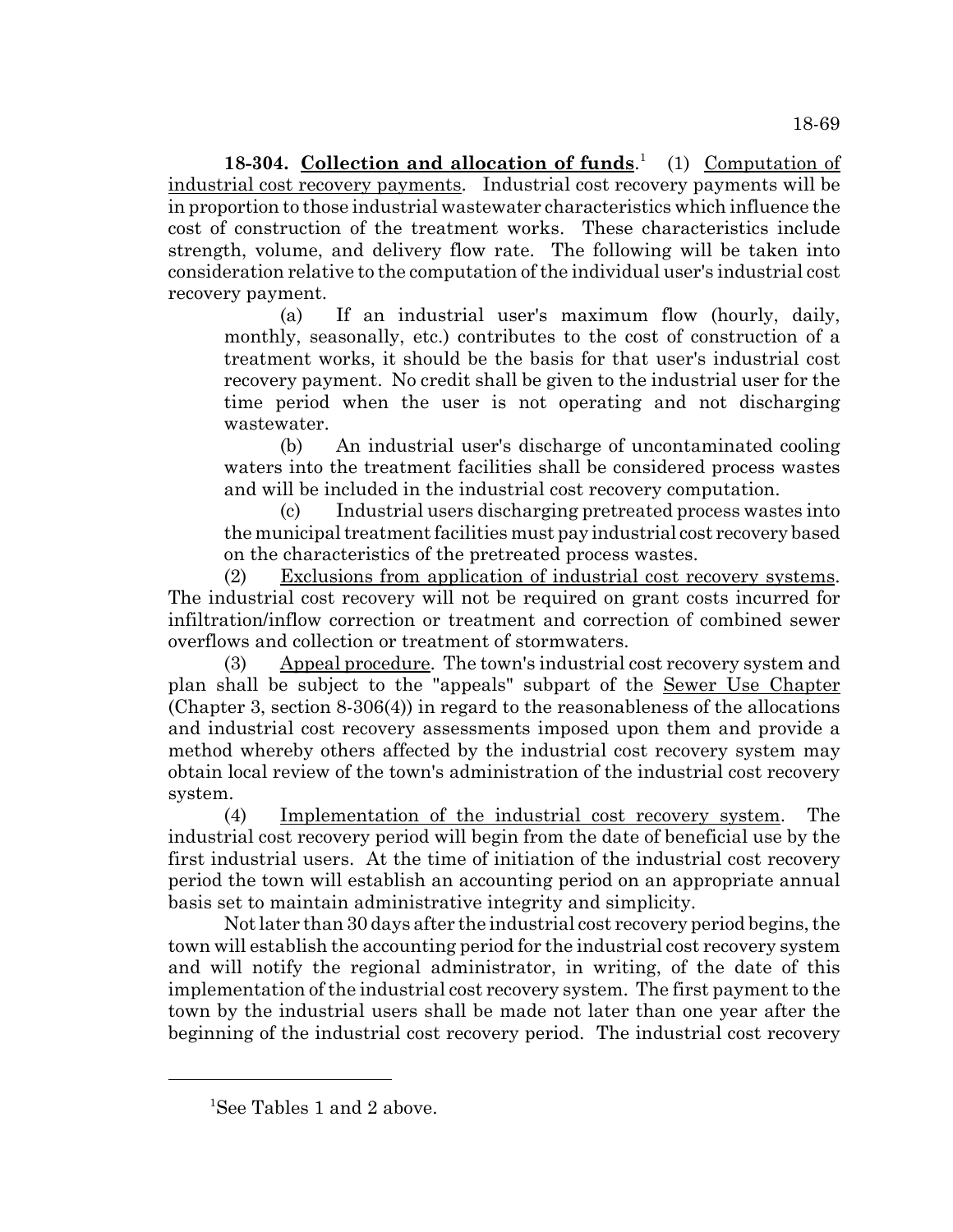assessment will be paid on a schedule set by the town in accordance with Environmental Protection Agency regulations.

(5) Deposit of recovered funds. All funds recovered during the annual accounting period shall be deposited in interest-bearing accounts which are fully collateralized by obligations of the U.S. Government or by obligations fully guaranteed as to principal and interest by the U.S. Government or any agency thereof. Uncollected industrial cost recovery charges which mature into bad debts as a result of bankruptcy of any industrial users should be identified, but are not to be recovered from other industrial users or other sources, and the federal share of such charges will not be paid to the U.S. Government as long as they remain uncollected. The fund recovered in industrial cost recovery payments are not to be decreased by the town's cost of collection and administration of the industrial cost recovery.

(6) Annual payment to Environmental Protection Agency. At no less than annual intervals, no later than four (4) months after the end of the town's annual accounting period, the town shall submit to the regional administrator's financial management office a check for the annual industrial cost recovery payment to the Federal Government, made payable to the Environmental Protection Agency. This shall be 50 percent of the amounts received including any interest earned on the federal portion of recovered funds during the preceding annual accounting period.

(7) Use of retained funds. The town shall retain 50 percent of the amount recovered and may use this to pay the incremental costs of administration of the industrial cost recovery system.

(a) Of the portion remaining after deduction of the incremental costs, 80 percent (with any interest earned) shall be for costs for expansion and reconstruction of treatment works within the town's jurisdiction which would be eligible for a grant determined by a preliminary engineering report sufficiently detailed so as to permit a determination of eligible costs and an estimate of eligible cost. The town must obtain the written approval of the appropriate authority prior to committing any of the funds retained for the construction of treatment works.

(b) Discretionary funds retained by the grantee (20 percent of the retained funds) may be used for any purpose except for construction of industrial pretreatment facilities or rebates to industrial user(s) for costs incurred by such users in complying with federal user charge or industrial cost recovery requirements.

(8) Industrial cost recovery charges. The industrial cost recovery charges based on the Environmental Protection Agency grants excluding those used for infiltration/inflow abatement are: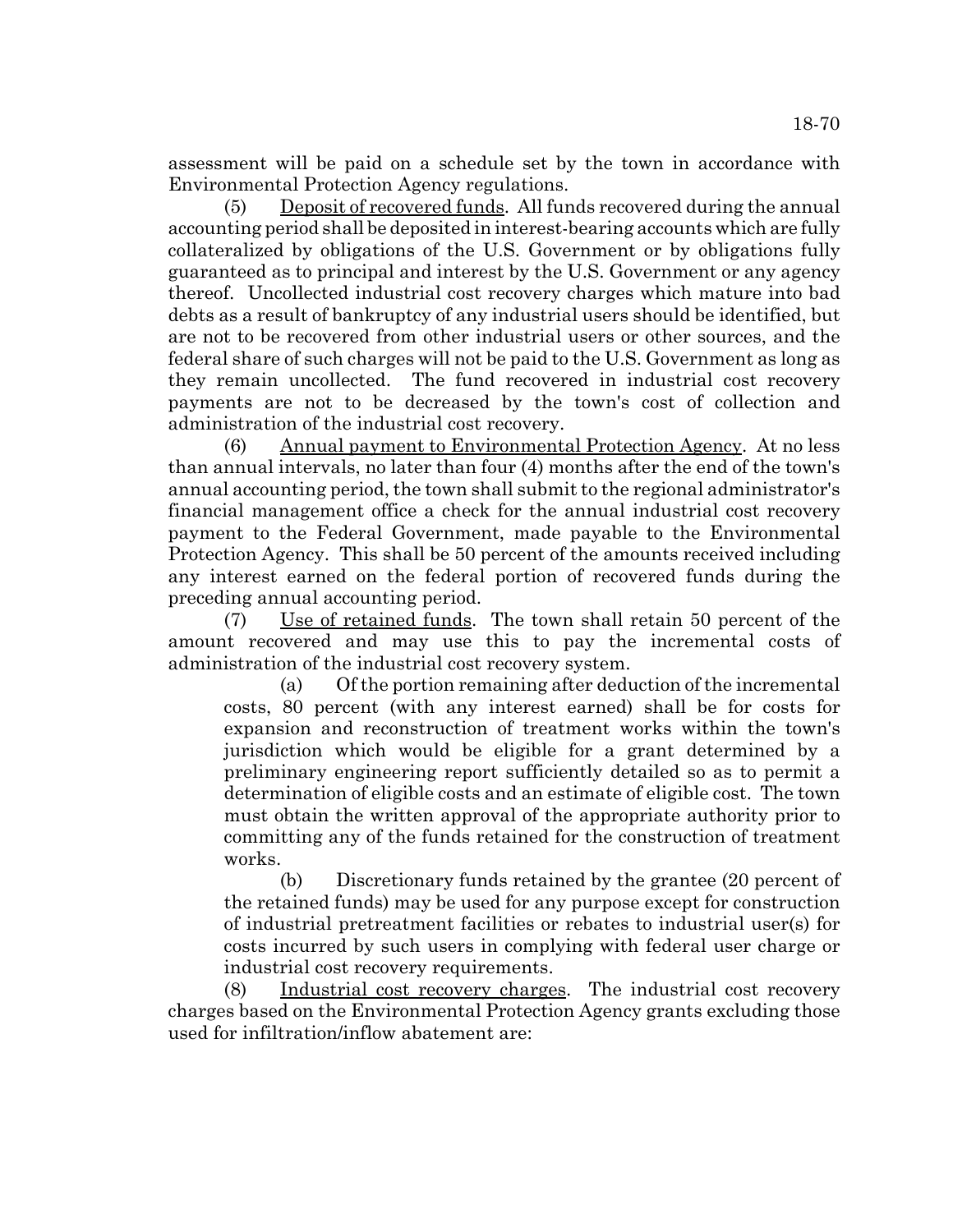| FLOW: | $$991/1000$ gpd  |
|-------|------------------|
| BOD:  | \$317/LB BOD/day |
| SS:   | $$273/b$ SS/day  |

These costs encompass the 30 year life of the treatment facilities and will be divided into payments for this period. (1983 Code, § 8-404)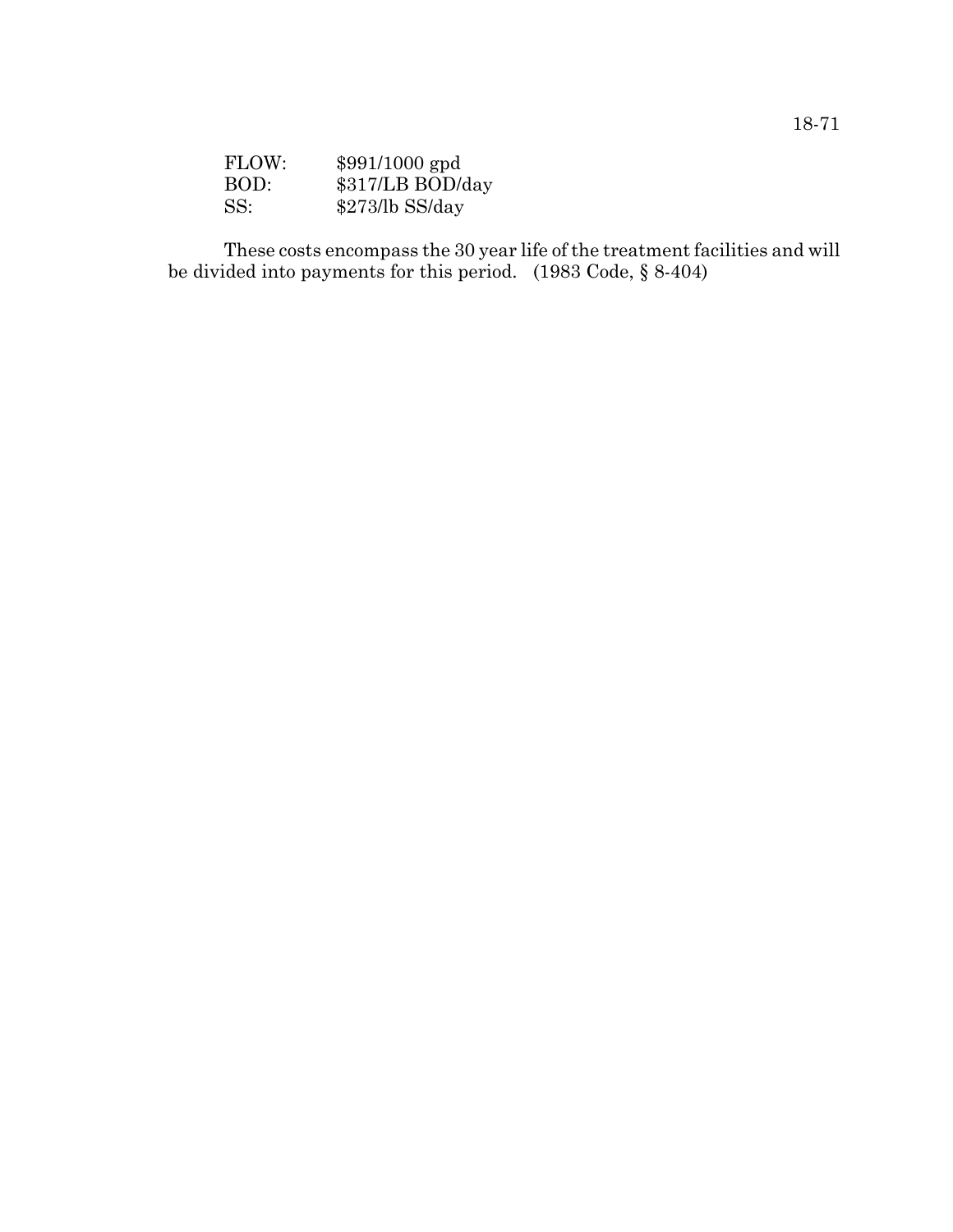## **CHAPTER 4**

## **CROSS CONNECTIONS, AUXILIARY INTAKES, ETC.<sup>1</sup>**

#### **SECTION**

- 18-401. Definitions.
- 18-402. Standards.
- 18-403. Construction, operation, and supervision.
- 18-404. Statement required.
- 18-405. Inspections required.
- 18-406. Right of entry for inspections.
- 18-407. Correction of existing violations.
- 18-408. Use of protective devices.
- 18-409. Unpotable water to be labeled.
- 18-410. Violations.

**18-401. Definitions**. The following definitions and terms shall apply in the interpretation and enforcement of this chapter:

(1) "Public water supply." The waterworks system furnishing water to the Town of Carthage for general use and which supply is recognized as the public water supply by the Tennessee Department of Health.

(2) "Cross connection." Any physical connection whereby the public water supply is connected with any other water supply system, whether public or private, either inside or outside of any building or buildings, in such manner that a flow of water into the public water supply is possible either through the manipulation of valves or because of any other arrangement.

(3) "Auxiliary intake." Any piping connection or other device whereby water may be secured from a source other than that normally used.

(4) "Bypass." Any system of piping or other arrangement whereby the water may be diverted around any part or portion of a water purification plant.

(5) "Interconnection." Any system of piping or other arrangement whereby the public water supply is connected directly with a sewer, drain, conduit, pool, storage reservoir, or other device which does or may contain sewage or other waste or liquid which would be capable of imparting contamination to the public water supply.

(6) "Person." Any and all persons, natural or artificial, including any individual, firm, or association, and any municipal or private corporation

<sup>1</sup> Municipal code references

Plumbing code: title 12.

Water and sewer system administration: title 18.

Wastewater treatment: title 18.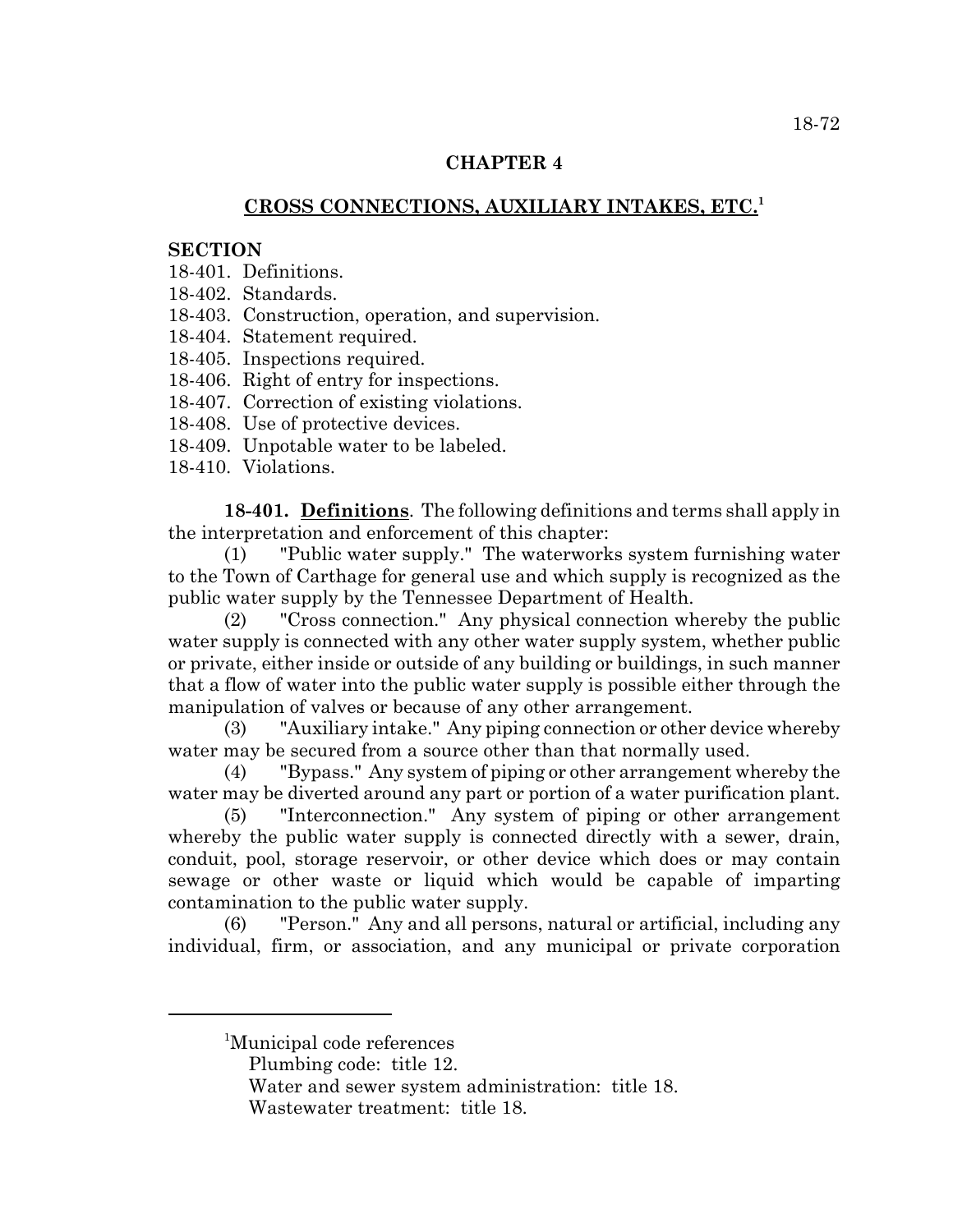organized or existing under the laws of this or any other state or country. (1983 Code, § 8-501)

**18-402. Standards**. That the Town of Carthage public water supply system is to comply with Tennessee Code Annotated, §§ 68-221-701 through 68-221-720 as well as the Rules and Regulations for Public Water Supplies, legally adopted in accordance with this code, which pertain to cross connections, auxiliary intakes, bypasses, and interconnections, and establish an effective ongoing program to control these undesirable water uses. (1983 Code, § 8-502)

**18-403. Construction, operation, and supervision**. It shall be unlawful for any person to cause a cross connection to be made, or allow one to exist for any purpose whatsoever, unless the construction and operation of same have been approved by the Tennessee Department of Public Health and the operation of such cross connection, auxiliary intake, bypass or interconnection is at all times under the direct supervision of the superintendent of the waterworks of the Town of Carthage. (1983 Code, § 8-503)

**18-404. Statement required**. Any person whose premises are supplied with water from the public water supply and who also has on the same premises a separate source of water supply, or stores water in an uncovered or unsanitary storage reservoir from which the water stored therein is circulated through a piping system, shall file with the superintendent of waterworks a statement of the non-existence of unapproved or unauthorized auxiliary intakes, bypasses, or interconnections. Such statement shall also contain an agreement that no cross connection, auxiliary intake, bypass, or interconnection will be permitted upon the premises. (1983 Code, § 8-504)

**18-405. Inspections required**. It shall be the duty of the superintendent of waterworks to cause inspections to be made of all properties served by the public water supply where cross connections with the public water supply are deemed possible. The frequency of inspections and reinspection, based on potential health hazards involved, shall be established by the superintendent of the waterworks for the Carthage public water supply system and shall be as approved by the Tennessee Department of Public Health. (1983 Code, § 8-505)

**18-406. Right of entry for inspections**. The superintendent of waterworks or authorized representative shall have the right to enter, at any reasonable time, any property served by a connection to the Carthage public water supply system for the purpose of inspecting the piping system or systems thereof for cross connections, auxiliary intakes, bypasses, or interconnections. On request, the owner, lessee, or occupant of any property so served shall furnish to the inspection agency any pertinent information regarding the piping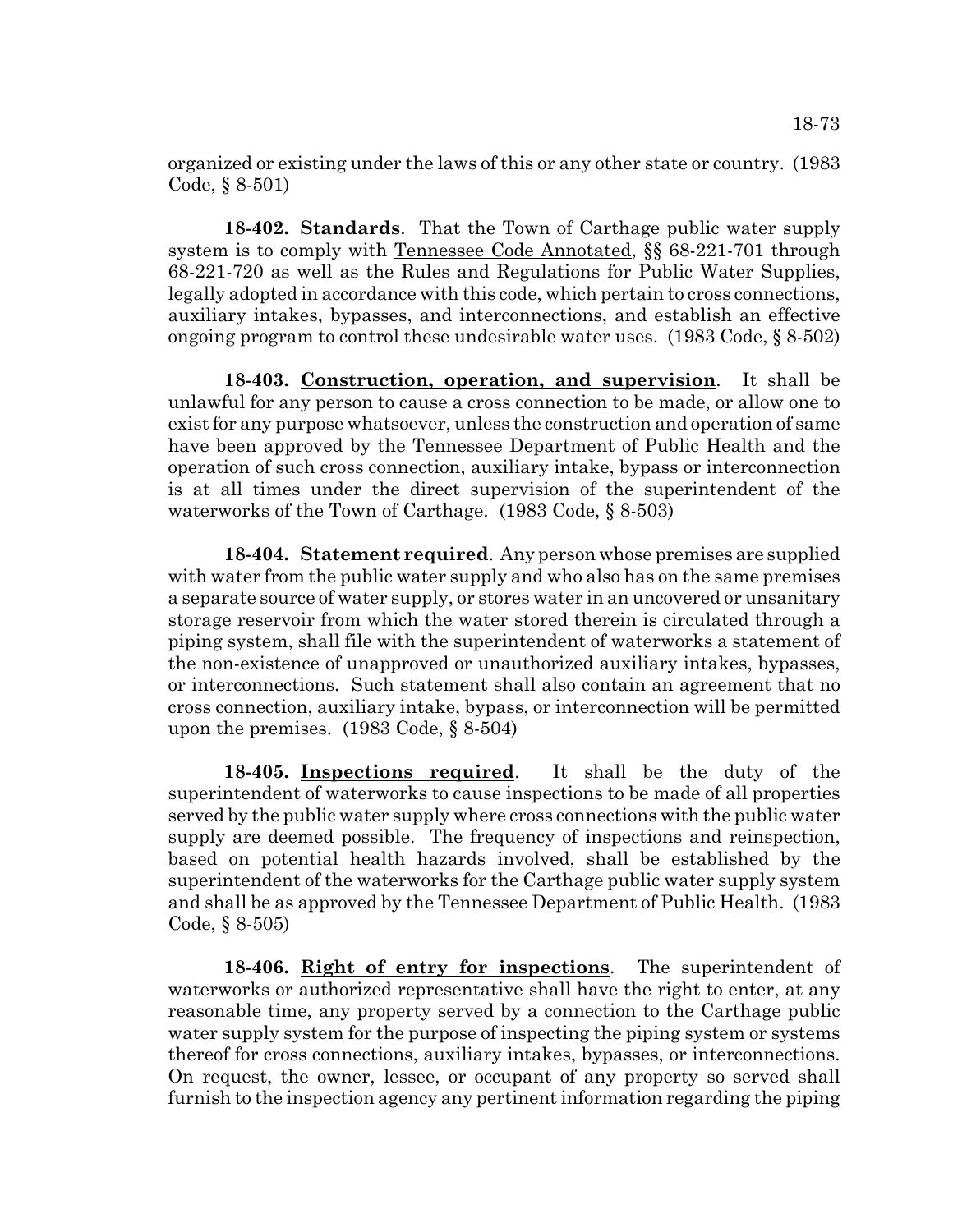system or systems on such property. The refusal of such information or refusal of access, when requested, shall be deemed evidence of the presence of cross connections. (1983 Code, § 8-506)

**18-407. Correction of existing violations**. (1) Any person who now has cross connections, auxiliary intakes, bypasses, or interconnections in violation of the provisions of this chapter shall be allowed a reasonable time within which to comply with the provisions of this chapter. After a thorough investigation of existing conditions and an appraisal of the time required to complete the work, the amount of time shall be designated by superintendent of waterworks of the Carthage public water supply.

(2) The failure to correct conditions threatening the safety of the public water system as prohibited by this chapter and the Tennessee Code Annotated, § 68-221-711, within a reasonable time and within the time limits set by the superintendent of waterworks for the Carthage public water supply, shall be grounds for denial of water service. If proper protection has not been provided after a reasonable time, the utility shall give the customer legal notification that water service is to be discontinued and physically separate the public water supply from the customer's on-site piping system in such a manner that the two systems cannot again be connected by an unauthorized person.

(3) Where cross connections, interconnections, auxiliary intakes, or bypasses are found that constitutes an extreme hazard of immediate concern of contaminating the public water system, the superintendent of waterworks shall require that immediate corrective action be taken to eliminate the threat to the public water system. Immediate steps shall be taken to disconnect the public water supply from the on-site piping system unless the imminent hazard(s) is corrected immediately. (1983 Code, § 8-507)

**18-408. Use of protective devices**. Where the nature of use of the water supplied a premises by the water department is such that it is deemed:

(1) Impractical to provide an effective air-gap separation.

(2) That the owner and/or occupant of the premises cannot, or is not willing, to demonstrate to the official in charge or the system, or his designated representative, that the water use and protective features of the plumbing are such as to propose no threat to the safety or potability of the water supply.

(3) That the nature and mode of operation within a premises are such that frequent alterations are made to the plumbing.

(4) There is a likelihood that protective measures may be subverted, altered, or disconnected.

The superintendent of waterworks for the Carthage public water supply, or his designated representative, shall require the use of an approved protective device on the service line serving the premises to assure that any contamination that may originate in the customer's premises is contained therein. The protective devices shall be a reduced pressure zone type backflow preventer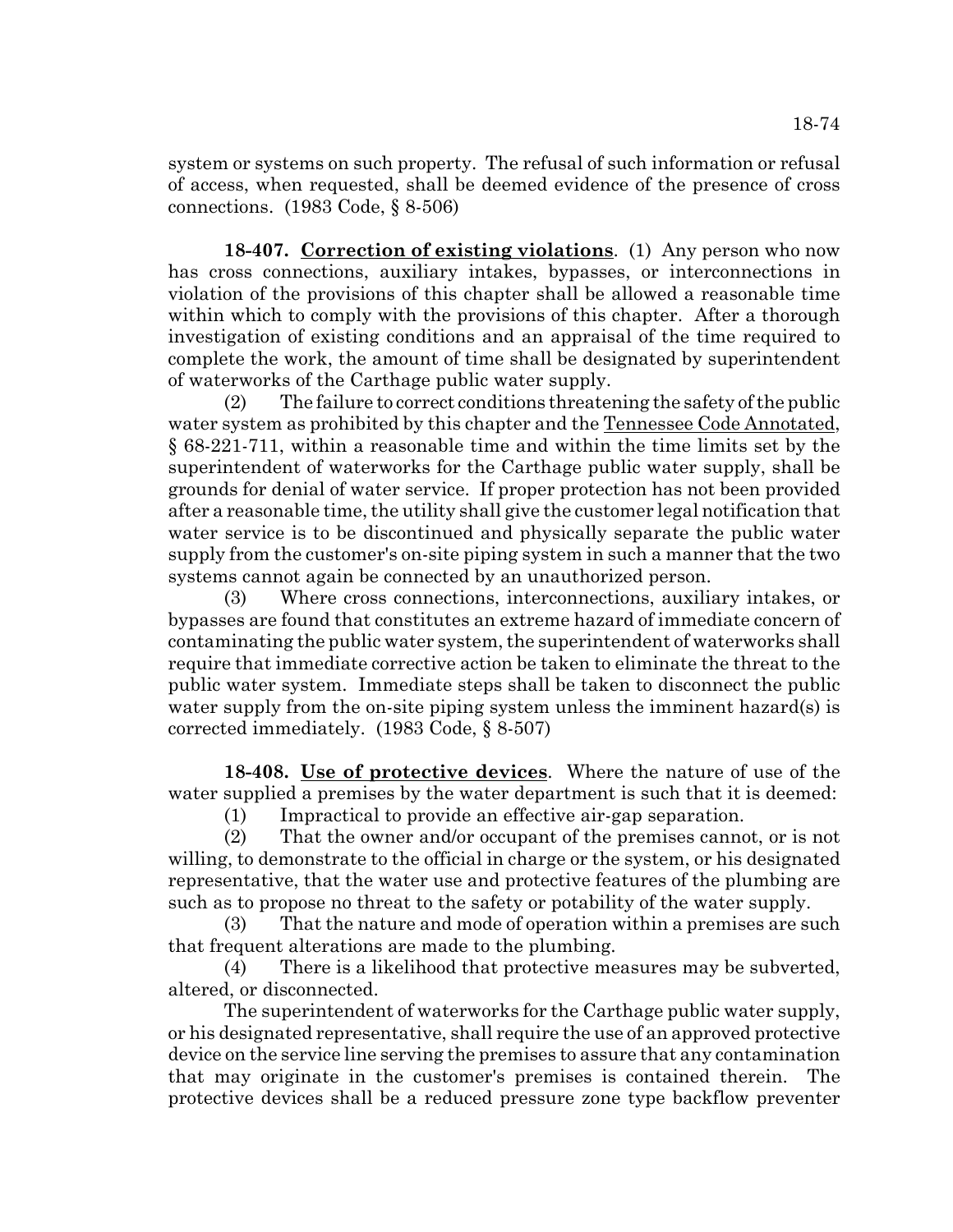approved by the Tennessee Department of Public Health as to manufacture, model, and size. The method of installation of backflow protective devices shall be approved by the superintendent of waterworks the Carthage public water supply system prior to installation and shall comply with the criteria set forth by the Tennessee Department of Public Health. The installation shall be at the expense of the owner or occupant of the premises.

Personnel of the Carthage public water supply shall have the right to inspect and test the device or devices on an annual basis or whenever deemed necessary by the mayor or his designated representative. Water service shall all not be disrupted to test the device without the knowledge of the occupant of the premises.

Where the use of water is critical to the continuance of normal operations or protection of life, property, or equipment, duplicate units shall be provided to avoid the necessity of discontinuing water service to test or repair the protective device or devices. Where it is found that only one unit has been installed and the continuance of services is critical, the superintendent of waterworks shall notify, in writing, the occupant of the premises of plans to discontinue water service and arrange for a mutually acceptable time to test and/or repair the device. The Carthage public water supply system shall require the occupant of the premises to make all repairs indicated promptly, to keep the unit(s) working properly, and the expense of such repairs shall be borne by the owner or occupant of the premises. Repairs shall be made by qualified personnel acceptable to the superintendent of waterworks for the Carthage public water supply system.

If necessary, water service shall be discontinued (following legal notification) for failure to maintain backflow prevention devices in proper working order. Likewise, the removal, bypassing, or altering the protective device(s) or the installation thereof so as to render the device(s) ineffective shall constitute grounds for discontinuance of water service. Water service to such premises shall not be restored until the customer has corrected or eliminated such conditions or defects to the satisfaction of the superintendent of waterworks for Carthage public water supply system. (1983 Code, § 8-508)

**18-409. Unpotable water to be labeled**. That the potable water supply made available to premises served by the public water supply shall be protected from possible contamination as specified herein. Any water outlet which could be used for potable or domestic purposes and which is not supplied by the potable system must be labeled in a conspicuous manner as:

## WATER UNSAFE

## FOR DRINKING